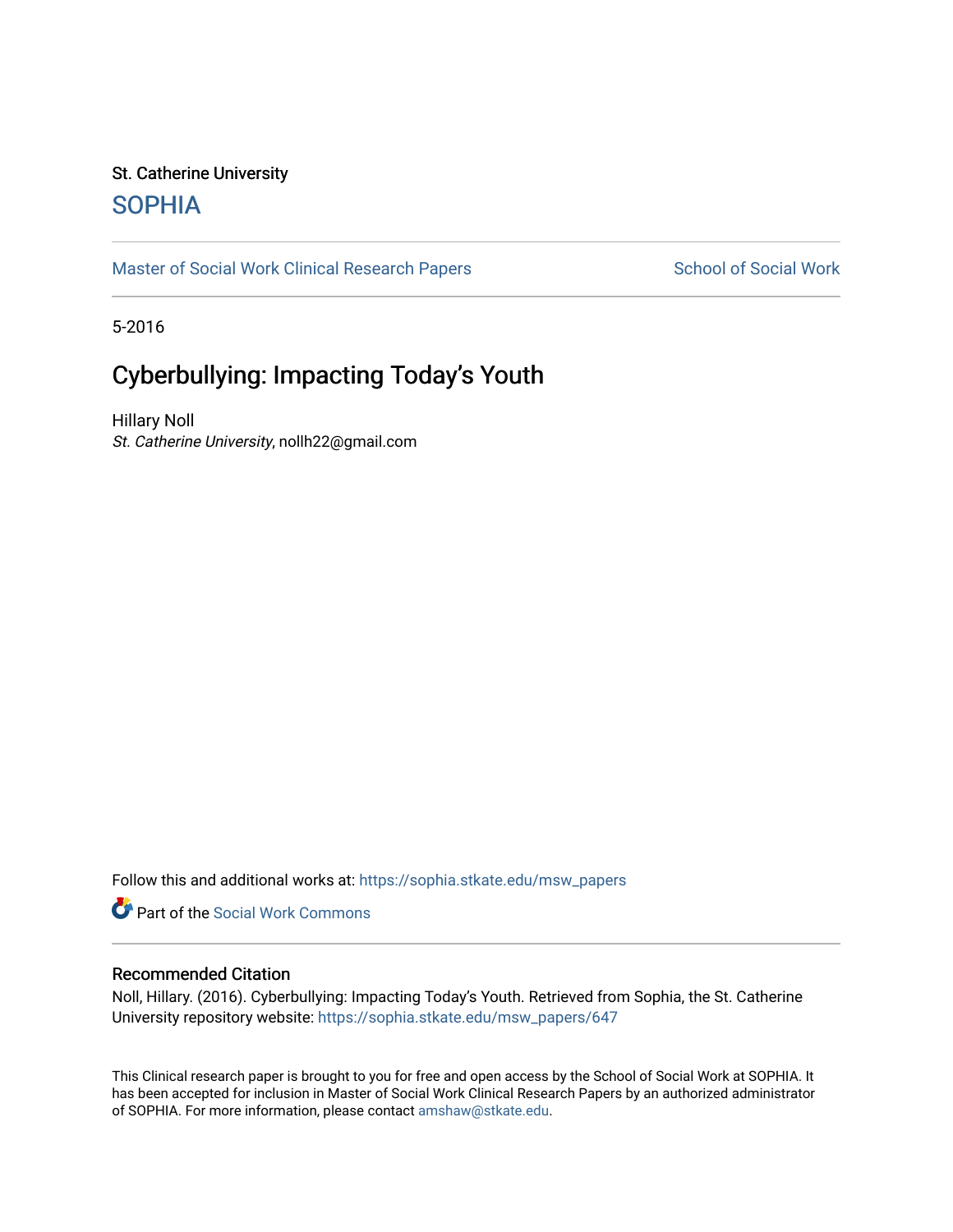## Running Head: CYBERBULLYING: IMPACTING TODAY'S YOUTH

# Cyberbullying: Impacting Today's Youth

by

Hillary Noll, B.A.

MSW Clinical Research Paper

Presented to the Faculty of the School of Social Work St. Catherine University and the University of St. Thomas St. Paul, Minnesota in Partial fulfillment of the Requirements for the Degree of

Master of Social Work

Committee Members Melissa Lundquist, Ph.D., LGSW (Chair) Dana Knight, MSW, LICSW Kathleen Hiniker, MSW, LICSW

The Clinical Research Project is a graduation requirement for MSW students at St. Catherine University/University of St. Thomas School of Social Work in St. Paul, Minnesota and is conducted within a nine-month time frame to demonstrate facility with basic social research methods. Students must independently conceptualize a research problem, formulate a research design that is approved by a research committee and the university Institutional Review Board, implement the project, and publicly present the findings of the study. This project is neither a Master's thesis nor a dissertation.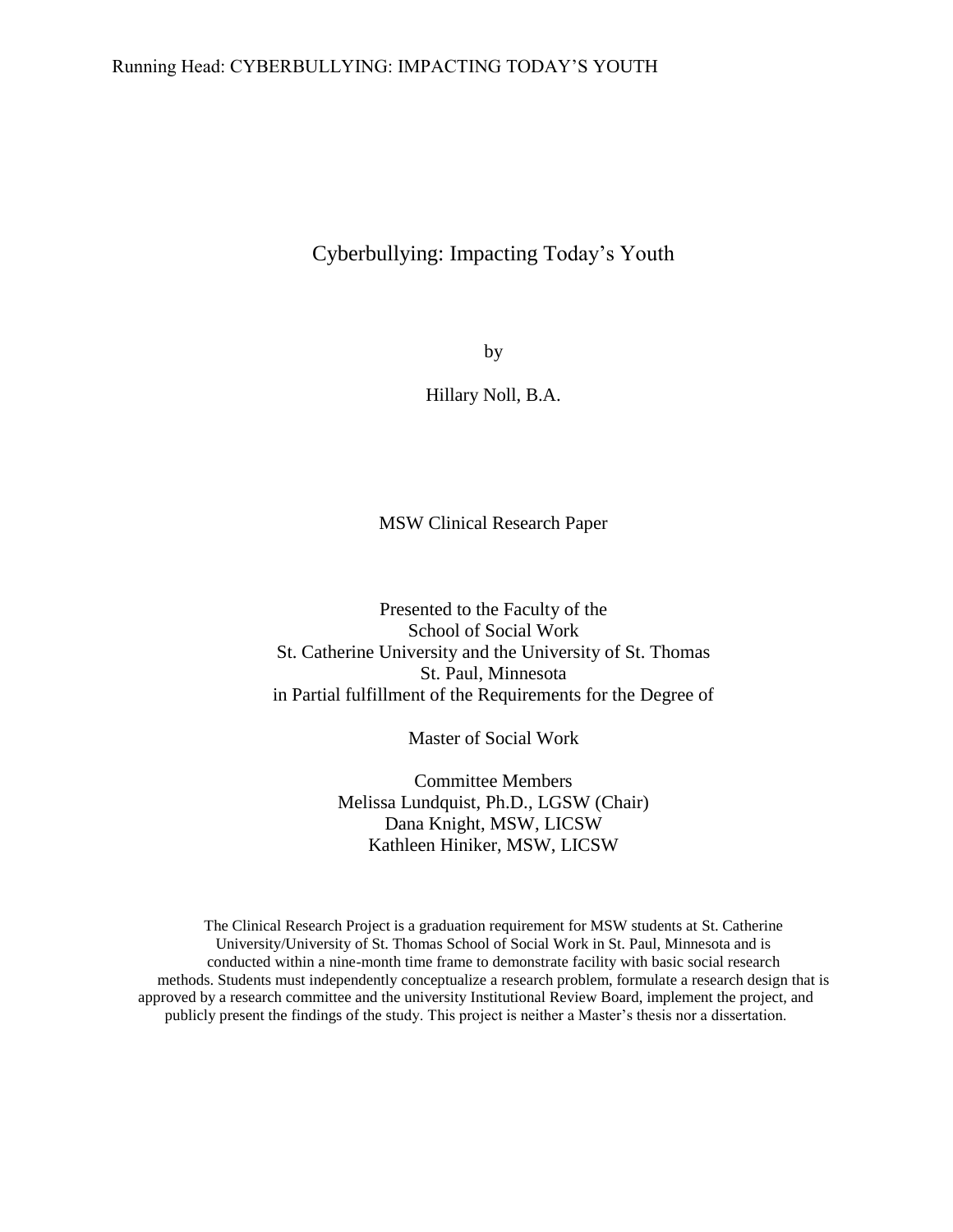#### **Abstract**

Cyberbullying is becoming a major concern surrounding the adolescent population because of the increased use in the internet and social networking sites. Studies show that cyberbullying can cause mental health concerns in adolescents who have been victimized, leaving them feeling lonely, depressed, and rejected. The purpose of this study was to explore the experiences of high school students who have been victimized by cyberbullying and to explore the relationship between cyberbully victimization and suicide. An anonymous mixed methods study was utilized and formatted with both quantitative and qualitative questions. The survey was distributed by email to students enrolled in the Bachelors of Social Work program at the University of St. Thomas and St. Catherine University and asked respondents specific questions in regards to their personal experience being victimized by cyberbullying and the impacts it had on them. The results were analyzed quantitatively using descriptive statistics and independent t-test and analyzed qualitatively using a content analysis approach. Results indicated that high school students who were victimized by cyberbullying experienced negative emotional impacts including feeling sad, helpless and hopeless, frustrated, and low self-esteem. The results of this study did not find a significant relationship between cyberbully victimization and suicide but did find that respondents reported feeling suicidal in the open-ended responses. Results from this study were consistent with pre-existing literature.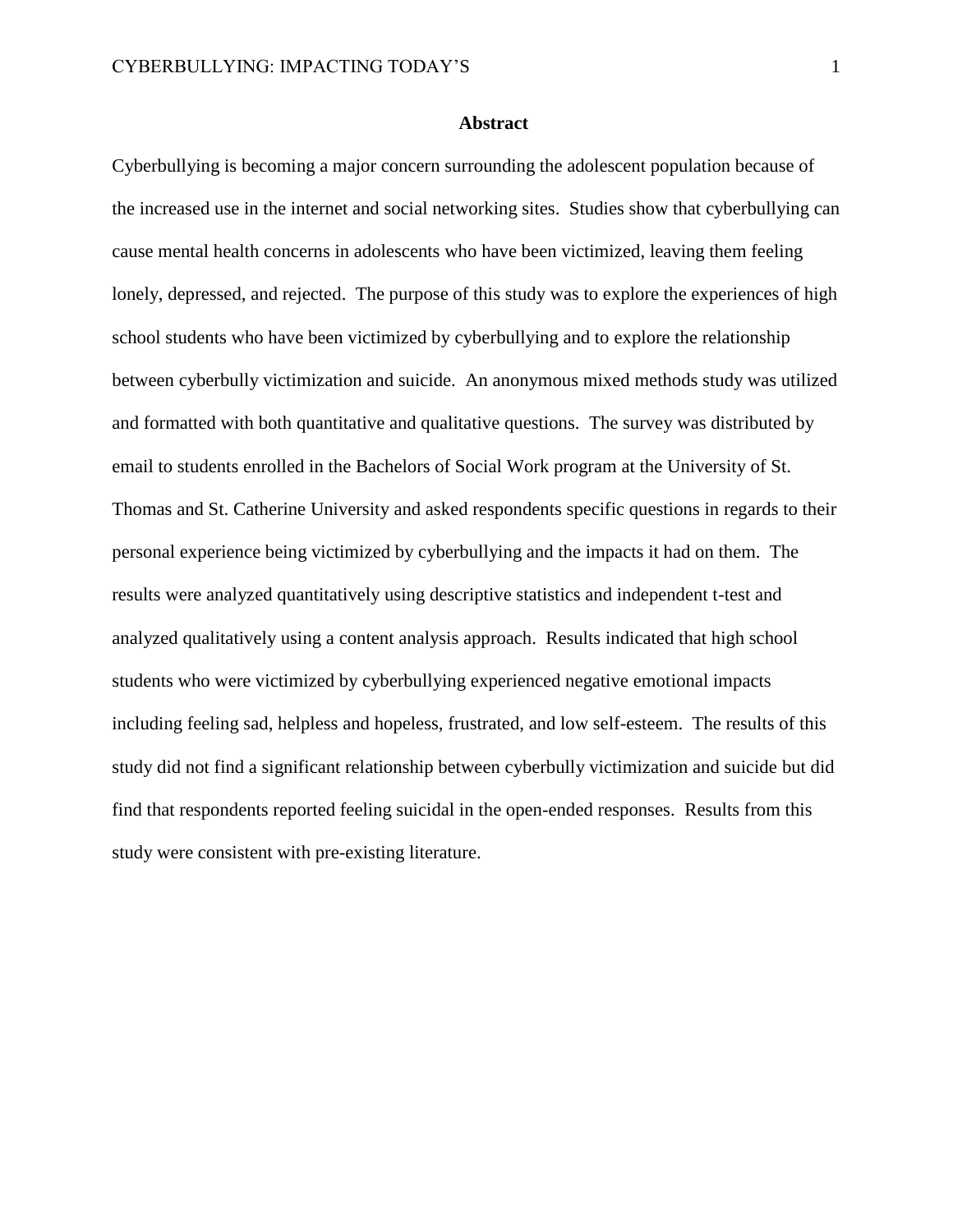#### **Acknowledgments**

First and foremost, I would like to express my sincere gratitude to my advisor and chair, Melissa Lundquist, Ph.D., LGSW for all of her guidance, patience, support and constant encouragement throughout this process and even through all of the road bumps encountered along the way. I would also like to thank my research committee members Dana Knight, MSW, LICSW and Kathleen Hiniker, MSW, LICSW for the continued support and guidance. The dedication from my committee members contributed greatly to the success of this project. Without you three this would not have been possible.

I would like to thank my friends, family and boyfriend for their constant support and patience over the last two years. They have encouraged me to do my best and have helped me remain positive throughout.

I would like to give a sincere thank you to my grandparents, Jim and Sharon. They have never given up on me, been constantly supportive, and have always told me I will succeed and do great things in life. Without you two, none of this would have been possible.

Finally, I would like to acknowledge all of my other professors at the University of St. Thomas and St. Catherine University, who have offered me a strong foundation of knowledge to use in my research and in the field of social work.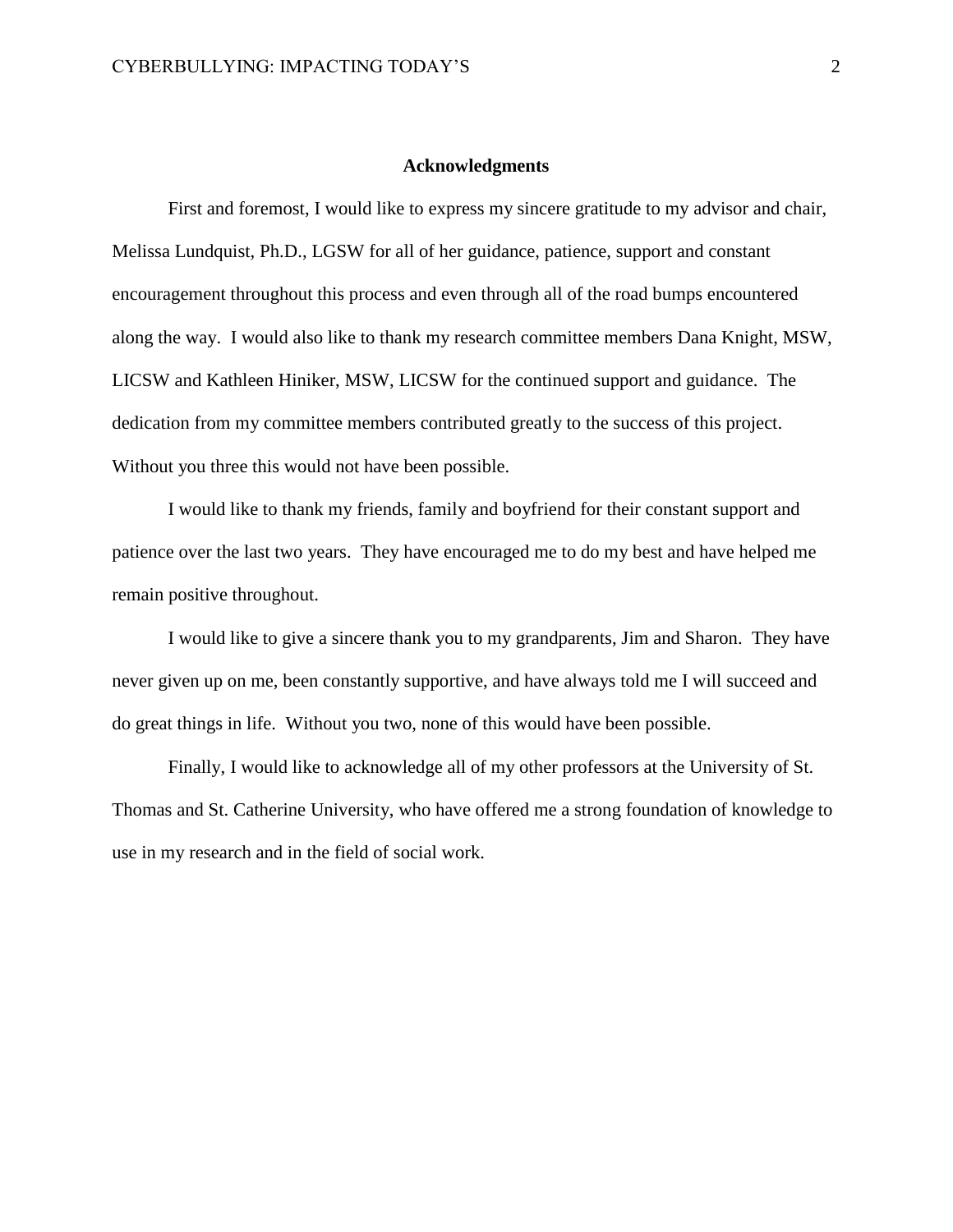# **Table of Contents**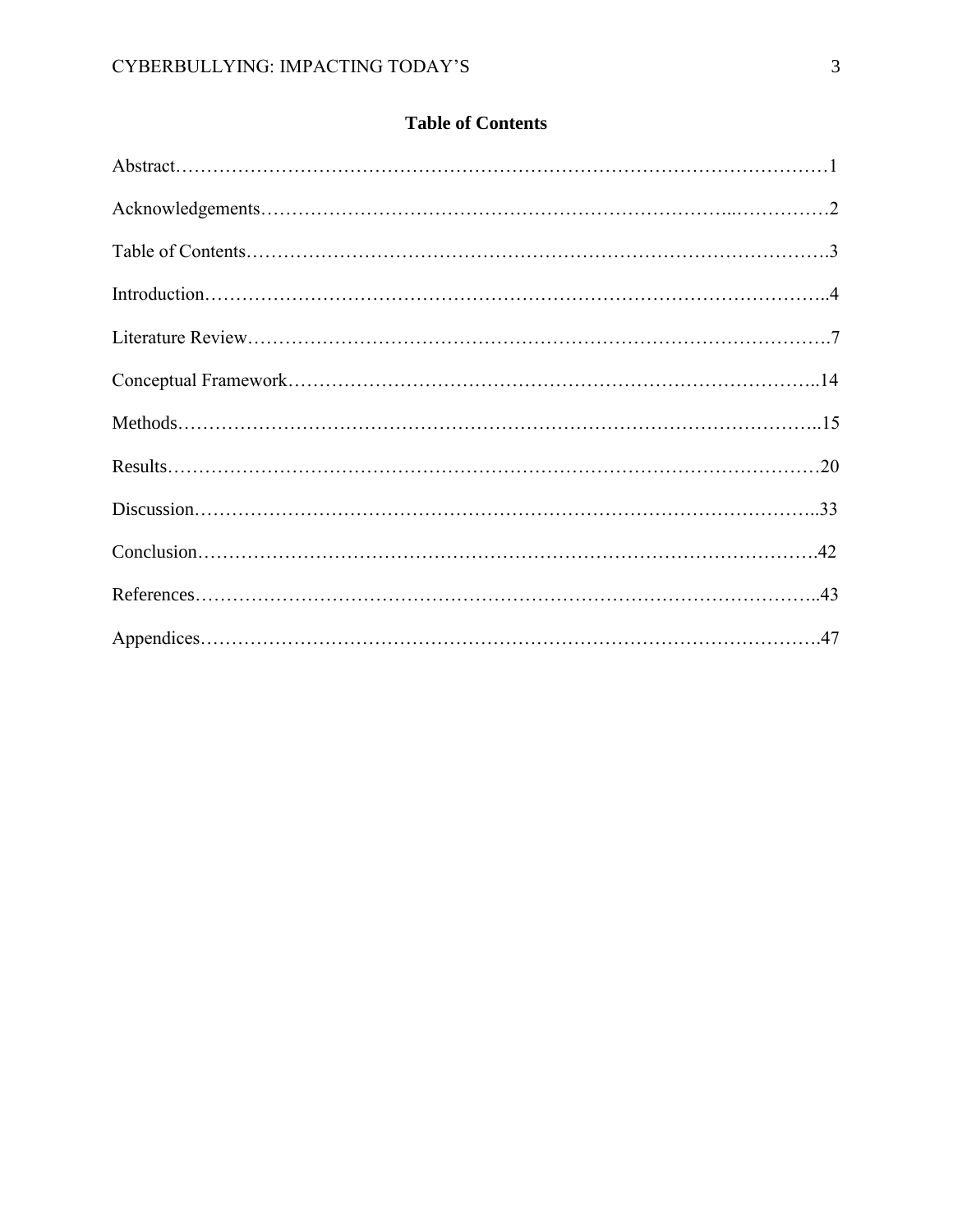#### **Introduction**

When the thought of bullying arises, many people think of physical altercations or face-toface harassment. Cyberbullying is a relatively new term that takes on a whole new form of bullying. Cyberbullying is a form of bullying that occurs through electronic technology including texting, email, messaging online, over social networking sites, or through any other electronic device (US Department of Health and Human Services, n.d.). While cyberbullying has been going on through text messages, emails, and chat rooms for quite some time, the number of cases have begun to rise as the use of social networking sites by adolescents becomes more prevalent (Sengupta & Chaudhuri, 2001). Studies have shown that 90% of adolescents report using the Internet on a regular basis and about 70% report having at least one user profile on a social networking site (Patton et al., 2014). The use of social networking sites, such as chat rooms, Facebook, or Twitter, gives adolescents ample opportunity to be in contact with one another. It has been reported that social media and social networking sites are a common way for youth to perpetuate violent acts, including bullying and harassment against their peers (Patton et al., 2014).

Cyberbullying is a huge problem nationwide and affects a large proportion of the adolescent population. The National Crime Victimization Survey is a survey that is weighted to represent the entire 9-12 grade student population that is enrolled in school. According to the data from this survey, in 2011 it was estimated that 2.2 million students experienced cyberbullying (Meier, n.d). This means that 9% of the student population has reported experiencing cyberbullying, which is up from 6.2% in 2009 (Meier, n.d). It is predicted that this number will continue to grow as the number of adolescents with smart phones and access to social media continues to increase. Unfortunately not all adolescents who are victims of cyberbullying report it to an adult.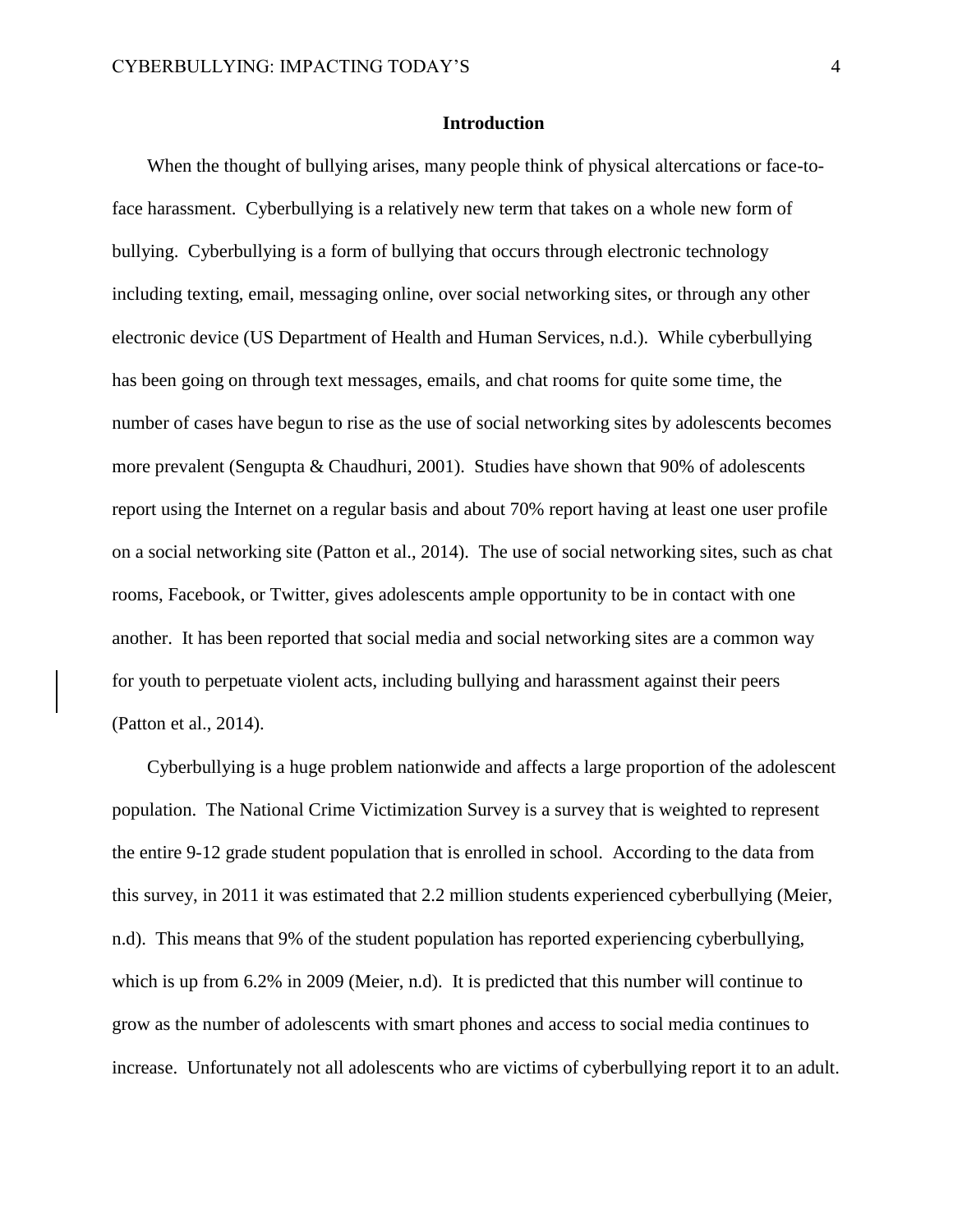According to Bullying Statistics (n.d.) only 1 in 10 adolescents who have been victimized by cyberbullying report to a parent or trusted adult when they have been cyberbullied. Adolescents who are bystanders to cyberbullying on social media often don't report what is going on to an adult either. According to Lenhart et al., (2011), 88% of adolescents have witnessed other people being mean or cruel to another person on social media sites.

Anyone can be a victim of cyberbullying. Statistics have shown that location, meaning rural, urban or suburban, or school size do not increase or decrease the risk of bullying (Lenhart et al., 2011). Cyberbullying affects all races and genders. Surveys have shown that there are some gender differences between the prevalence of cyberbullying, but both genders are still at risk (Lenhart et al., 2011; Meier, n.d.). Female adolescents have a 22.1% greater chance than males to be a victim of cyberbullying (Meier, n.d.). Adolescents from all races have a chance to be cyberbullied. Studies have not found significant differences between races and victims of cyberbullying.

Cyberbullying, just like bullying face-to-face has many negative impacts. The US Department of Health and Human Services found that kids who are cyberbullied are more likely to use drugs and alcohol, skip school, receive poor grades, have lower self-esteem, and have more health problems than those who have not been cyberbullied (US Department of Health and Human Services, n.d). Teens who are victimized often hide these negative feelings from adults because they feel embarrassed that they are being bullied. Victims of cyberbullying can feel lonely and unsafe (Lenhart et al., 2011). While face-to-face bullying happens the majority of the time at school, often in front of witnesses, cyberbullying happens while the victim is in their own home, making a space that may have been safe for the victim suddenly unsafe (Lenhart et al., 2011).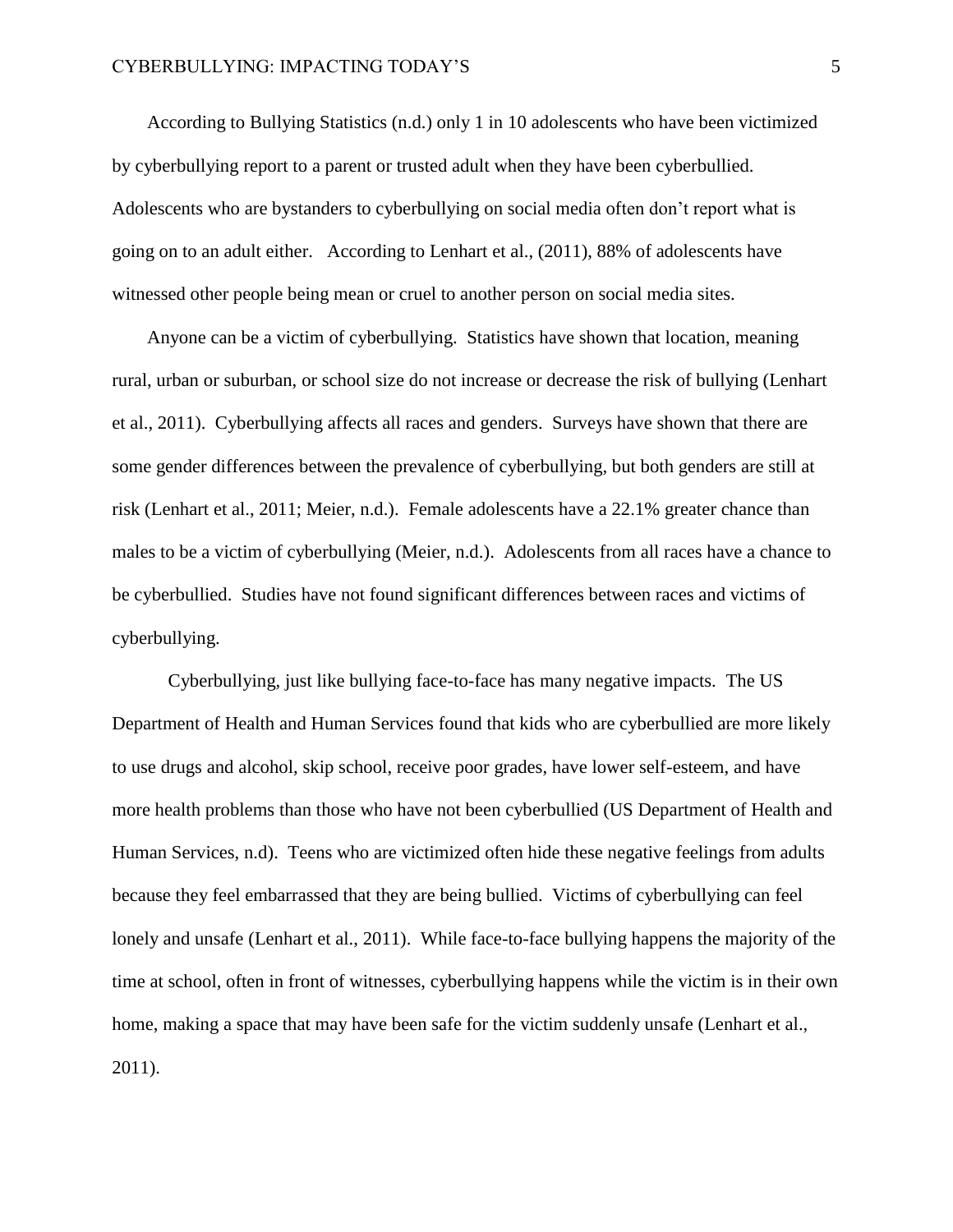Cyberbullying has also been linked to suicide. Cyber victimization is strongly related to depression and depression is strongly associated with suicide attempts (Bauman, Toomey & Walker, 2013). According to Lenhart et al (2011), teens who are victimized have suicidal thoughts more often than those who have not been a victim. A study that looked at peer harassment, online and traditional bullying, and thoughts about suicide found that victims of cyberbullying and traditional bullying scored higher on a scale of suicidal ideation than students that were not victims of bullying of any kind (Palmeri, 2011). Because cyberbullying leads to higher suicidal ideation in students it also leads to more suicide attempts by students.

Everyone has a right to human dignity. According to the Social work for social justice: Ten principles, everyone has a right to feel safe and respected. When someone is cyberbullied, this right is violated (School of Social Work, 2006). Teens who are victimized often don't feel safe in their home, school, or at extracurricular activities. According to the US Department of Health and Human Services (n.d.), 160,000 students per day stay home from school because they feel unsafe to go because of bullying. This raises a huge problem resulting in many students having truancy issues and wanting to drop out of school.

The purpose of this paper was to explore the experiences of adolescents who have been victimized by cyberbullying. This research paper summarizes what the literature has already discovered about the experiences of cyberbullying for adolescents who have been victimized. The method for obtaining information is described and the findings are presented using descriptive statistics, independent t-test, and content analysis. Finally, an interpretation and discussion of the findings and suggestions for future research is discussed.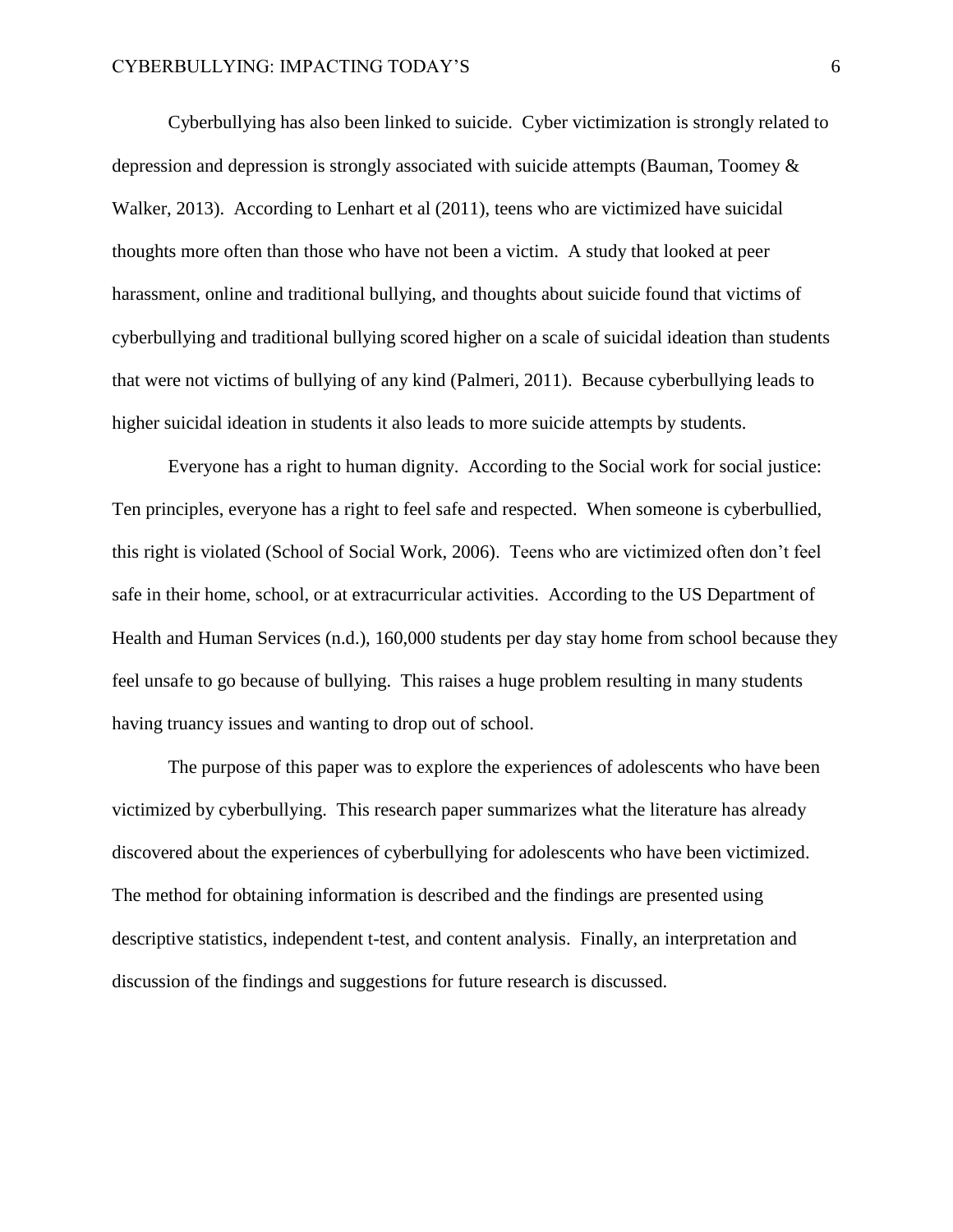#### **Literature Review**

#### **Social Networking Sites**

Social networking sites have become increasingly more popular among the adolescent population. The term social networking sites encompasses a broad range of sites, so it is important to have an operational definition. For the purpose of most research studies, a social networking site (SNS) is defined as a web-based service that allows an individual to construct a profile within the system that consists of content supplied by the user, by other users, and/or provided by the system and contains a public list of users that they have control over with whom they can make connections with, share data with, and/or interact with (Karklins & Dalton, 2012; Dredge, Gleeson & de la Piedad Garcia, 2014). On a SNS, a user is able to meet new people who may share similar interests, be in a similar location, or have similar demographics (Karklins & Dalton, 2012). Popular SNS among teens include Myspace, Facebook, and Twitter, among many others (Sengupta & Chaudhuri 2011).

While social networking sites are available for all ages, it is common for adolescents under the age of 18 to utilize them. According to a study of 144 students, 73.61% of them said they created a social networking site profile when they were under the age of 18 (Karklins & Dalton, 2012). Both males and females are on SNS, but female teens are 63% more likely to have a profile than a teenage male (Sengupta & Chaudhuri, 2011).

Social networking sites are appealing to adolescents because it helps give them a sense of belonging. Being a part of a group on a SNS instills a sense of membership within the adolescent (Reich, 2010). SNS such as Facebook and Myspace help adolescents explore their identity through building and maintaining different connections to others (Reich, 2010).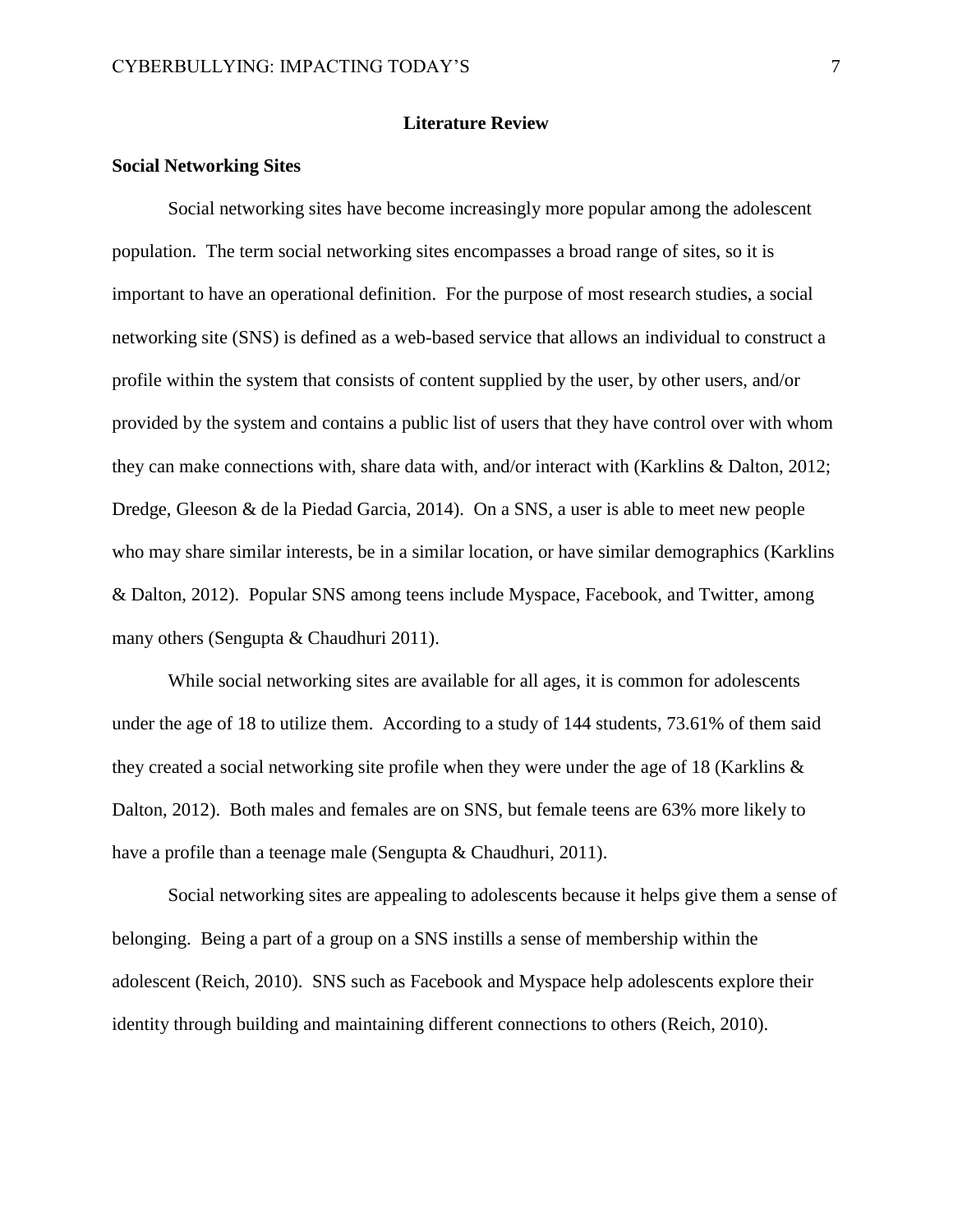# **Cyberbullying on the Internet**

Cyberbullying is the act of bullying in cyberspace by spreading rumors, making threats, posting embarrassing information or pictures, sending threatening messages, or any other means of bullying and is defined as behavior that is intentional and harmful, inflicted through technological mediums (Walrave & Heriman, 2011). Cyberbullying can occur through mobile phones, email, chat rooms, web pages, instant messaging, and social networking sites.

There are multiple ways for teens who cyberbully to harass users on SNS. The most common ways are: to post cruel messages or threats on the victim's profile, send cruel private messages to the victim, post cruel messages or threats on someone else's profile about the victim, or to upload nasty or embarrassing pictures of the victim on a SNS (Dredge, Gleeson & de la Piedad Garcia, 2014). Cyberbullying on SNS is appealing because it can be done both publicly and privately. Dredge, Gleeson and de la Piedad Garcia (2014) found that both ways were used almost equally as frequent. Facebook users have the ability to post information publicly and they also can use a messaging system where they can send information to people privately.

**Prevalence of cyberbullying.** With the increase in Internet use over the years, cyberbullying has become more common. In a survey of 935 teenagers ages 12-17, over 25% reported experiencing some kind of cyberbullying (Sengupta & Chaudhuri, 2011). This study also looked at those who have profiles on SNS and found that 40% had been cyberbullied in some way, showing that more people had been harassed if they had an SNS profile (Sengupta & Chaudhuri). Another study found that of the 799 participants, 69 (8.6%) were classified as cyberbully victims (Schenk, 2011).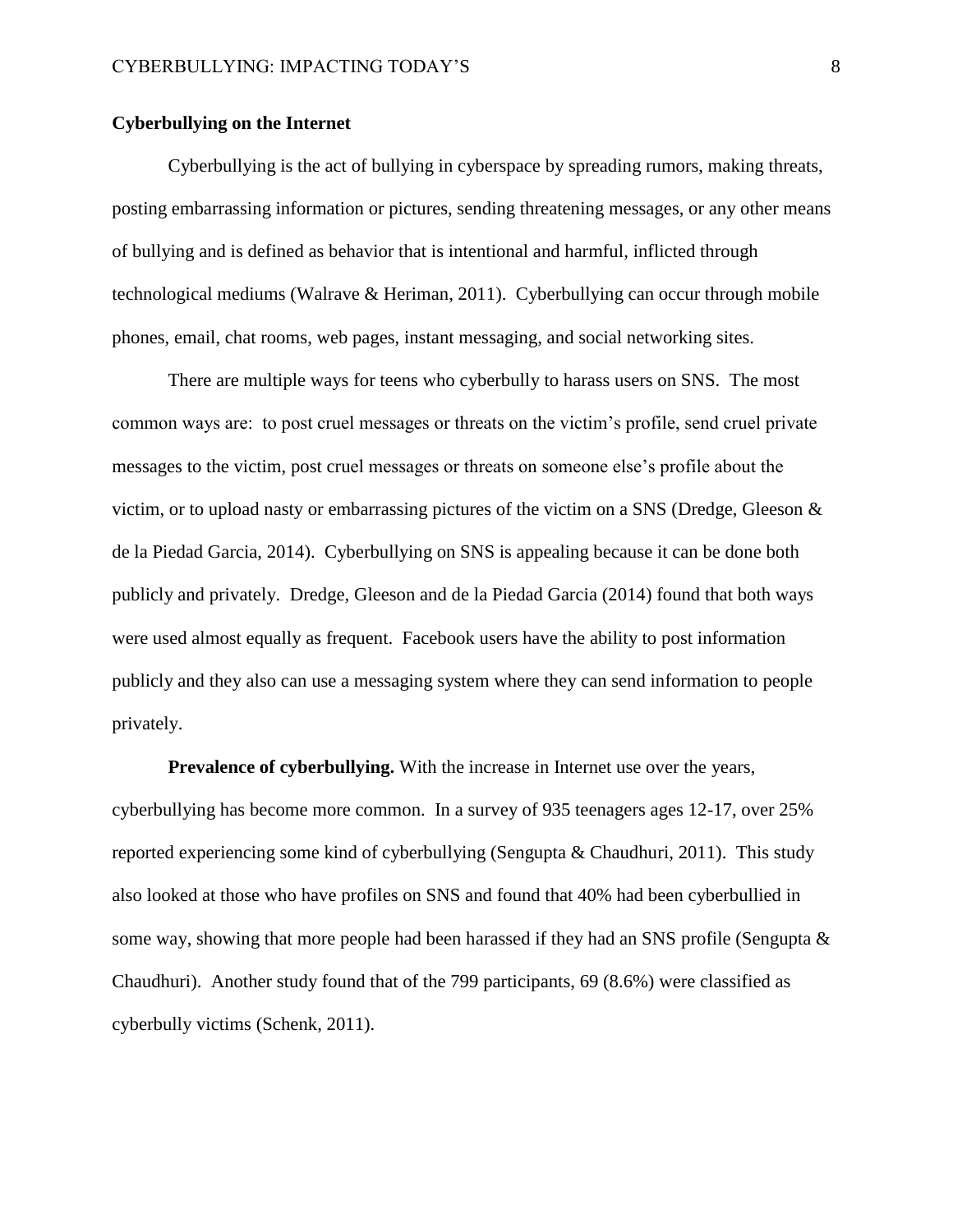A study done by Schneider, O'Donnell, Stueve, and Coulter (2012) used data from a reginal census of high school students to look at the prevalence of cyberbullying and school bullying. This study found that of the 20,000 students in the census, 15.8% reported being victimized by cyberbullying (Schneider, O'Donnell, Stueve, & Coulter, 2012).

When looking at the prevalence of cyberbullying, it is also important to take into account how many times a victim has been cyberbullied. A study done by Li (2007) looked at the prevalence rates of cyberbullying and how many times a victim was cyberbullied. This study collected data from 264 seventh grade students from Canada and 197 seventh grade students from China. Li (2007) found that 28.9% of the students reported being victimized by cyberbullying and 17.8% reported cyberbullying others. Of the students who reported being victimized by cyberbullying, 54.9% reported being harassed less than four times, 20.3% reported being harassed between four and 10 times, and 21.1% reported being harassed 10 or more times (Li, 2007). By viewing the prevalence of cyberbullying, it shows that cyberbullying is an issue. But, when viewing the prevalence of cyberbullying and how many times victims have been bullied it shows that cyberbullying is an even bigger issue.

Cyberbullying is a concerning issue because it can be done from a person's home and is often done anonymously. A study done by Dehue, Bolman, and Vollink (2008), found that of the 1,211 students surveyed, 16% had bullied someone on cyberspace and 22% had been bullied on cyberspace by someone at least once during the present school year. Of those who had been bullied, 34.8% did not know the identity of the bullier, meaning the bullying was anonymous (Dehue, Bolman, & Vollink, 2008). It was also found that 85.6% of the students who cyberbullied engaged in bullying while at their house and majority of them (62.97%) were alone while doing so (Dehue, Bolman & Vollink, 2008).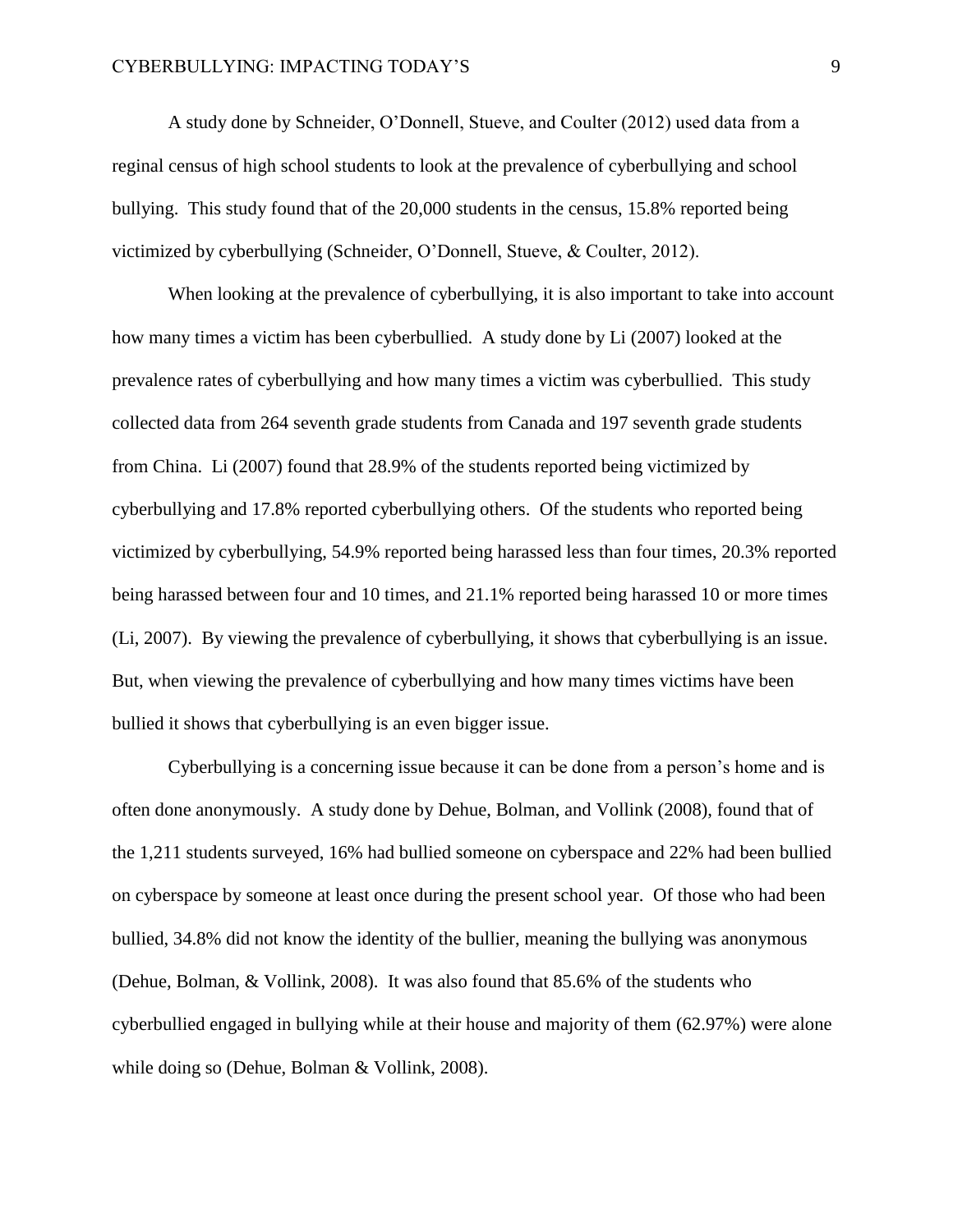These studies show that there is a significant portion of adolescents who have been victimized by cyberbullying at least once in their life, this proves that cyberbullying is a prevalent problem among the adolescent population. With the increase in smartphones and access to social networking sites it can be suggested that the number of adolescents victimized by cyberbullying will continue to increase.

#### **Teens Who Cyberbully**

Studies have examined reasons why cyberbullies feel the need to bully others and whether or not there are common characteristics between teens who cyberbully. Walrave and Heriman (2011) found that the three most common motives behind cyberbullying, reported by teens who cyberbully, are that it was revenge to the victim, that the victim deserved it, or just because it was fun. Gender differences between teens who cyberbully is often controversial, but it has been found that teens who cyberbully are more often males (Walrave & Heriman, 2011).

Adolescents who have reported recent problems at school, assaultive behaviors, or report using illegal substances were more likely to cyberbully (Hinduja & Patchin, 2008). Another study found that the teens who cyberbully are in need of social support, have unhappy feelings, and are eager to use drugs (Sahin, 2012). Both male and female teens who cyberbully scored a lower affective empathy score than victims of cyberbullying, teens who both cyberbullied and were victims of cyberbullying, and those who were not involved in cyberbullying at all (Pettalia, Levin & Dickinson, 2013). This suggests that teens who cyberbully often are not affected by the emotions that others feel.

**Cyberbully-victim.** A Cyberbully-victim is someone who reports at least one incident where they have been perpetrating cyberbully behavior and at least one incident where they were a victim of cyberbullying (Pettalia, Levin & Dickinson, 2013). A study by Pettalia, Levin &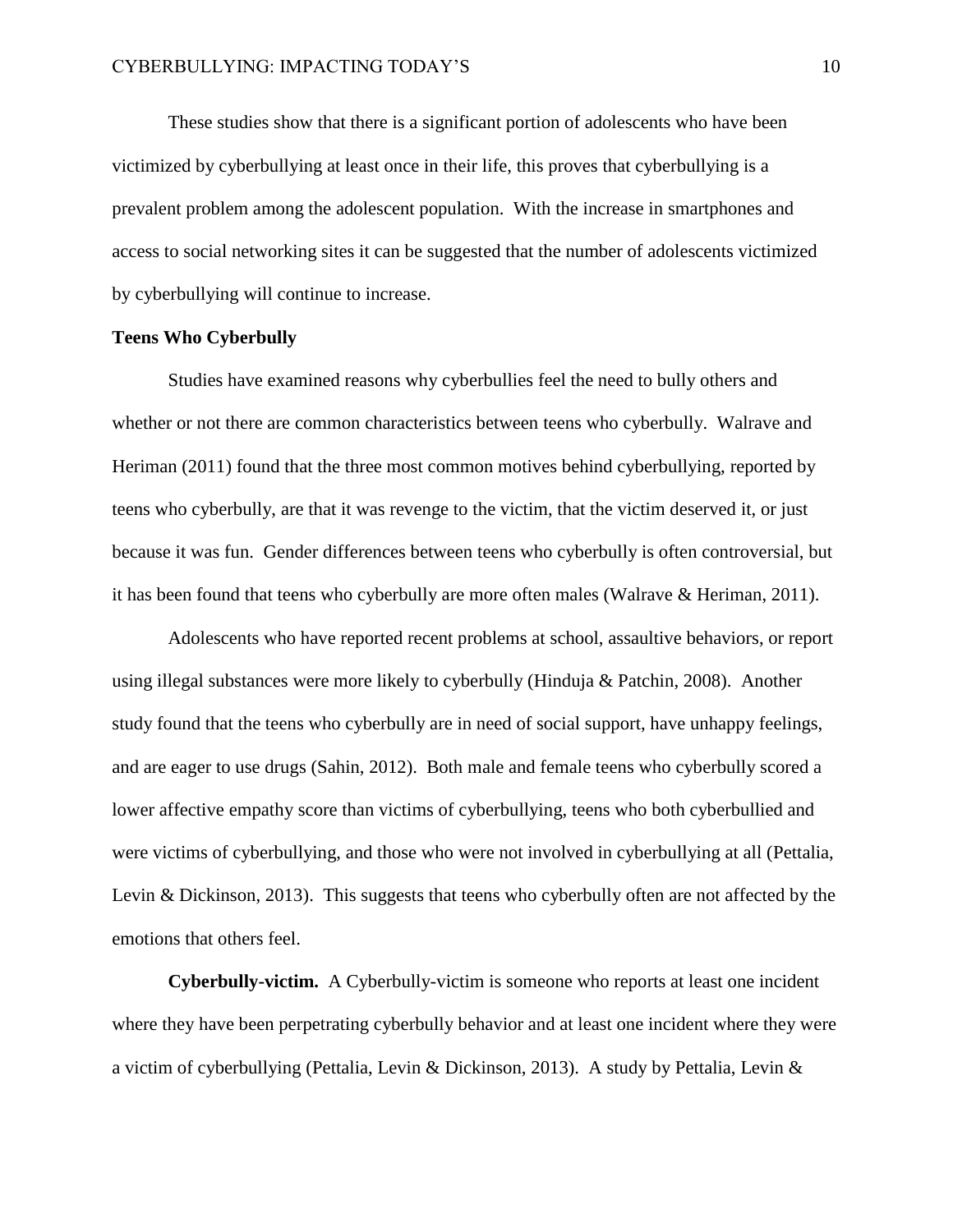Dickinson (2013) found that 44.6% of the adolescents surveyed identified as being a teen who has both bullied and been victimized. This is significantly higher than those who identified as being a teen who has been victimized (17.3%) and those who identified as being a teen who cyberbullies (5%) (Pettalia, Levin & Dickinson, 2013).

Bullies can turn into victims, and victims can turn into bullies. A teen who cyberbullies is six times more likely to be victimized on a SNS after they have bullied (Walrave & Heriman, 2011). But, a teen who is a victim of cyberbullying is nine times more likely to engage in cyberbullying after they have been bullied than those who have not been victimized (Walrave  $\&$ Heriman, 2011). It has been found that teens who are victimized often feel hostile and angry after being bullied (Ybarra & Mitchell, 2007), which could be fueling their bullying behaviors.

#### **Teens Who Are Victimized**

Many studies have found that the amount of time an adolescent spends on the Internet and the information they display affects their chances of being a victim of cyberbullying (Sengupta & Chaudhuri, 2011; Walrave & Heriman, 2011; Ybarra & Mitchell, 2007). Adolescents who use the Internet more frequently experienced cyberbullying more than those who used the Internet less frequently (Walrave & Heriman, 2011; Ybarra & Mitchel, 2007). On a SNS, adolescents are able to disclose personal information about themselves. Sengupta and Chaudhuri (2011) found that disclosing private information, uploading a picture of oneself, or disclosing information about the school they attend puts them at an increased risk for online harassment.

Studies have shown that teens who have been victimized can have negative emotional experiences (Bauman, Toomey & Walker, 2013; Dredge, Gleeson, & Garcia, 2014; Gimenez, 2015; Sahin, 2012; Schenk, 2011). A study done by Dredge, Gleeson, and Garcia (2014) found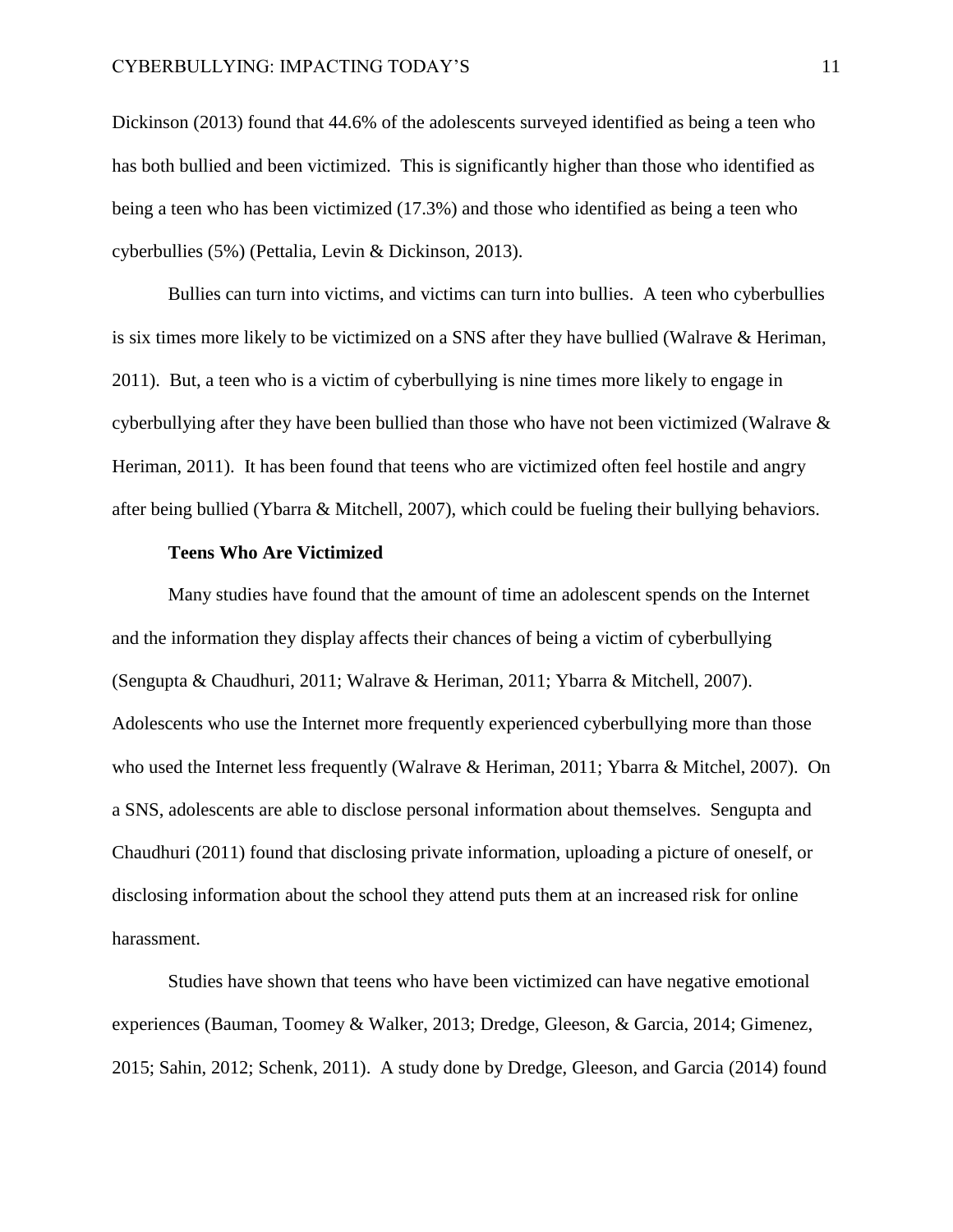that of the 25 adolescent victims interviewed, 100% of them reported a negative emotional impact resulting from the cyberbullying. Gimenez et al, (2015) found that an adolescent who had been victimized often felt sad and rejected afterwards. Adolescents who have been victimized reported feelings of unhappiness and were lonelier than teens who cyberbullied (Sahin, 2012). Along with that, those who have been victimized on SNS report depression more frequently than those who have not been victimized (Bauman, Toomey, & Walker, 2013). A study done by Schenk (2011) found that adolescents who have been victimized by cyberbullying reported significantly elevated levels of depression, anxiety, phobic anxiety, and paranoia when compared to the control participants, or those who have not been victimized.

There is a strong link between depression, suicidal ideation, and suicide attempts, but, there is a lot of controversy over whether it is cyberbullying that predicts suicide or whether it is the depression that results from cyberbullying that predicts it. Studies have found that because there is a link between depression and suicide and a link between cyberbully victimization and depression, that there is a link between cyberbully victimization and suicidal thoughts and attempts (Bauman, Toomey & Walker, 2013; Litwiller & Brausch, 2013; Schenk, 2011). Litwiller and Brausch (2013) found that cyberbullying actually predicted suicidal ideation, suicide behavior, and suicide attempts in the victim. Another study which surveyed 799 adolescents found that 5.7% of the adolescents victimized by cyberbullying reported attempting suicide versus 0.0% reported attempts from the control group (Schenk, 2011). Schenk also found that 10.1% of respondents victimized by cyberbullying reported suicidal ideations versus 0.0% of control group participants (2011). This suggests that there is a direct link between cyberbully victimization and suicidal ideation and attempts.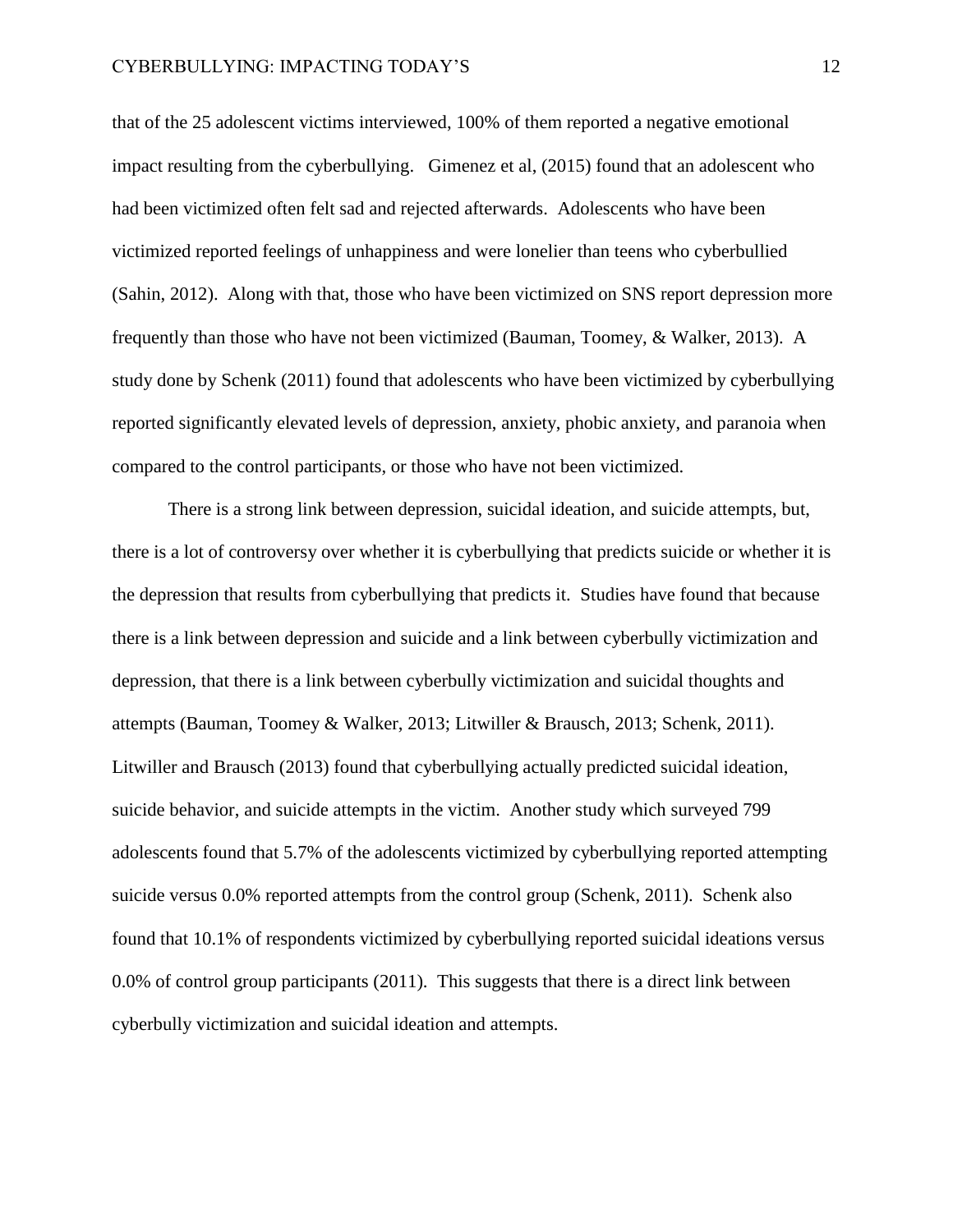**Gender Differences.** The current literature looking at gender differences among cyberbullies and adolescents who have been victimized by cyberbullying is not consistent. Some studies report there being a significant gender difference, while others report no difference. In a study done by Schenk (2011), there was no gender difference found among the 8.6% of participants who reported being a cyberbully victim. This also supports the results found in a study done by Hinduja and Patchin (2008) that there is no significant gender difference between adolescents victimized by cyberbullying.

On the other hand, a study done by Sengupta and Chaudhuri (2011) found that female teenagers that are on social networking sites are 250% more likely to be harassed online or contacted by unwanted strangers compared to males. A study done by Li (2007) found that of the 133 seventh grade students that reported being victimized by cyberbullying, 31.2% were male and 26.3% were female. This study also found that of the 82 participants that said they have cyberbullied someone, 21.9% of them were males and 13.4% were female. Other studies have found that there is no gender difference between cyberbully perpetrators, but found that female victims are significantly more likely to be victimized by cyberbullying than males (Dehue, Bolman, & Vollink, 2008; Walrave & Heriman, 2011).

Current research examines the various impacts adolescents who have been victimized by cyberbullying experience. There is a current gap in the literature looking to see if there are any gender differences between the impacts adolescents who have been victimized by cyberbullying experience. A qualitative study done by Dredge, Gleeson, and Garcia (2014) interviewed adolescents who have been victimized by cyberbullying. While this study found good information regarding the experiences of these adolescent victims, the data was not compared between genders. This is consistent with a study done by Pettalia, Levin, and Dickinson (2013).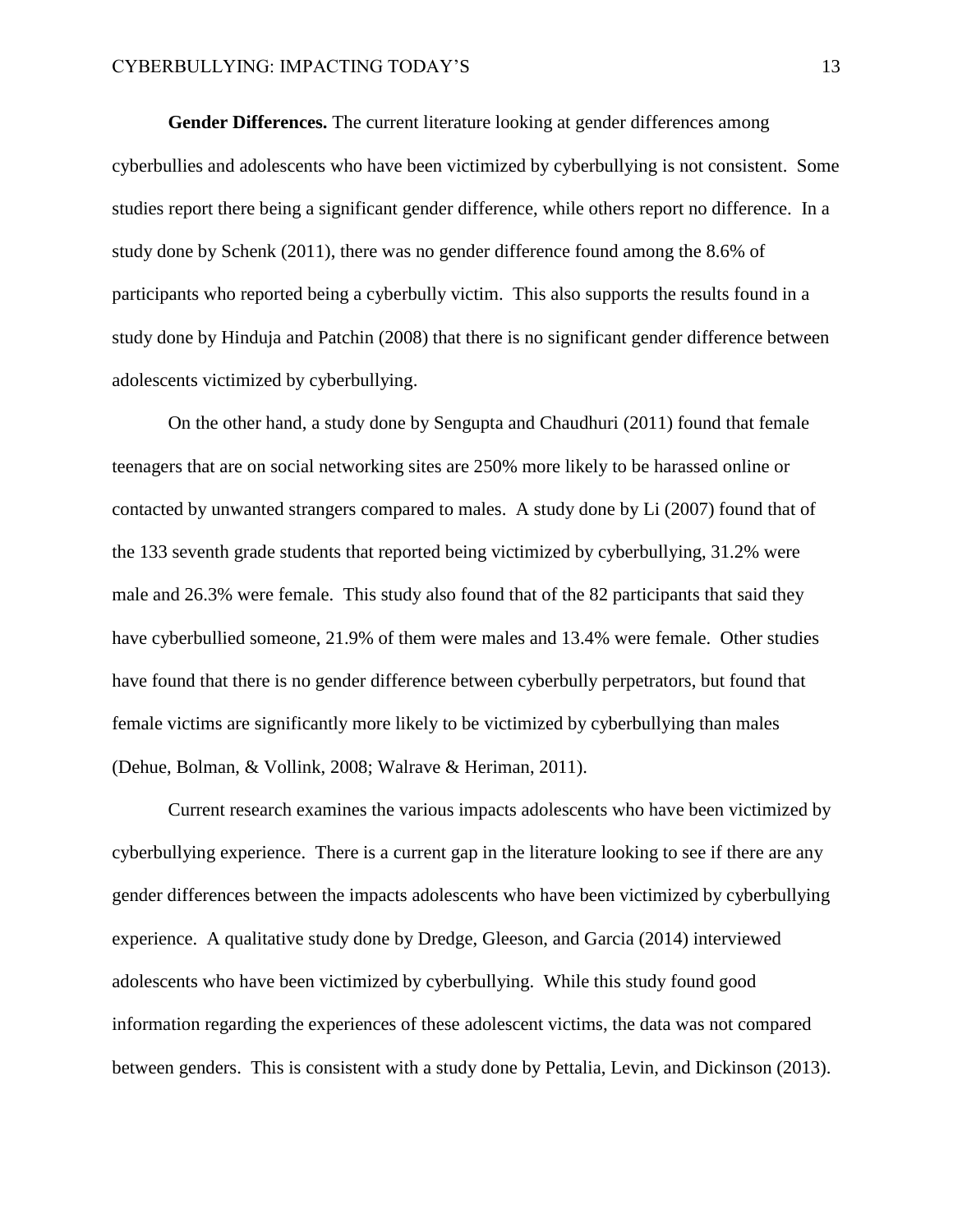In this study they looked at the various impacts of cyberbullying but did not compare these impacts between genders (Pettalia, Levin & Dickinson, 2013).

Where the literature is lacking is looking at how being a teen who has been victimized by cyberbullying effects other parts of their life. The current literature reviews how being victimized can have negative effects on an adolescent emotionally, but does not look at the other factors in their life, like school for example. Because cyberbullying has such major implications, it can be assumed that an adolescent's experience goes beyond emotional effects. Current literature is also not consistent on whether or not there is a significant gender difference between adolescents who have been victimized by cyberbullying as well as the impact cyberbullying has on the victim. Considering this, it is worth a further study to investigate the experiences of adolescents who have been victimized.

The research question being proposed are: What are the experiences of high school students who have been victims of cyberbullying on social networking sites?

#### **Conceptual Framework**

The ecological framework is the idea that a person's development is affected by everything in their changing environment throughout their lifespan (Bronfenbrenner, 1977). Bronfenbrenner found that there are four levels within the ecological framework: microsystem, mesosystem, exosystem, and macrosystem (1977). The ecological framework can provide conceptual guidance when examining cyberbullying. When a high school student is victimized by cyberbullying, it can affect all aspects of their life, including their microsystem, mesosystem, exosystem, and macrosystem (Espelage, Rao & Rue, 2013). For example, a cyberbully victim reports higher levels of depression, feeling lonely, and school avoidance (Espelage, Rao & Rue, 2013; Sahin, 2012). This example shows how being victimized by cyberbullying affects the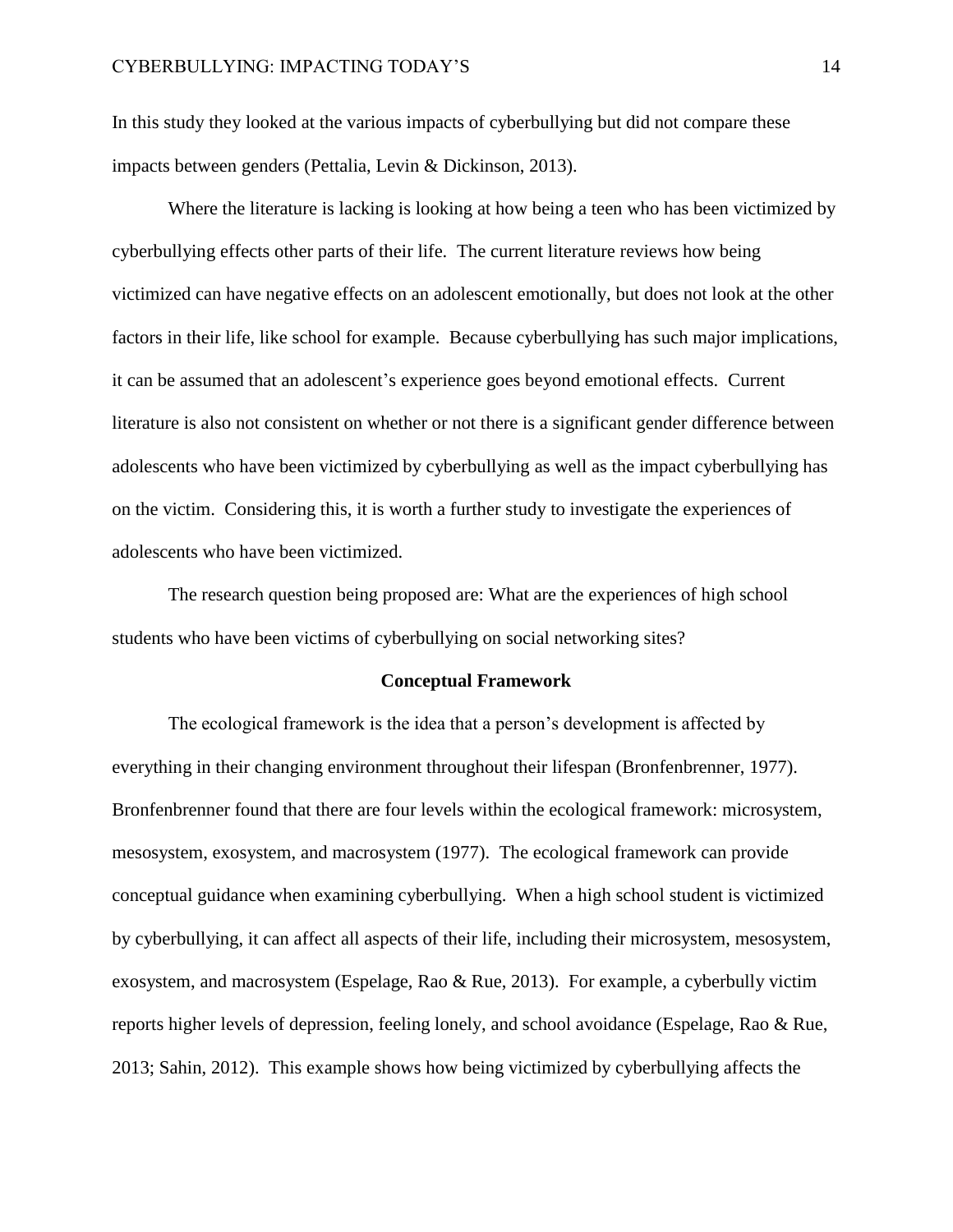victim at a micro level through the psychological impacts and at a mezzo level through school avoidance.

The ecological framework aligns well with this study because it views all aspects of how cyberbullying can impact various parts of an adolescent's life. This framework helped guide the questions composed in the survey instrument by having questions that address the micro (e.g. I felt sad after being victimized by cyberbullying) and mezzo levels (e.g. I stopped going to school after being victimized by cyberbullying). Framing questions using the ecological framework will help identify the combined impacts cyberbullying has on an adolescent victim (Espelage, L., Rao, M., & Rue, L., 2013). Therefore, this paper uses the framework to help view cyberbullying victimization.

#### **Methods**

#### **Research Design**

The research method that was used to study these hypotheses was a mixed methods approach. The more dominant approach was quantitative, while there was some qualitative questions to add depth.

A quantitative approach was chosen as the more dominant approach because this study was looking at human behavior. According to Monette, Sullivan, and DeJong (2010), a quantitative approach is most appropriate to use when looking at precise human behavior. This study added in a qualitative approach because using only a quantitative method could cause very important parts of the human experience to be missed, including personal meanings, feelings, and the subjective experience (Monette, Sullivan, & DeJong, 2010). Using a mixed methods approach allowed the precise human behavior and experience to be researched along with the subjective experience, personal meanings, and feelings the participant may have.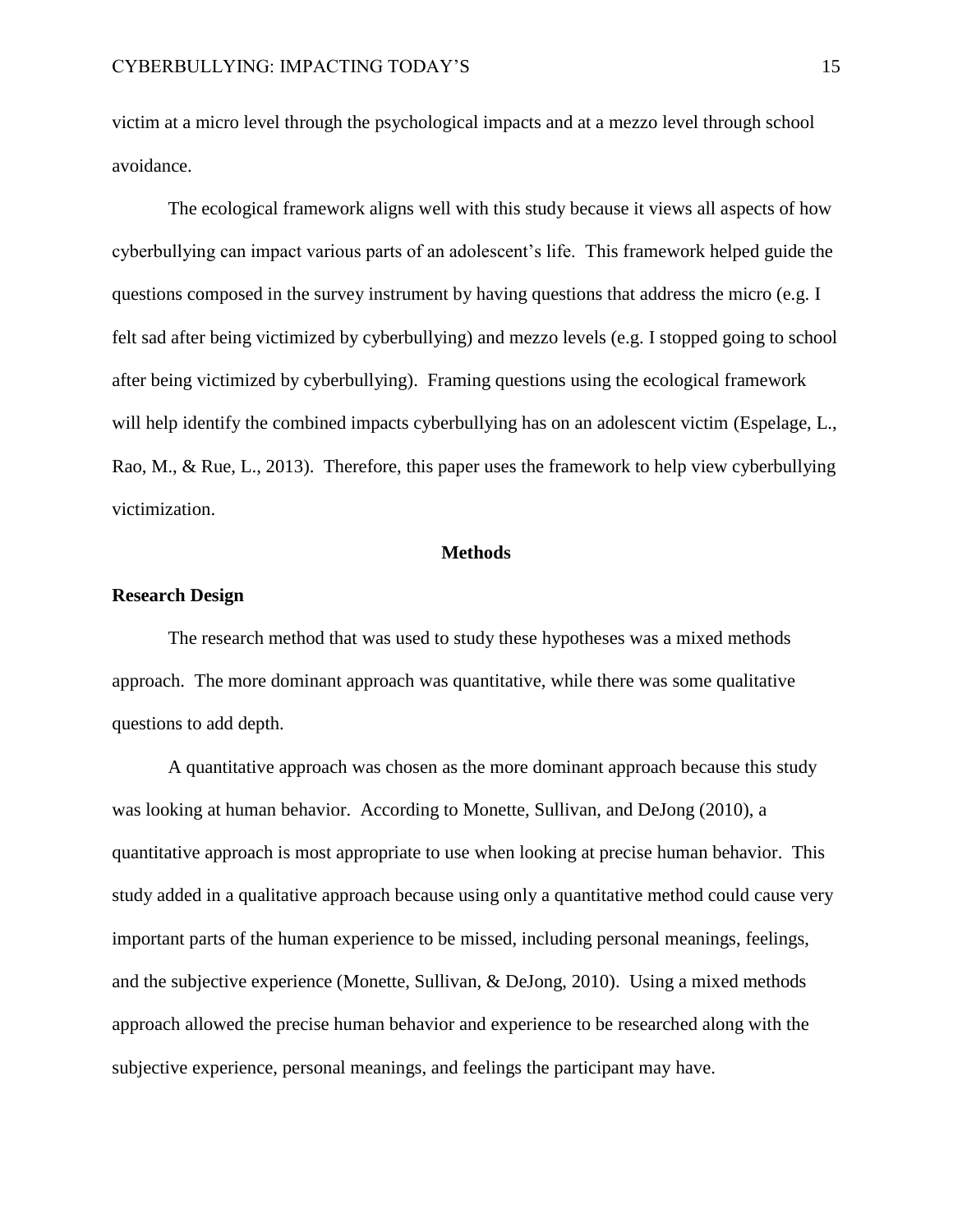This study was a retrospective study. This means the participants in this study were not asked about their current experiences, but asked to reflect back on their past experiences from high school. The time frame the participants were asked to reflect back to was between grades 9- 12. The participants answered the questions based on their experiences during that time frame, excluding any current experiences.

#### **Sample**

This study consisted of 26 participants, who identified as 'female'  $(n=24)$ , 'male'  $(n=1)$ , and 'other' (n=1). The participants in this study were be selected based on their age and being a current student at the University of St. Thomas or St. Catherine University and enrolled in the Bachelors of Social Work program. The participants were ages 18-22 years old and were a mixture of freshman, sophomores, juniors, and seniors.

Participants were recruited through emails that were sent out to undergraduate students enrolled in the Bachelors of Social Work program at the University of St. Thomas and St. Catherine University by the Bachelors of Social Work Program Director, Sarah Ferguson. The researcher provided an email script to Sarah Ferguson that explained the purpose of the study, why they were chosen to participate, the voluntary nature of the study, confidentiality, how to contact the researcher with any questions, and provided the link to participate (see appendix A)

## **Protection of Human Subjects**

Directly prior to filling out the survey, the respondent was provided with a consent form that was approved by the University of St. Thomas and St. Catherine University Institutional Review Boards (IRB). The consent form explained the background of the study, outlined the confidentiality procedures, explained any risks and benefits, and explained how the participant has the freedom to withdraw from the survey at any time (see appendix B). The consent form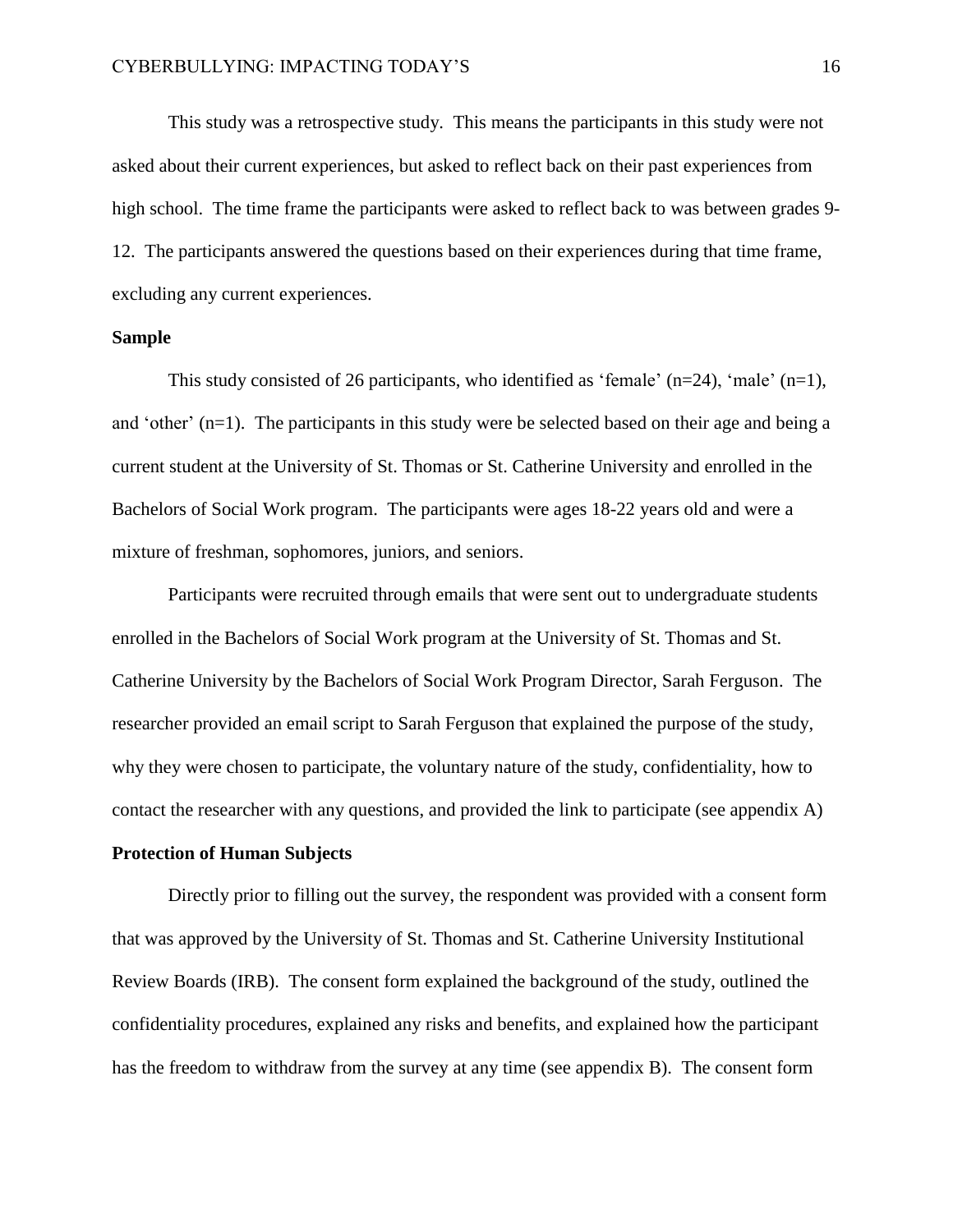appeared as the very first screen of the survey. The participant read through the consent form and had to click 'I agree' to continue participating in the survey or 'I disagree' to withdraw from the survey.

To ensure confidentiality, there was no identifying demographic questions asked. There was no way for the researcher to identify who participated in the survey as it was all done anonymously online. The survey was distributed through an anonymous survey link. This feature allowed no identifying information, such as email addresses, to be collected.

#### **Data Collection**

The data collection instrument that was used was an online survey. The survey was adopted from a study done by Schenk (2011) entitled Internet Experiences Questionnaire (IEQ). The survey was comprised of questions that could be answered in a variety of ways. There were open-ended questions where the participant was able to fill in their own responses (e.g. *If you have been the victim of cyberbullying, what was the reason someone did this to you?*)*.* There were also multiple-choice questions where only one answer could be selected (e.g. *During your time in high school, have you received harassing, mean, or nasty text-messages?* Yes or No). Lastly, there were questions that allowed the participant to select several answers (e.g. *What do you think the motive was for someone to cyberbully you?* Please check all that apply: Jealousy, Anger, Revenge, etc.). See appendix C.

The survey included questions regarding demographics, general cyberbullying questions, questions regarding cyberbully victimization, and its impact. Because Schenk (2011) focused on college-aged participants and this study is retrospective, asking college-aged participants to reflect back on their experiences from high school, this survey had minor changes to better reflect the current population being surveyed. For example, the question *On average, how much*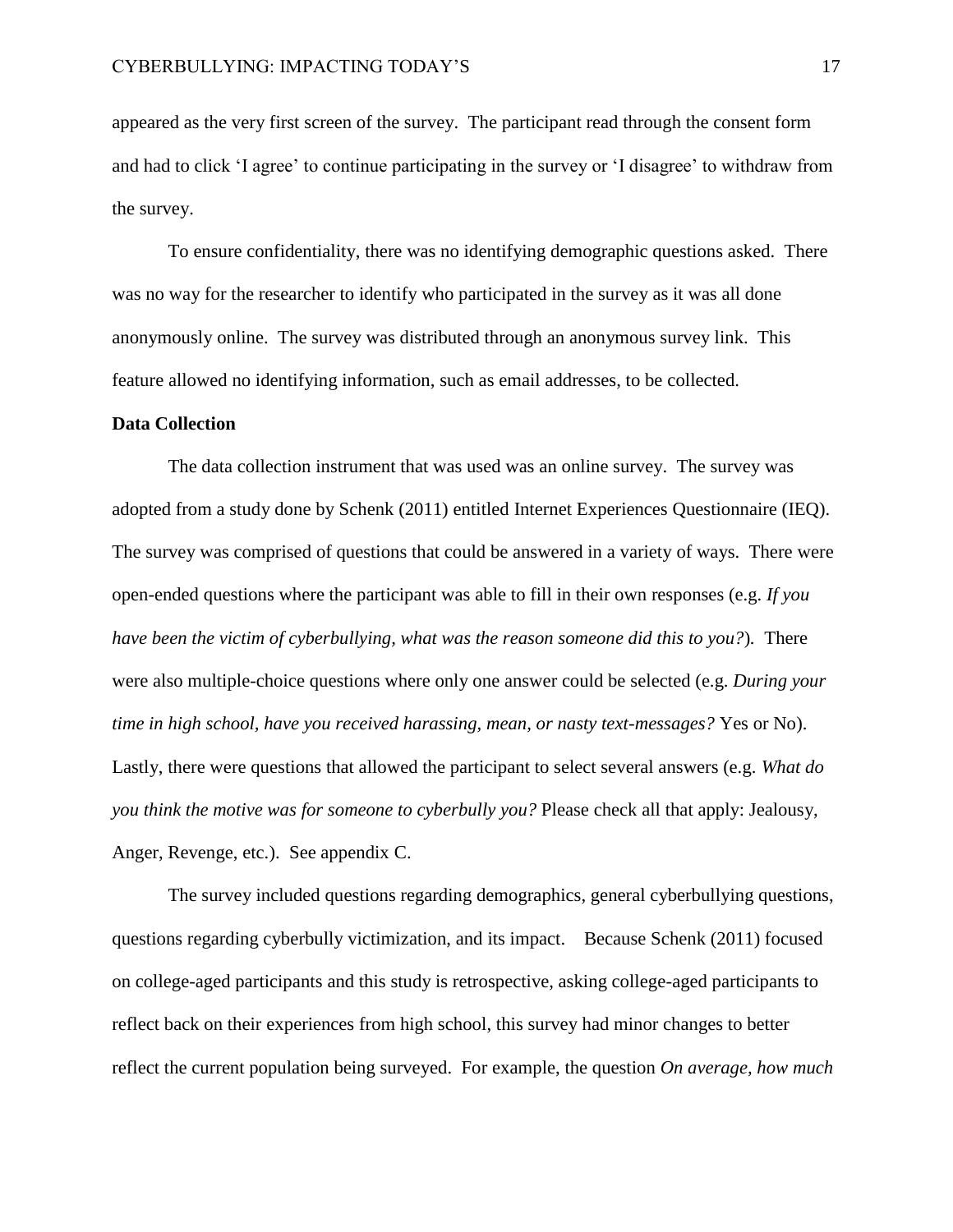*money do you spend each month on Internet and cell phone bills* was omitted because the survey participants are reflecting back to their high school experience and this question is not likely applicable.

There were 20 impact response statements included in the survey, for example, *I felt sad or hurt*. In order to test the impact of cyberbullying on suicidal thoughts, the 20 impact response statements were classified into two categories: emotional and behavioral. For the purpose of this study, emotional responses were defined as responses that were experienced inward and were more difficult for other people to notice (e.g. *I felt sad or hurt, I felt anxious, I felt lonely*). There were a total of 13 emotional responses that created an emotional impact score for each respondent. Behavioral responses were defined as responses that were experienced outward and were more easily noticed by other people (e.g*. I missed school because of it, I cried, I acted out*). There were a total of seven behavioral responses that created a behavioral impact score for each respondent.

#### **Data Analysis**

The original research questions proposed in this study were: What are the experiences of high school students who have been victims of cyberbullying on social networking sites? Are there gender differences between males and females in the prevalence and impact of cyberbullying? The hypotheses of this study were: Females will report being victimized by cyberbullying more often than males, and, females who have been victimized by cyberbullying will report experiencing a greater negative psycho-social impact than males. There were 26 respondents to this survey, 24 'female', one 'male', and one 'other' gender. Due to having only one male participant, this study was unable to analyze gender differences, and therefore, unable to test the stated hypotheses. Due to the gender response rate, this study was unable to analyze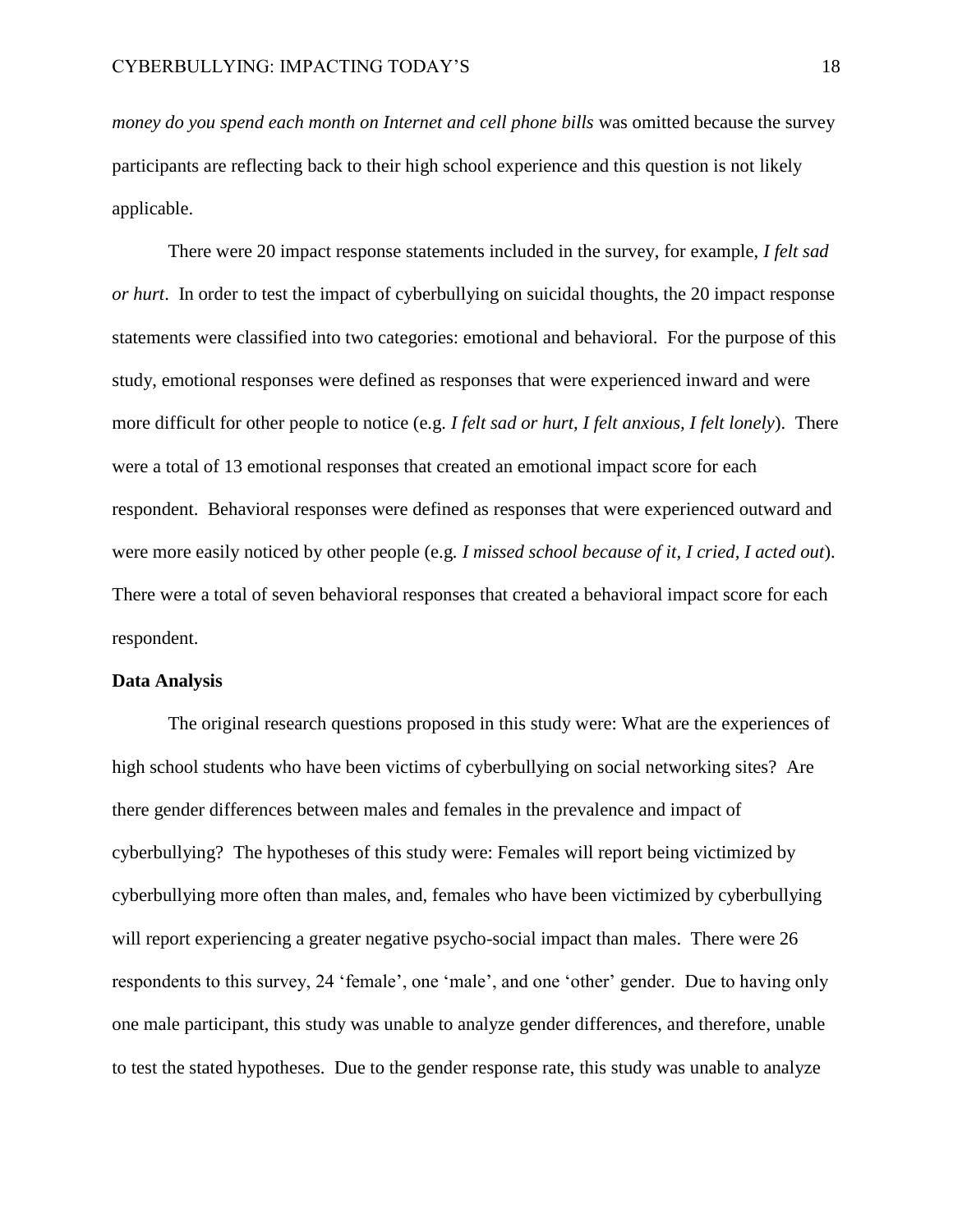the overall impact of cyberbullying related to gender. The responses did allow analysis of the second research question: What are the experiences of high school students who have been victims of cyberbullying on social networking sites? Given that the initial hypotheses did not have the data to test them, new hypotheses were created. The new hypotheses of this study were: (1) There is a significant difference between respondents who had suicidal thoughts and those who did not have suicidal thoughts on their overall impact score; (2) there is a significant difference between respondents who had suicidal thoughts and those who did not have suicidal thoughts on their emotional impact score; and (3) there is a significant difference between respondents who had suicidal thoughts and those who did not have suicidal thoughts on their behavioral impact score.

The data will be analyzed both qualitatively and quantitatively. A qualitative analysis was used to analyze the three open ended questions: *If you were a victim of cyberbullying, what was the reason someone did this to you? (27); If you were the victim of cyberbullying on a social networking site, how did this impact you? (29); If you were a victim of cyberbullying on a social networking site, how did you cope with the experience? (31).* The qualitative data was analyzed using a content analysis approach. Content analysis is an objective coding scheme that uses counts of the text to organize and retrieve data (Monette, Sullivan, & DeJong, 2010). Using this analysis technique, the researcher looked for common themes in the open ended questions and counted the number of times those themes appeared.

The quantitative data was analyzed using descriptive statistics and independent t-test. Descriptive statistics provided a basic description of occurrences in the data, the mean, median, mode, range, and standard deviation (Monette, Sullivan, & DeJong, 2010). Using descriptive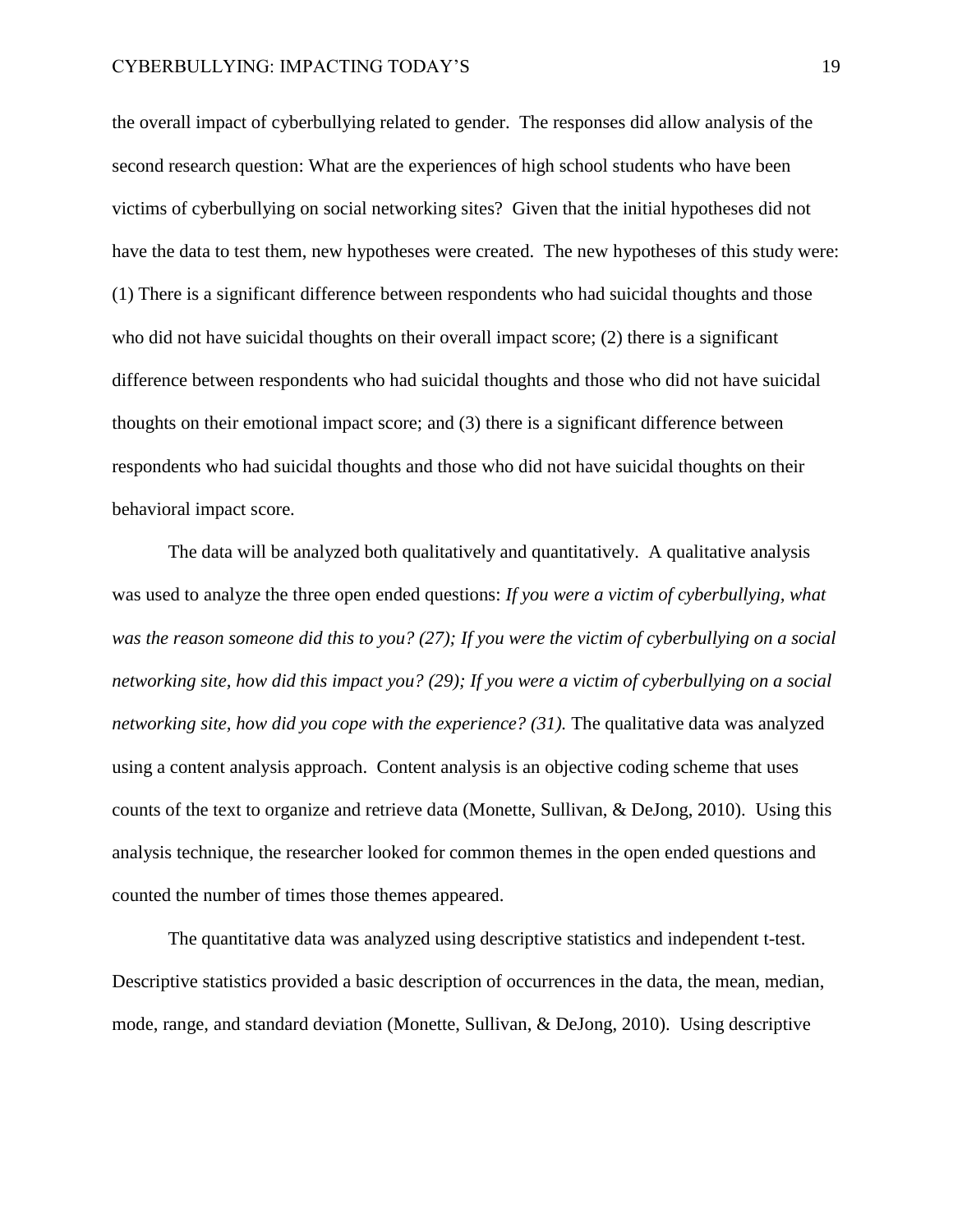statistics, the researcher analyzed the most common form of bullying and the most common impact reported by respondents who were victimized on social networking sites.

An independent t-test was used to analyze the overall impact of cyberbullying between those who reported suicidal thoughts and those who did not report suicidal thoughts. Using an independent t-test, the researcher was able to test the three hypotheses allowing the researcher to see if there is a significant difference between suicidal thoughts and the overall, emotional, and behavioral impact scores.

#### **Results**

The research questions proposed in this study were: What are the experiences of high school students who have been victims of cyberbullying on social networking sites? Are there differences between suicidal thoughts and the impact of cyberbullying? The three hypotheses of this study were: (1) There is a significant difference between respondents who had suicidal thoughts and those who did not have suicidal thoughts on their overall impact score; (2) there is a significant difference between respondents who had suicidal thoughts and those who did not have suicidal thoughts on their emotional impact score; and (3) there is a significant difference between respondents who had suicidal thoughts and those who did not have suicidal thoughts on their behavioral impact score.

The sections below will report these findings including sample, the most common form of cyberbullying, the overall impact of cyberbullying on high school students, and the impact of cyberbullying on suicidal thoughts.

#### **Sample**

The survey was distributed to all of the students enrolled in the University of St. Thomas and St. Catherine University Bachelors of Social Work program. There were 28 respondents;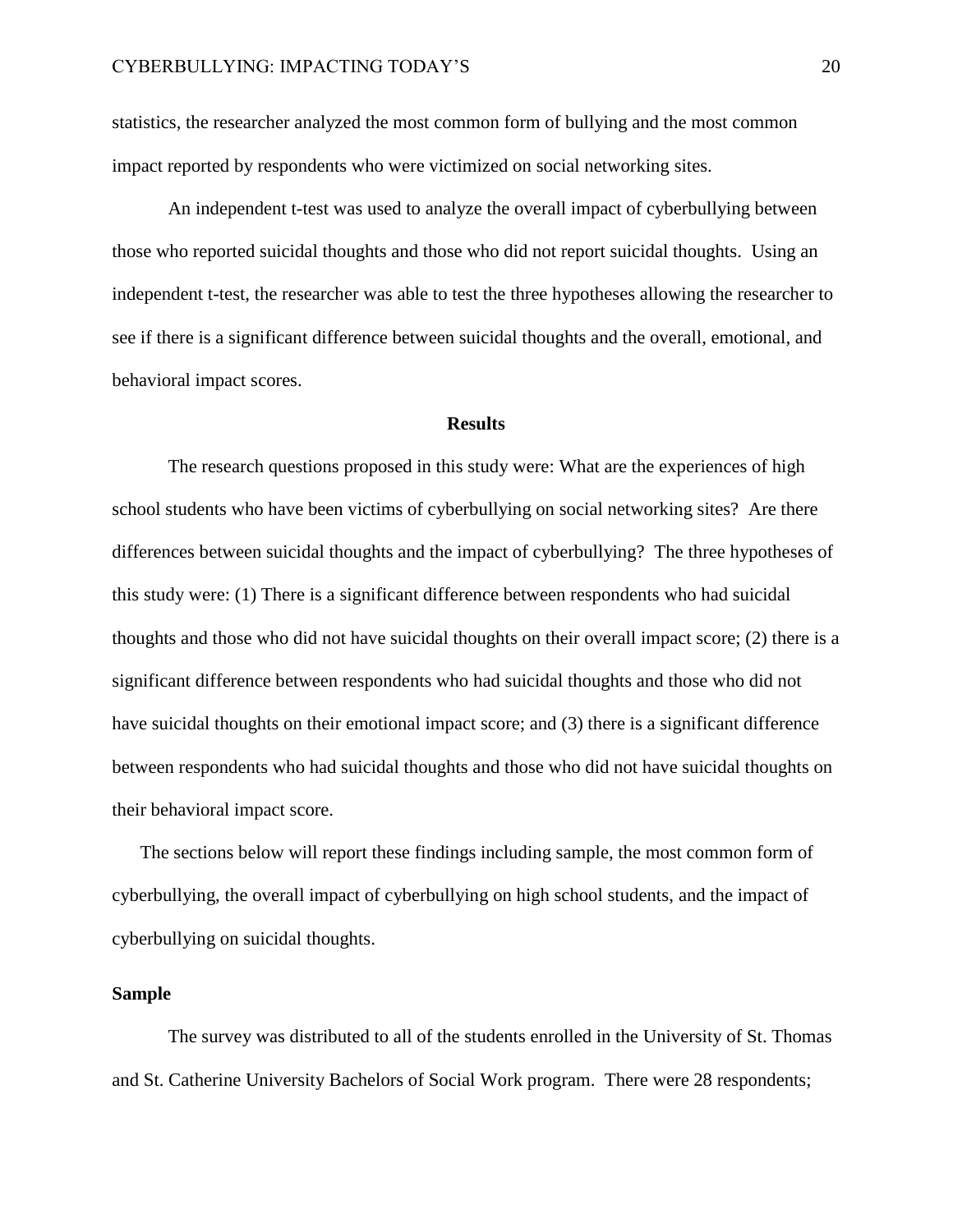however, two surveys were removed due to invalid and incomplete information, leaving a sample of 26 respondents. The age of the respondents ranged from 18-22 years old, with majority of respondents age 20 (43%). Majority of respondents were female (93%) and in their junior year of school (42%). Table 1 displays demographic results of age, gender, and year in school.

| <b>Variable</b> | <b>Frequency</b> | Percentage |  |
|-----------------|------------------|------------|--|
| Age             |                  |            |  |
| 18              | 3                | 12%        |  |
| 19              | $\overline{4}$   | 15%        |  |
| 20              | 11               | 43%        |  |
| 21              | $\overline{4}$   | 15%        |  |
| 22              | $\overline{4}$   | 15%        |  |
| <b>Total</b>    | 26               | 100%       |  |
| Gender          |                  |            |  |
| Male            | $\mathbf{1}$     | 4%         |  |
| Female          | 24               | 93%        |  |
| Transgender     | $\boldsymbol{0}$ | 0%         |  |
| Other           | $\mathbf{1}$     | 4%         |  |
| <b>Total</b>    | 26               | 100%       |  |
| Year in School  |                  |            |  |
| Freshman        | 3                | 12%        |  |
| Sophomore       | 6                | 23%        |  |
| Junior          | 11               | 42%        |  |
| Senior          | 6                | 23%        |  |
| <b>Total</b>    | 26               | 100%       |  |

# Table 1. *Demographic Table*

# **Most Common Method of Cyberbullying**

The survey asked respondents if they were ever victims of bullying through seven different methods including: traditional bullying (face to face, in person bullying), text messaging, someone creating a website about them, someone sending embarrassing photos of them, repeated phone calls, masquerading, and social networking sites.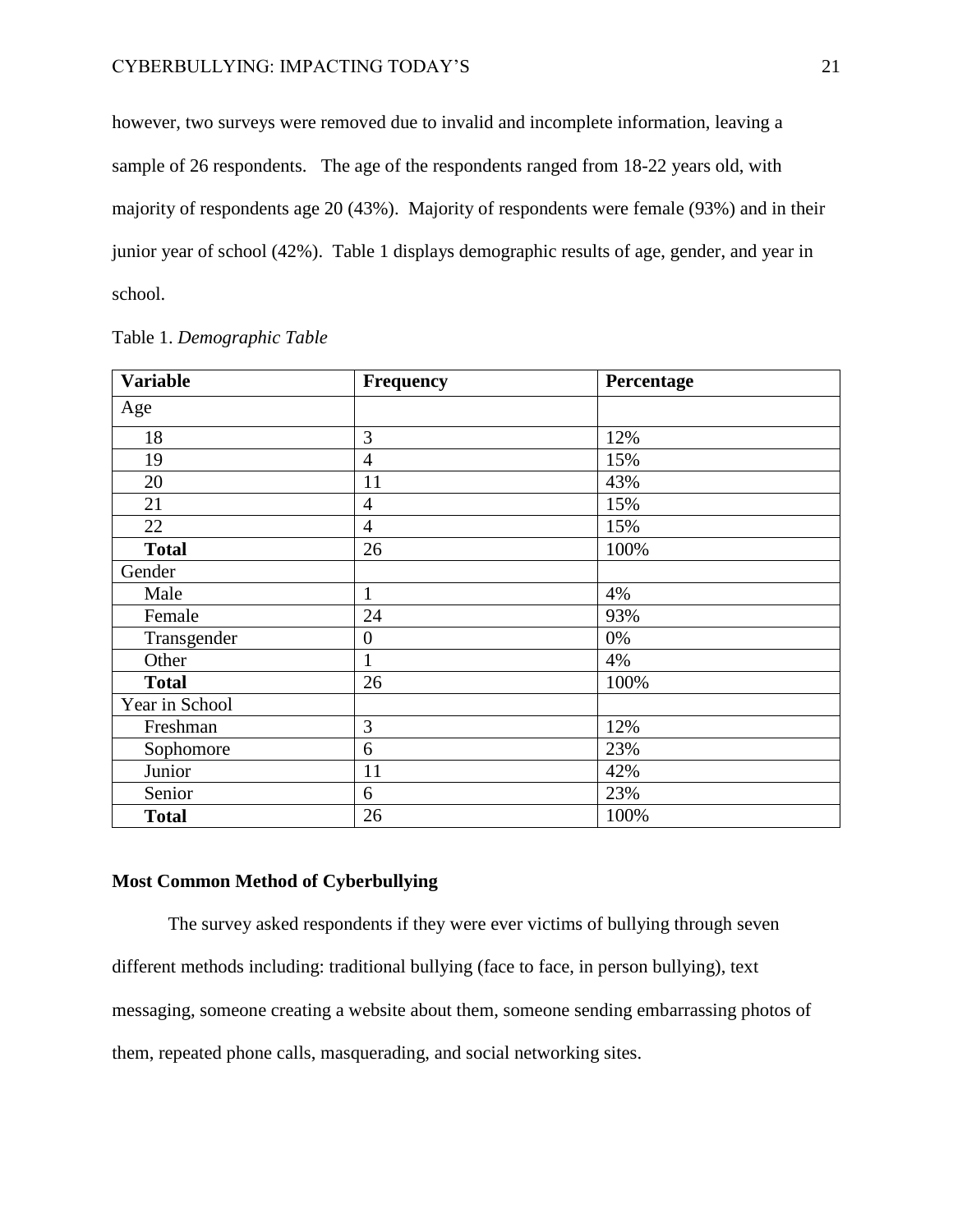As seen in Figure 1, the findings showed that the most common method of bullying was through text messaging, with 15 participants reporting having been bullied through text messaging. The next most common were those who reported being bullied through traditional bullying (14) followed by participants who reported being bullied through social networking sites (11).





#### **Overall Impact of Cyberbullying**

To assess how participants responded to being victimized by cyberbullying and the impacts it had on them, the survey had 20 different potential responses (e.g. *I felt sad or hurt, I felt angry, I cried, I acted out,* see appendix C, question 34 for remaining responses). The participants could select from the list of impact responses to describe whether or not they responded in that way after being victimized by cyberbullying and the intensity of that response. Participants rated each response on a 5-point Likert Scale. The possible response options ranged from 1 ("Never") to 5 ("Almost Every day"), 1 meaning they never responded in that way and 5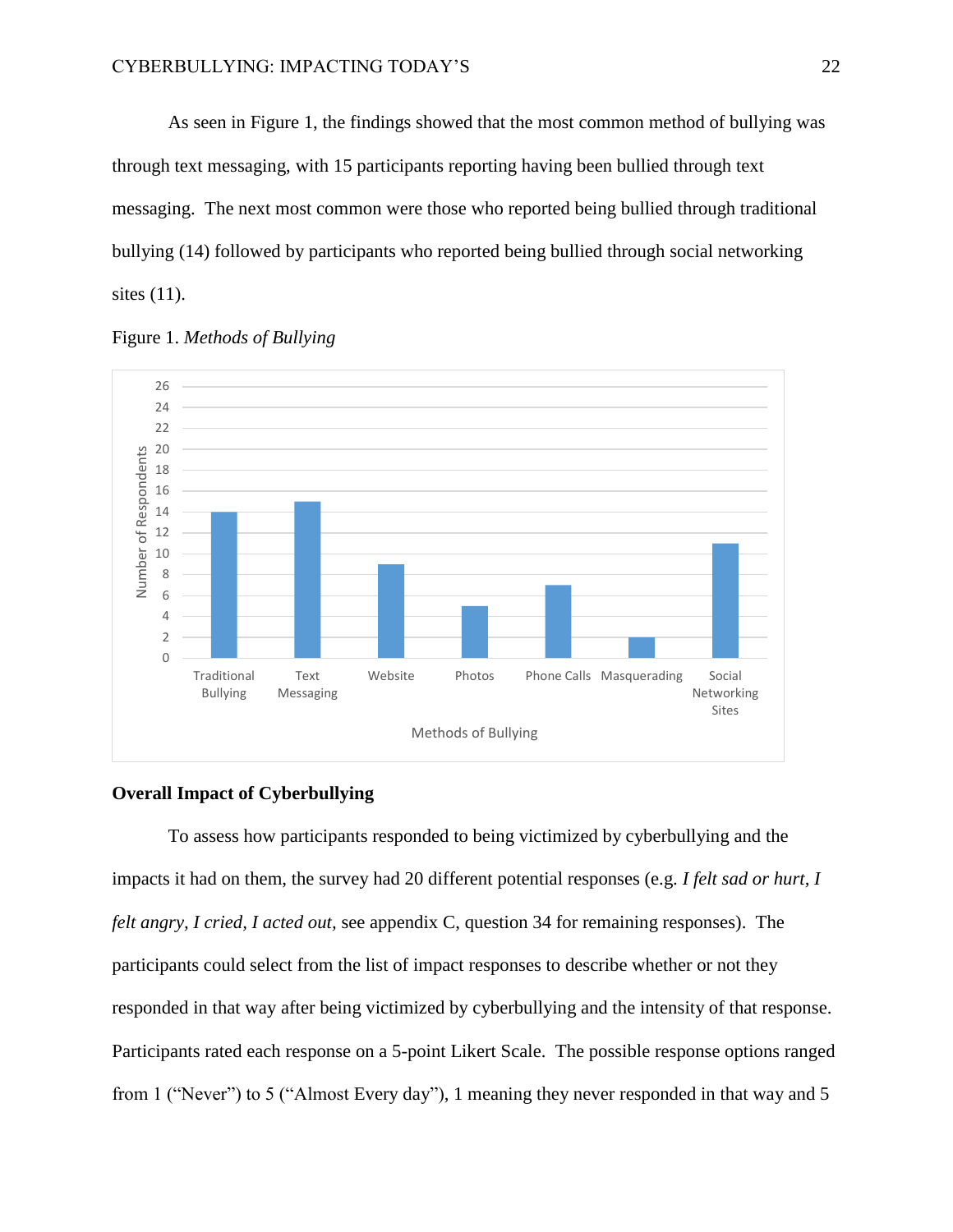meaning they responded in that way almost every day after being cyberbullied. Descriptive statistics were used to analyze the mean of each individual impact.

As displayed in Table 2, 'I felt sad or hurt' was the most common response identified by participants, with a mean score of 4.40. The next most common response was 'I felt frustrated', with a mean of 4.30, followed by 'I felt embarrassed' with a mean of 4.10.

Table 2 also shows that the minimum value for 'I felt sad or hurt' and 'I felt frustrated' was 3 ('A Few Times'). This means that all respondents who were victimized by cyberbullying identified feeling sad, hurt, or frustrated at least a few times. The minimum values for 'I felt angry', I felt embarrassed', 'I felt helpless and/or hopeless', 'I cried', 'I felt lonely', and 'I felt ashamed' was 2 ('Once or Twice'). This means that all respondents who were victimized by cyberbullying identified experiencing those responses at least once or twice.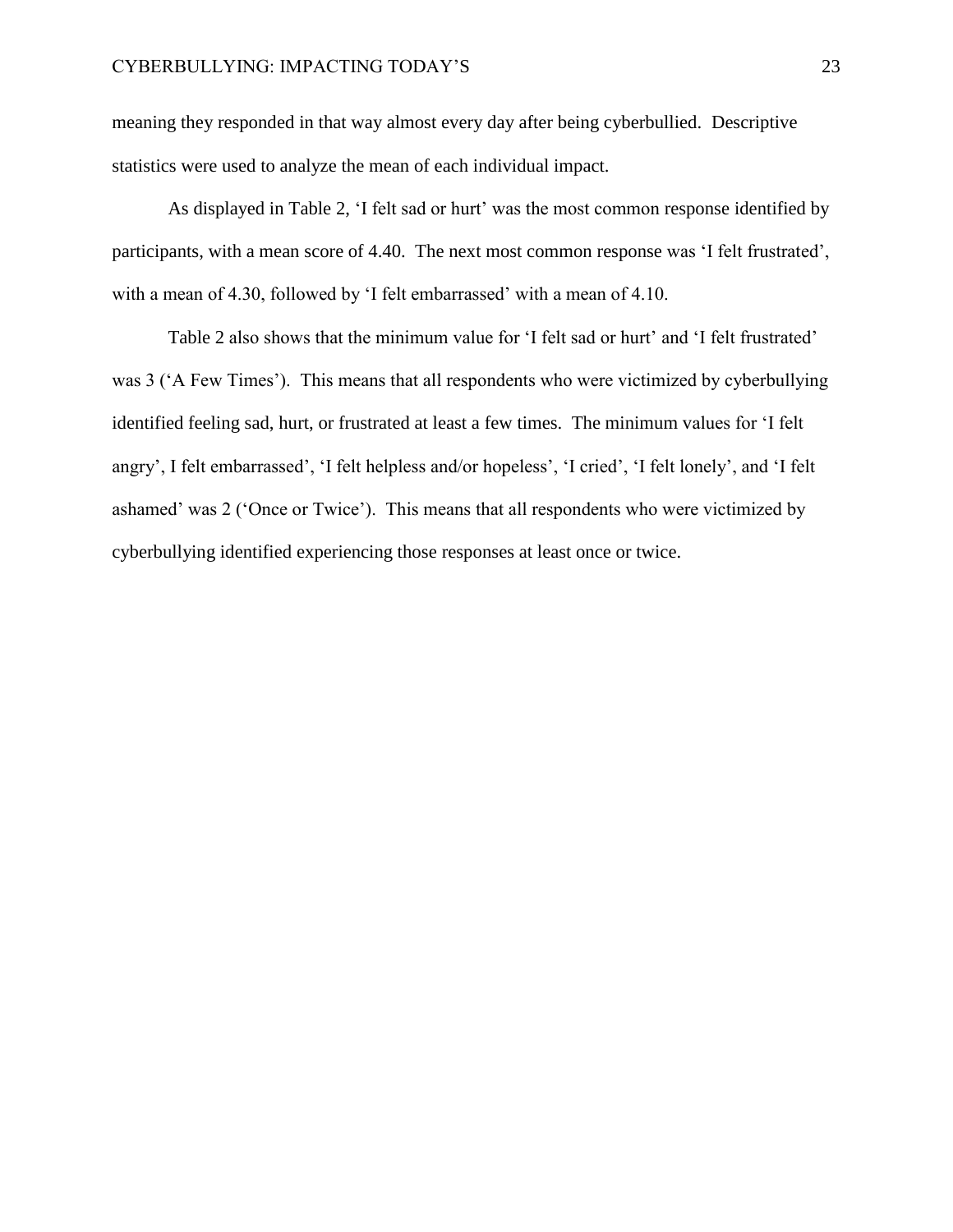| Response                                                      | Min Value      | Max            | Mean | Variance | Standard  |
|---------------------------------------------------------------|----------------|----------------|------|----------|-----------|
|                                                               |                | Value          |      |          | Deviation |
| I felt sad or hurt                                            | 3              | 5              | 4.40 | .49      | .70       |
| I felt angry                                                  | $\overline{2}$ | 5              | 3.88 | .98      | .99       |
| I felt embarrassed                                            | $\overline{2}$ | 5              | 4.10 | 1.12     | 1.10      |
| I felt afraid                                                 | $\mathbf{1}$   | $\overline{5}$ | 2.90 | 1.88     | 1.37      |
| I felt anxious                                                | $\mathbf{1}$   | $\frac{5}{5}$  | 4.00 | 2.22     | 1.49      |
| I felt helpless and/or<br>hopeless                            | $\overline{2}$ |                | 4.00 | 1.25     | 1.12      |
| I felt frustrated                                             | 3              | 5              | 4.30 | .90      | .95       |
| I was stressed                                                | $\mathbf{1}$   | 5              | 4.00 | 1.78     | 1.33      |
| I missed school because<br>of it                              | $\overline{1}$ | $\frac{1}{4}$  | 2.50 | 1.61     | 1.27      |
| I cried                                                       | $\overline{2}$ | 5              | 3.70 | .90      | .95       |
| I had difficulty                                              |                | $\overline{5}$ | 2.90 | 1.66     | 1.29      |
| concentrating                                                 | $\mathbf{1}$   |                |      |          |           |
| My grades have dropped<br>because of it                       | $\overline{1}$ | 3              | 1.80 | .84      | .92       |
| I became jumpy or<br>irritable                                | $\mathbf{1}$   | 5              | 3.20 | 2.18     | 1.48      |
| I thought about the<br>online harassment<br>almost constantly | $\mathbf{1}$   | 5              | 3.10 | 2.99     | 1.73      |
| I stopped doing<br>activities I once enjoyed                  | $\mathbf{1}$   | 4              | 2.40 | 1.38     | 1.17      |
| I acted out                                                   | $\mathbf{1}$   | $\overline{4}$ | 1.60 | 1.16     | 1.07      |
| I blamed myself                                               | $\mathbf{1}$   | 5              | 2.80 | 2.40     | 1.55      |
| I felt lonely                                                 | $\overline{2}$ | 5              | 3.60 | 1.38     | 1.17      |
| I felt depressed                                              | $\mathbf{1}$   | 5              | 3.70 | 2.46     | 1.57      |
| I felt ashamed                                                | $\overline{2}$ | $\overline{5}$ | 3.40 | .93      | .97       |

#### Table 2. *Mean Impact Score*

#### **Impact of Cyberbullying on Suicidal Thoughts**

To test the impact of cyberbullying on suicidal thoughts, the 20 impact response statements were classified into two categories: emotional and behavioral. For the purpose of this study, emotional responses were defined as responses that were experienced inward and were more difficult for other people to notice (e.g. *I felt sad or hurt, I felt anxious, I felt lonely*). Behavioral responses were defined as responses that were experienced outward and were more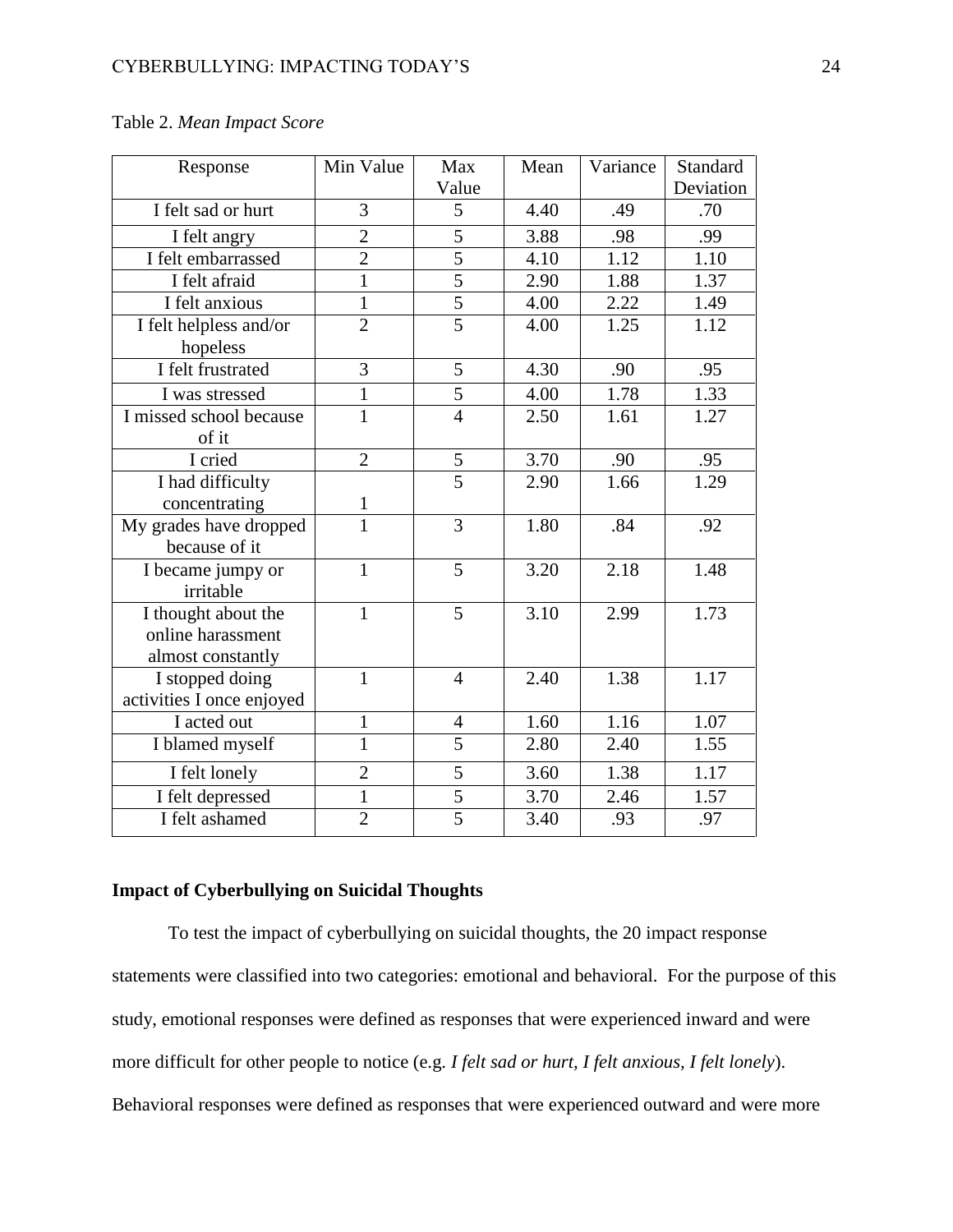easily noticed by other people (e.g. *I missed school because of it, I cried, I acted out*). There were a total of 13 emotional responses and seven behavioral responses. The 13 emotional responses created an emotional impact score for each respondent and the seven behavioral responses created a behavioral impact score for each respondent. Each respondents overall impact score is comprised of the 20 impact response statements.

The question "*If you were a victim of cyberbullying, have you ever had thoughts of suicide"(35)* originally had four response options: No, Yes, Yes with a plan, and Yes with an attempt. The answers were recoded into 'No'  $(1)$  and 'Yes'  $(2)$ , recoding yes with a plan and yes with an attempt into the 'Yes' value. The respondent who identified as 'other' gender reported the only suicide attempt. Three independent t-tests were computed to see if there is a statistically significant difference between the overall impact of cyberbullying and suicidal thoughts, the emotional impact of cyberbullying and suicidal thoughts, and the behavioral impact of cyberbullying and suicidal thoughts.

There were four participants who have been victimized by cyberbullying on a social networking site who responded 'no' to ever having suicidal thoughts. There were seven participants who have been victimized by cyberbullying on social networking sites, including the participant with an attempt, who responded 'yes' to ever having suicidal thoughts. Two of the participants who have been victimized by cyberbullying responded 'yes' to having suicidal thoughts but did not answer any of the 20 impact response questions. Because they did not answer the impact response questions, they did not have an impact score and therefore their data was omitted from the independent t-test analyses.

**Overall impact of cyberbullying**. The independent variable measured whether respondents who were victimized by cyberbullying had suicidal thoughts or not. The dependent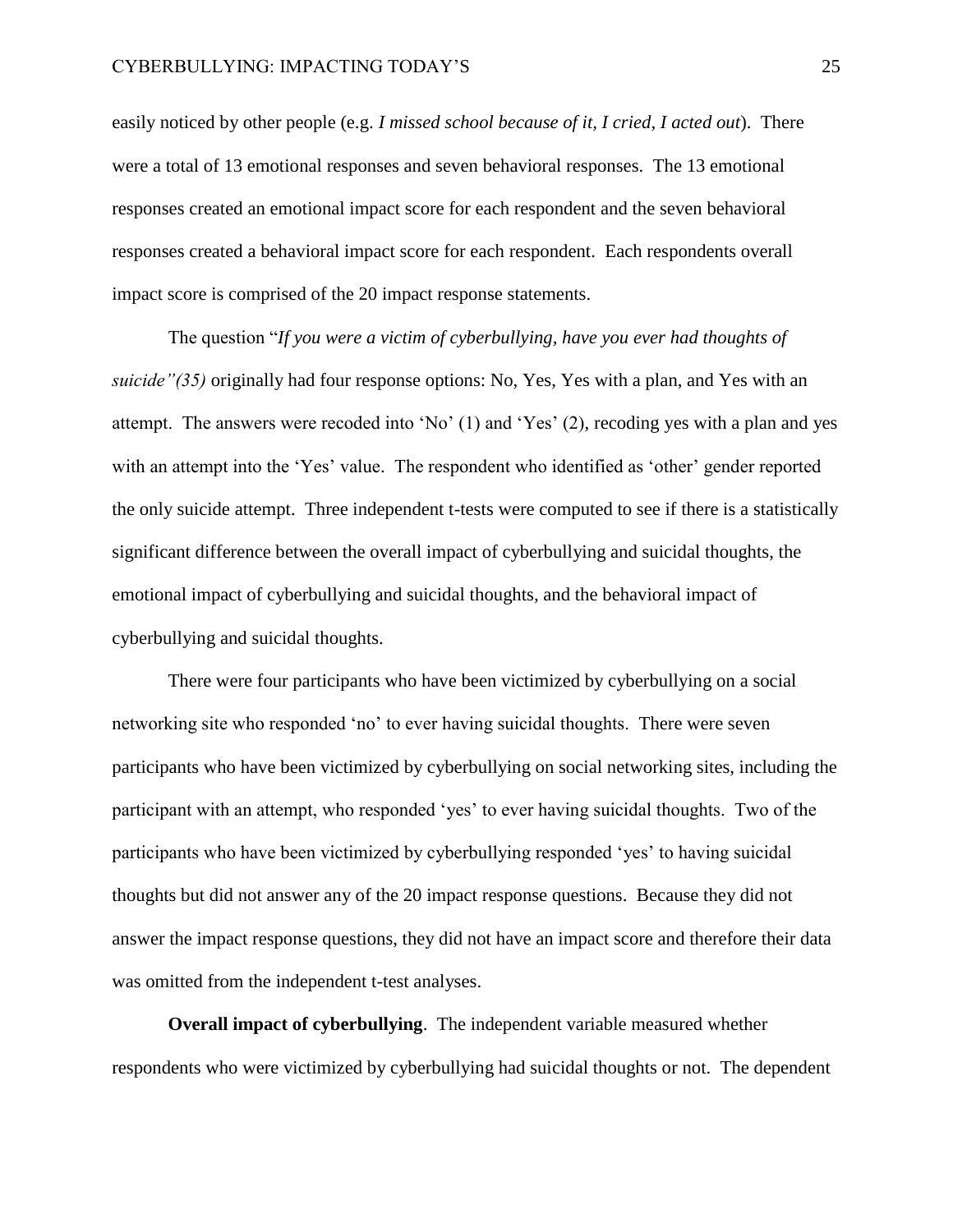variable measured the respondents overall impact score. The research hypothesis is: There is a significant difference between respondents who had suicidal thoughts and those who did not have suicidal thoughts on their overall impact score. The null hypothesis for the study is: There is no significant difference between respondents who had suicidal thoughts and those who did not have suicidal thoughts on their overall impact score.

Table 3 displays the results of the t-test comparing overall impact score and suicidal thoughts. The Levene's Test of Equality of Variance for the independent samples t-test is .422. Since .422 is greater than .05, the Levene's Test is not significant. Therefore, the p-value for this t-test is .647. Since the p-value is greater than .05, the results of this data are not statistically significant. As a result, we fail to reject the null hypothesis that there is no significant difference between respondents who had suicidal thoughts and those who did not have suicidal thoughts on their overall impact score. Therefore, there is not a significant difference between respondents who had suicidal thoughts and those who did not have suicidal thoughts on their responses to being victimized by cyberbullying.

Table 3. *Independent T-Test for Overall Impact Score and Suicidal Thoughts*

| muepenuent Samples Test           |                                |                                               |      |         |       |          |                              |                   |                                                 |        |
|-----------------------------------|--------------------------------|-----------------------------------------------|------|---------|-------|----------|------------------------------|-------------------|-------------------------------------------------|--------|
|                                   |                                | Levene's Test for<br>Equality of<br>Variances |      |         |       |          | t-test for Equality of Means |                   |                                                 |        |
|                                   |                                |                                               |      |         |       | Sig. (2- | Mean                         | Std. Error        | 95% Confidence<br>Interval of the<br>Difference |        |
|                                   |                                | F                                             | Sig. | t       | df    | tailed)  | Difference                   | <b>Difference</b> | Lower                                           | Upper  |
| Impact Equal variances<br>assumed |                                | .798                                          | .422 | $-.495$ | 4     | .647     | $-8.667$                     | 17.509            | $-57.279$                                       | 39.945 |
|                                   | Equal variances<br>not assumed |                                               |      | $-.495$ | 3.594 | .649     | $-8.667$                     | 17.509            | $-59.521$                                       | 42.188 |

**Independent Samples Test**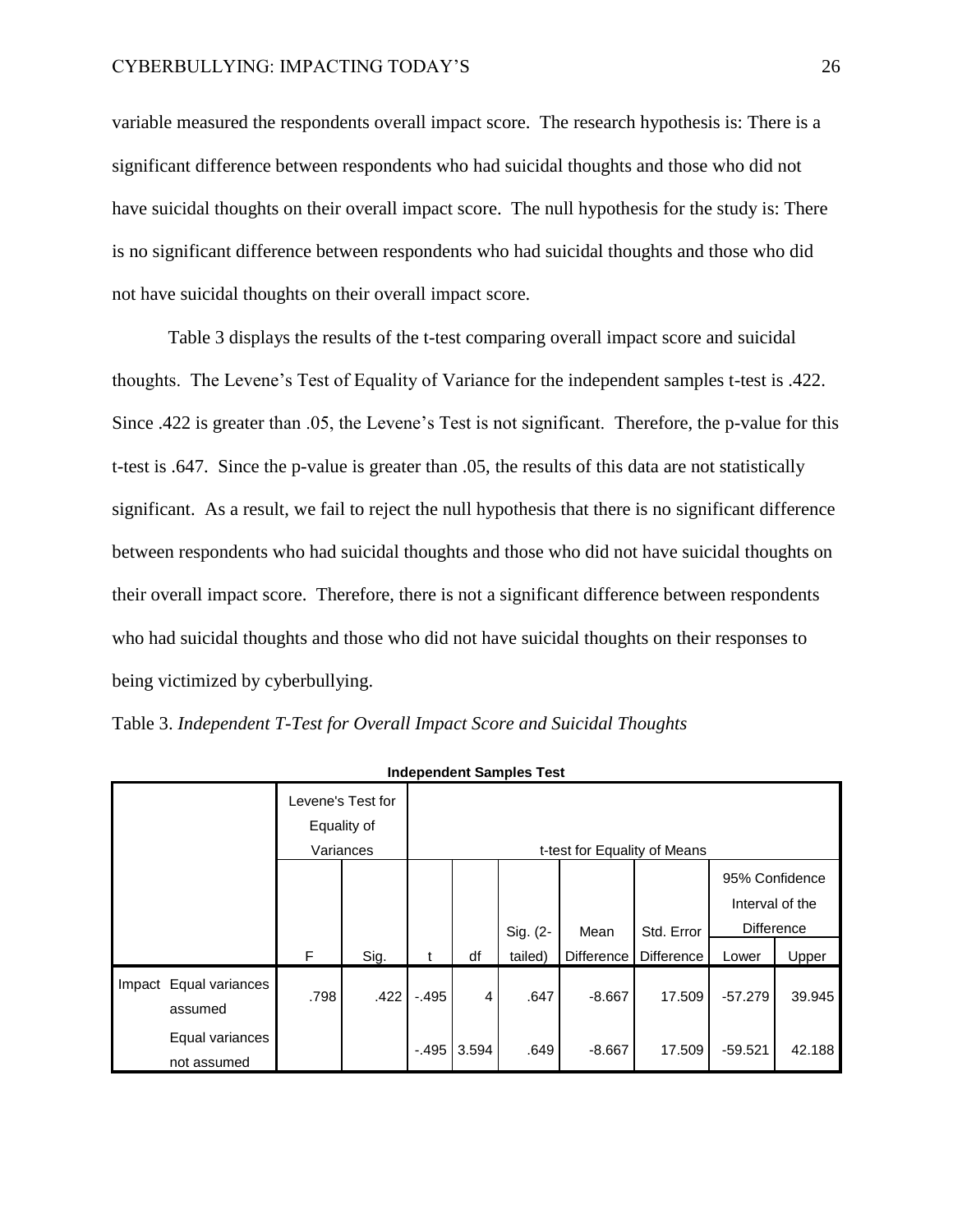**Emotional impact of cyberbullying.** The independent variable measured whether respondents who were victimized by cyberbullying had suicidal thoughts or not. The dependent variable measured the respondent's emotional impact score. The research hypothesis is: There is a significant difference between respondents who had suicidal thoughts and those who did not have suicidal thoughts on their emotional impact score. The null hypothesis for the study is: There is no significant difference between respondents who had suicidal thoughts and those who did not have suicidal thoughts on their emotional impact score.

Tables four and five display the results of the t-test comparing the mean difference in emotional impact score between respondents who had suicidal thoughts and those who did not. The mean score of respondents without suicidal thoughts was 40.00. The mean score of participants with suicidal thoughts was 50.80. The difference between the mean scores was 10.80. Therefore, participants with suicidal thoughts reported a higher emotional impact score.

The Levene's Test of Equality of Variance for the independent samples t-test is .796. Since .796 is greater than .05, the Levene's Test is not significant. Therefore, the p-value for this t-test is .241. Since the p-value is greater than .05, the results of this data are not statistically significant. As a result, we fail to reject the null hypothesis that there is no significant difference between respondents who had suicidal thoughts and those who did not have suicidal thoughts on their emotional impact score. Therefore, there is not a significant difference between respondents who had suicidal thoughts and those who did not have suicidal thoughts on their emotional responses to being victimized by cyberbullying.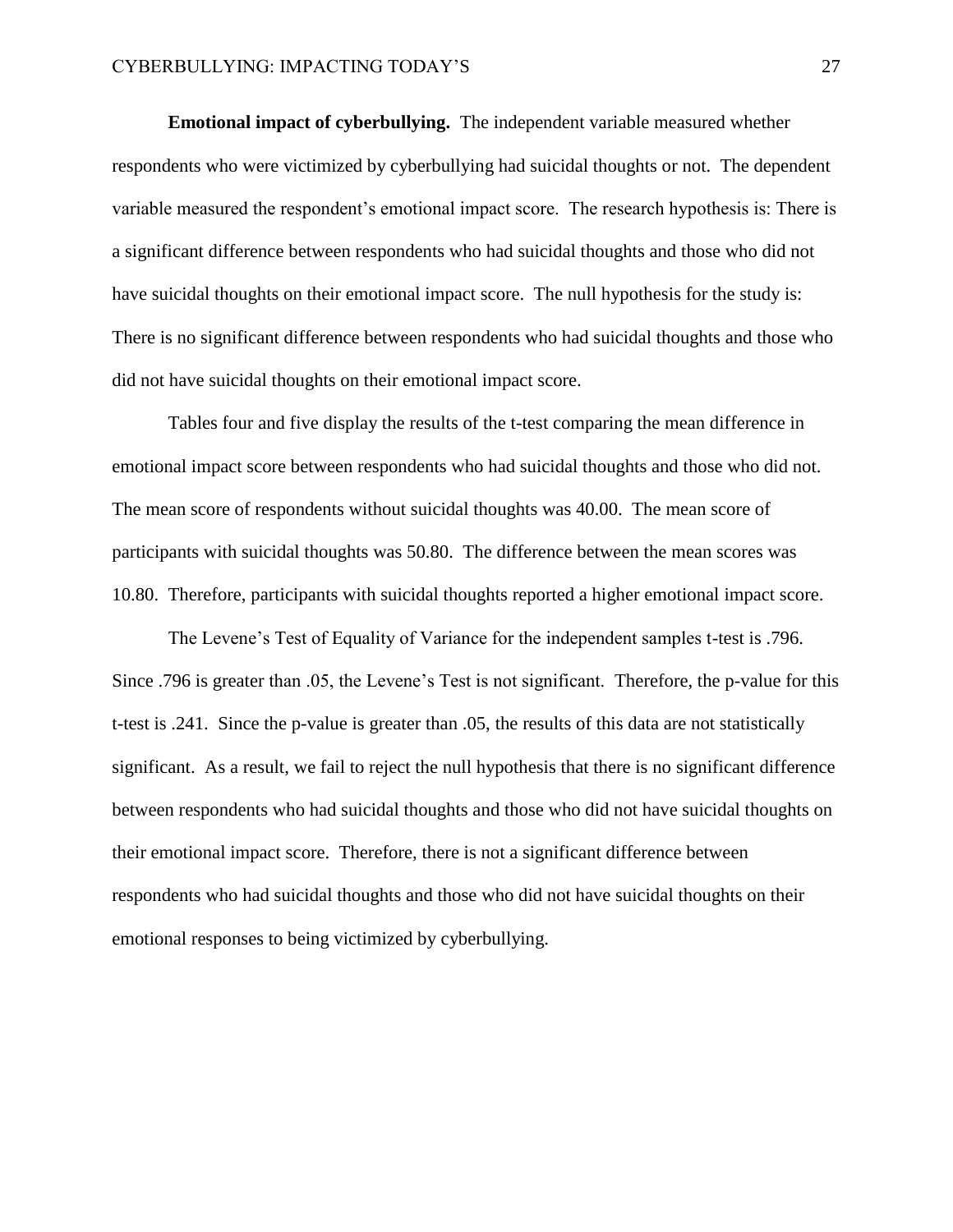| <b>Group Statistics</b> |          |   |       |                |                 |  |  |  |
|-------------------------|----------|---|-------|----------------|-----------------|--|--|--|
|                         | SuicideR | N | Mean  | Std. Deviation | Std. Error Mean |  |  |  |
| <b>I</b> Emotional      | 1.00     |   | 40.00 | 12.055         | 6.028           |  |  |  |
|                         | 2.00     | 5 | 50.80 | 12.950         | 5.791           |  |  |  |

Table 4. *Group Statistics for Emotional Impact Score and Suicidal Thoughts*

Table 5. *Independent T-Test for Emotional Impact Score and Suicidal Thoughts*

| muependent Samples Test |                                   |                                  |      |       |                              |         |            |            |                   |                 |
|-------------------------|-----------------------------------|----------------------------------|------|-------|------------------------------|---------|------------|------------|-------------------|-----------------|
|                         |                                   | Levene's Test for<br>Equality of |      |       |                              |         |            |            |                   |                 |
|                         |                                   | Variances                        |      |       | t-test for Equality of Means |         |            |            |                   |                 |
|                         |                                   | 95% Confidence                   |      |       |                              |         |            |            |                   |                 |
|                         |                                   |                                  |      |       |                              | Sig.    |            |            |                   | Interval of the |
|                         |                                   |                                  |      |       |                              | $(2 -$  | Mean       | Std. Error | <b>Difference</b> |                 |
|                         |                                   | F                                | Sig. | t     | df                           | tailed) | Difference | Difference | Lower             | Upper           |
| Emotional Equal         | variances<br>assumed              | .072                             | .796 | 1.280 | $\overline{7}$               | .241    | $-10.800$  | 8.435      | $-30.746$         | 9.146           |
|                         | Equal<br>variances not<br>assumed |                                  |      | 1.292 | 6.769                        | .239    | $-10.800$  | 8.359      | $-30.704$         | 9.104           |

**Independent Samples Test**

**Behavioral impact of cyberbullying.** The independent variable measured whether respondents who were victimized by cyberbullying had suicidal thoughts or not. The dependent variable measured the respondent's behavioral impact score. The research hypothesis is: There is a significant difference between respondents who had suicidal thoughts and those who did not have suicidal thoughts on their behavioral impact score. The null hypothesis for the study is: There is no significant difference between respondents who had suicidal thoughts and those who did not have suicidal thoughts on their behavioral impact score.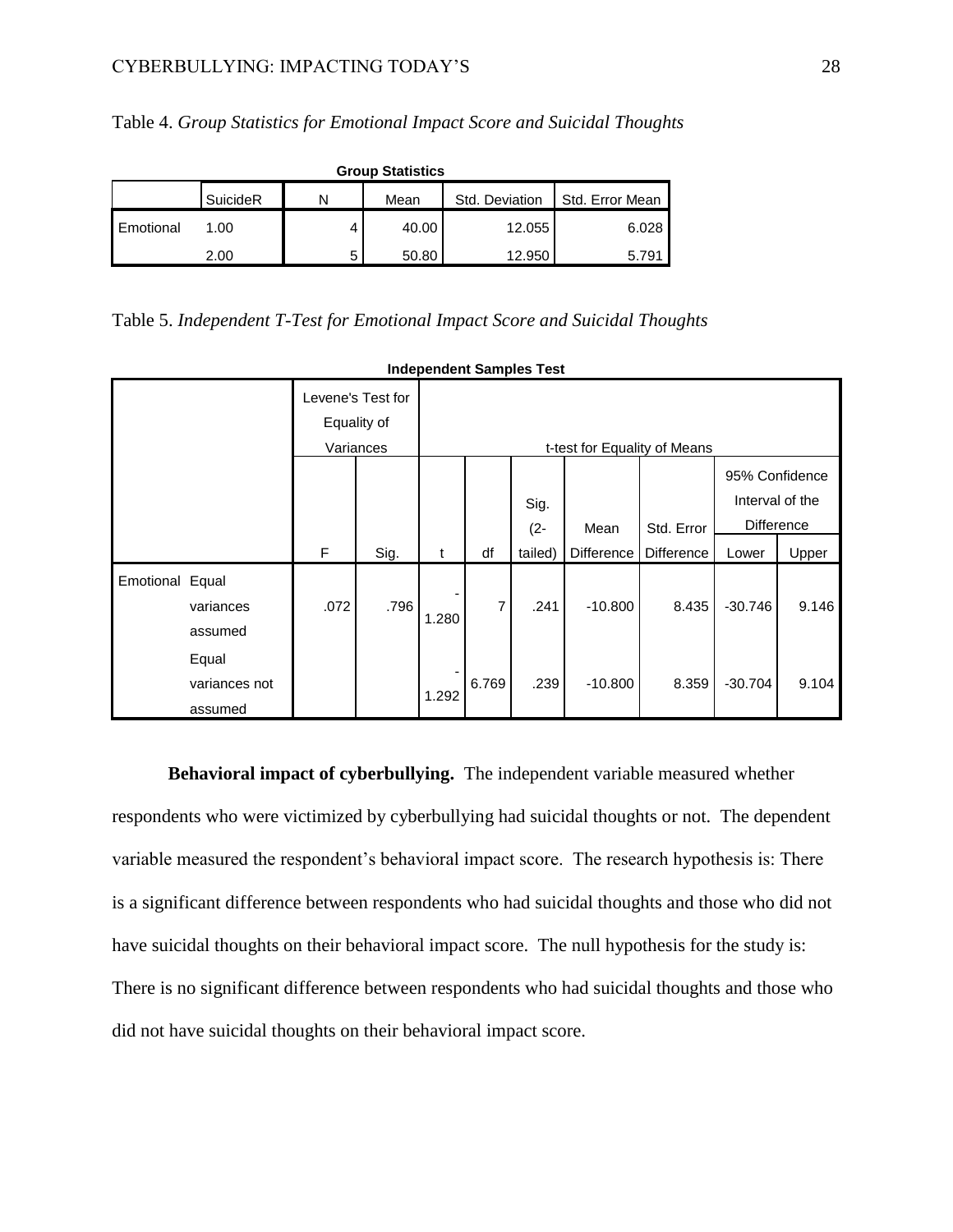Tables five and six display the results of the t-test comparing the mean difference in behavioral impact score between respondents who had suicidal thoughts and those who did not. The mean score of respondents without suicidal thoughts was 16.75. The mean score of respondents with suicidal thoughts was 20.20. The difference between the mean scores was 3.45. Therefore, participants with suicidal thoughts reported a higher behavioral impact score.

The Levene's Test of Equality of Variance for the independent samples t-test is .787. Since .787 is greater than .05, the Levene's Test is not significant. Therefore, the p-value for this t-test is .452. Since the p-value is greater than .05, the results of this data are not statistically significant. As a result, we fail to reject the null hypothesis that there is no significant difference between respondents who had suicidal thoughts and those who did not have suicidal thoughts on their behavioral impact score. Therefore, there is not a significant difference between respondents who had suicidal thoughts and those who did not have suicidal thoughts on their behavioral responses to being victimized by cyberbullying.

Table 5. *Group Statistics for Behavioral Impact Score and Suicidal Thoughts*

| Group Statistics |          |   |       |                |                 |  |  |  |
|------------------|----------|---|-------|----------------|-----------------|--|--|--|
|                  | SuicideR | N | Mean  | Std. Deviation | Std. Error Mean |  |  |  |
| Behavioral       | 1.00     |   | 16.75 | 6.652          | 3.326           |  |  |  |
|                  | 2.00     | b | 20.20 | 6.301          | 2.818           |  |  |  |

**Group Statistics**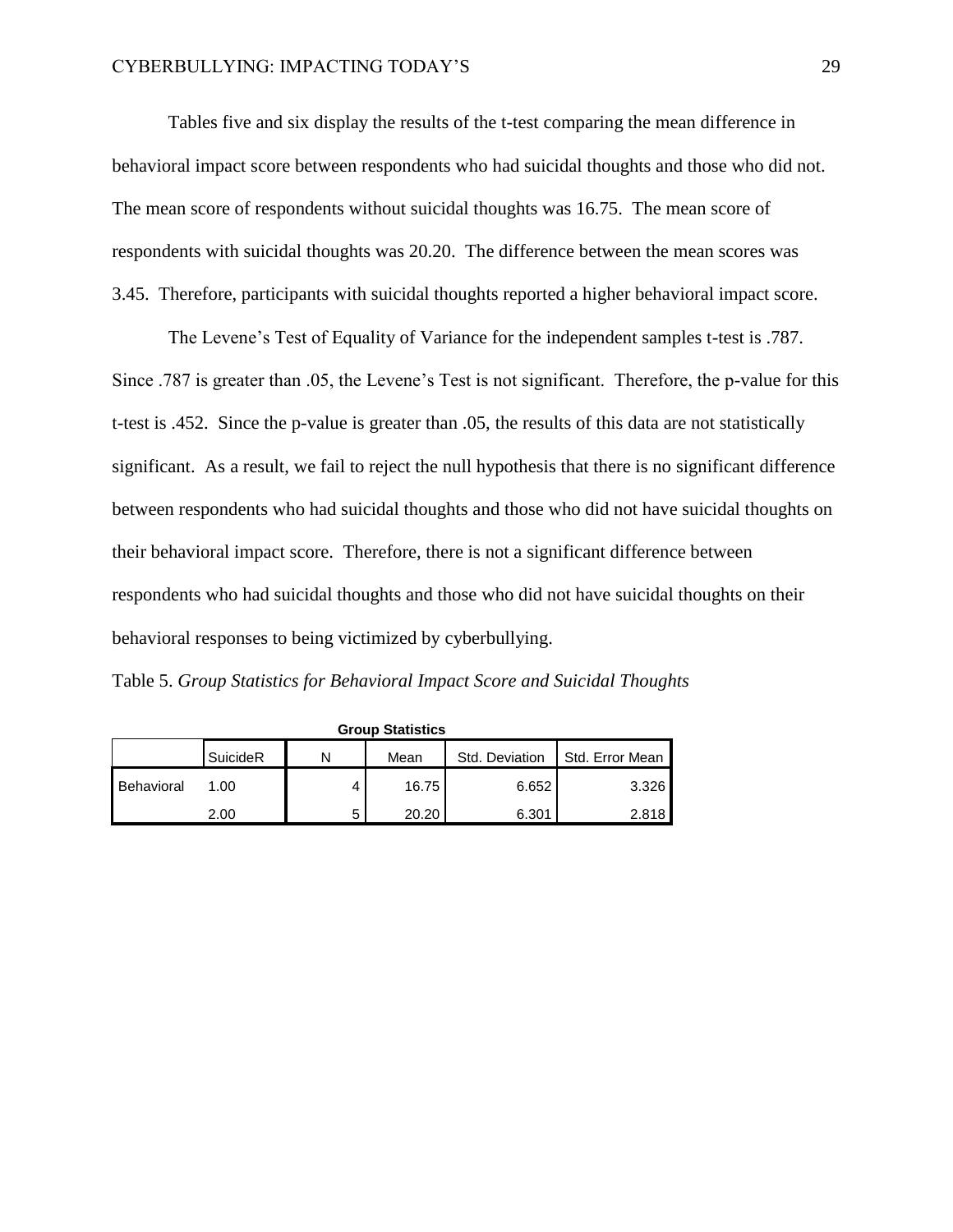#### CYBERBULLYING: IMPACTING TODAY'S 30

| <b>Independent Samples Test</b> |                                   |                                               |      |      |       |          |                              |                   |                                                        |       |
|---------------------------------|-----------------------------------|-----------------------------------------------|------|------|-------|----------|------------------------------|-------------------|--------------------------------------------------------|-------|
|                                 |                                   | Levene's Test for<br>Equality of<br>Variances |      |      |       |          | t-test for Equality of Means |                   |                                                        |       |
|                                 |                                   |                                               |      |      |       | Sig. (2- | Mean                         | Std. Error        | 95% Confidence<br>Interval of the<br><b>Difference</b> |       |
|                                 |                                   | $\mathsf F$                                   | Sig. | t    | df    | tailed)  | <b>Difference</b>            | <b>Difference</b> | Lower                                                  | Upper |
| Behavioral Equal                | variances<br>assumed              | .079                                          | .787 | .797 | 7     | .452     | $-3.450$                     | 4.329             | $-13.687$                                              | 6.787 |
|                                 | Equal<br>variances not<br>assumed |                                               |      | .791 | 6.385 | .457     | $-3.450$                     | 4.359             | $-13.963$                                              | 7.063 |

Table 6. *Independent T-Test for Behavioral Impact Score and Suicidal Thoughts*

#### **Qualitative Analysis**

The survey had three qualitative questions: *If you were a victim of cyberbullying, what was the reason someone did this to you? (27); If you were the victim of cyberbullying on a social networking site, how did this impact you? (29); If you were a victim of cyberbullying on a social networking site, how did you cope with the experience? (31)*. Each question was analyzed separately using content analysis to find common themes among the respondents answers.

**What reasons did someone do this to you?** After interpreting the responses for this question, three main themes emerged: jealousy, not fitting in, and falling out with friends.

*Jealousy*. Jealousy was identified as a theme for the reason someone cyberbullied the respondent and is supported by the following quote:

*I was good friends with her new boyfriend and she was jealous…*

Multiple respondents put a single word answer just saying "jealousy" as their sole reason someone cyberbullied them and did not go into detail.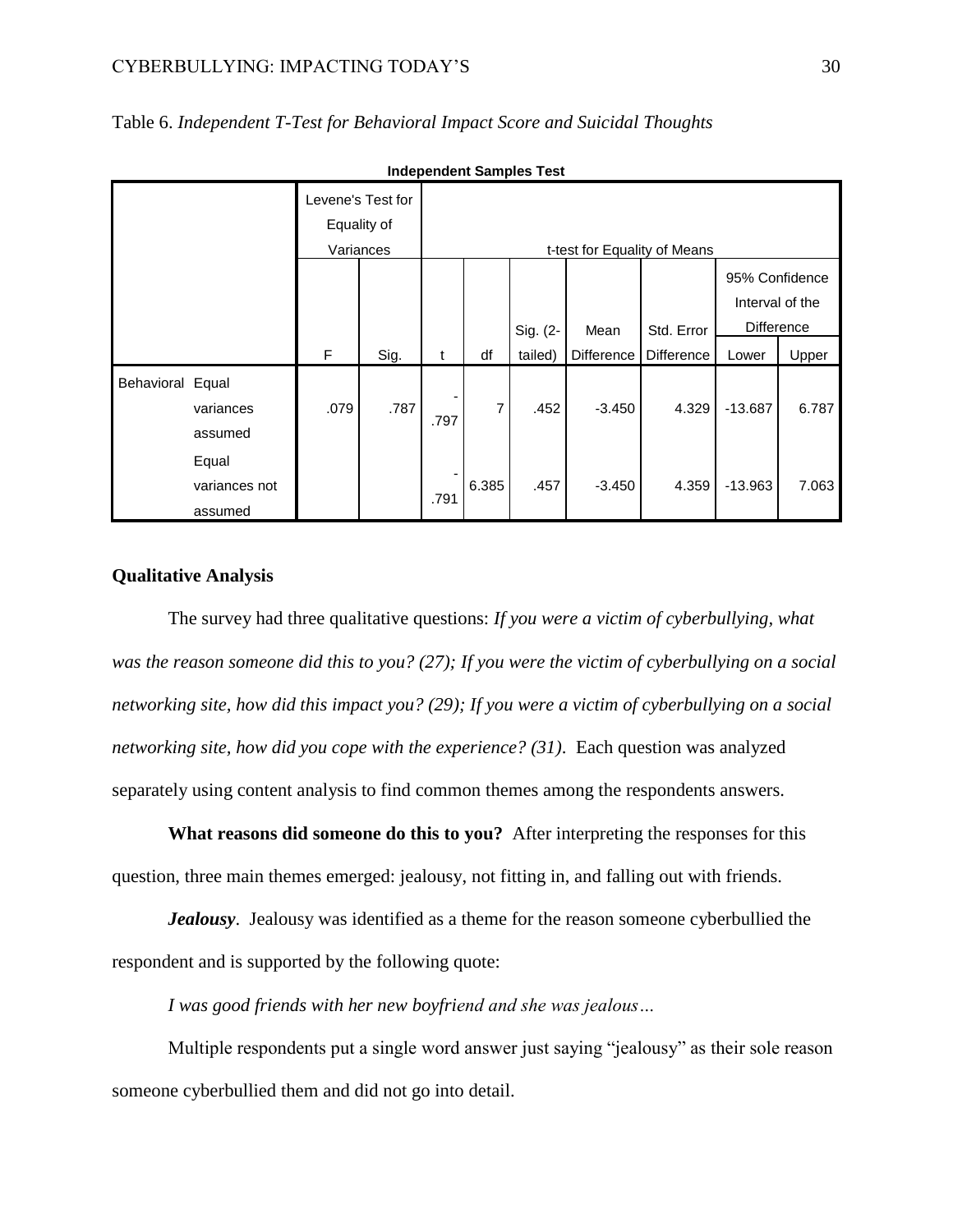*Not fitting in*. Not fitting in was identified as a theme for the reason someone

cyberbullied the respondent and is supported by the following quote:

*I come from a very small town with a small school where everyone knows everyone. I didn't fit the norm, and I didn't want to fit the norm.*

Respondents also stated that being overweight and not fitting in because of that was a reason for being cyberbullied and is supported by the following quote:

*My weight. Appearances.*

*Falling out with friends*. Having a falling out with a friend or friends was identified as a theme for the reason someone cyberbullied the respondent and is supported by the following quote:

*I had a falling out with a friend, so she posted things about me and my character.* Multiple participants talked about how they were once friends with someone or they thought someone was their friend and then that person turned on them and began to bully them on weaknesses of theirs and is supported by the following quote:

*Not sure they seemed like they were my friend and then turned behind my back and did it.*

**How did this impact you?** After interpreting the responses for this question, two main themes emerged: experiencing negative emotional impact and lowered self-esteem.

*Experiencing negative emotional impact.* Many respondents stated they experienced negative emotional impacts including feeling depressed, sad, upset, and hurt after they were victimized by cyberbullying on social networking sites. This is supported by the following quotes:

*I became very sad and depressed. I started questioning my own worth.* Another participant responded: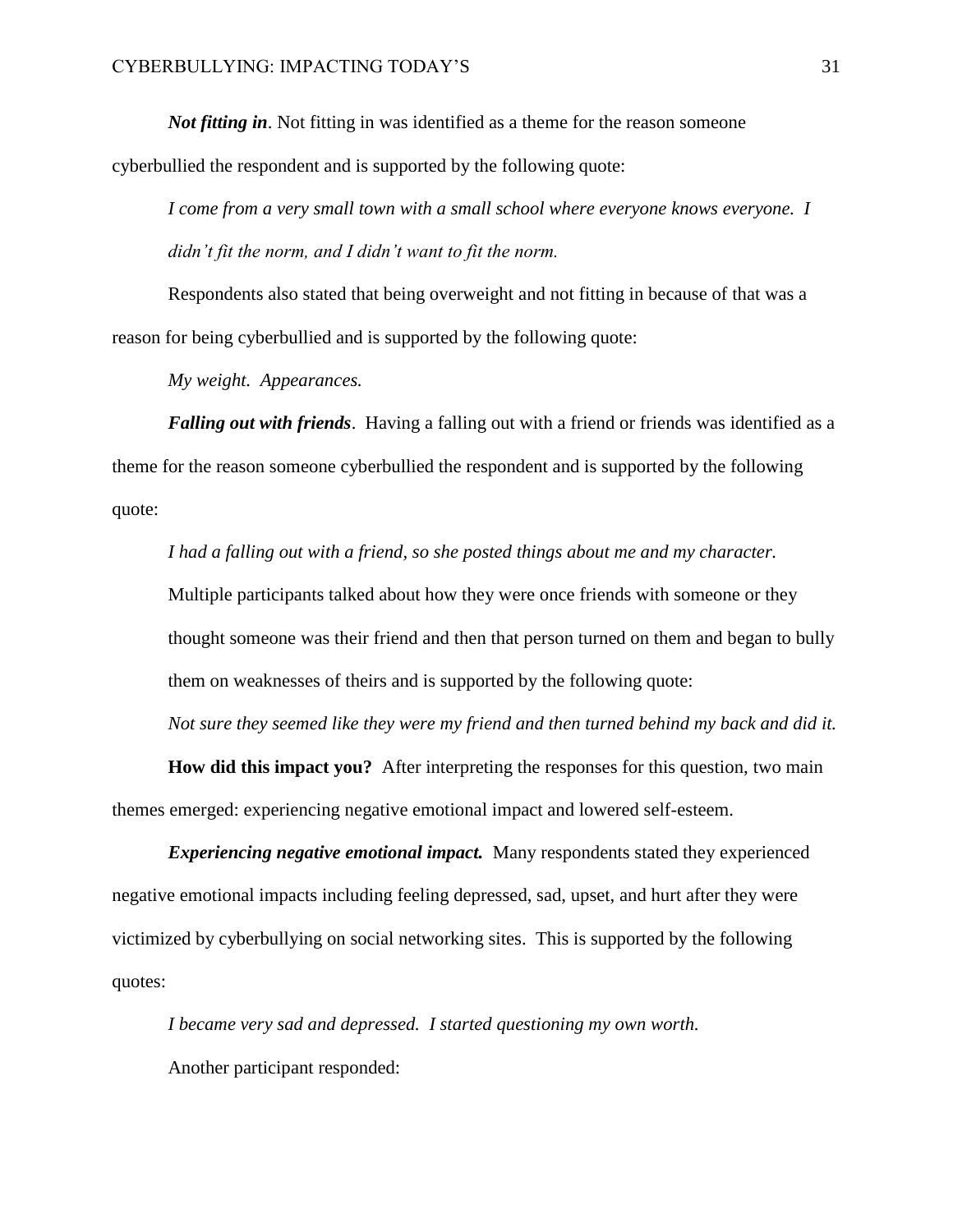*It hurt me a lot and made me cry.. A LOT. I contemplated suicide many times.*

Participants who experienced negative emotional impacts after being victimized by cyberbullying also appeared to question who they are, which is supported by the following quote:

*I questioned who I was a lot, and I became depressed.*

*Lowered self-esteem.* Having a lowered self-esteem after being cyberbullied on social networking sites was a theme that emerged and is supported by the following quote:

*Lowered self-esteem, self-consciousness, introversion, depression, anxiety.*

Another participant responded:

*It made me really upset, I stopped eating because I thought I was too fat and felt bad about myself.*

It appears that participants who had a lowered self-esteem as a result of being victimized by cyberbullying also experienced negative emotional impacts. This is demonstrated in the first quote where the respondent states they experienced a lowered self-esteem and also became depressed.

**How did you cope?** After interpreting the responses for this question, one main theme emerged: by seeking out support. This theme is supported by the following quotes:

*I was in a bad place for a long time, but then I went to counseling.*

Another respondent stated:

*At first, I disconnected and started to self-harm. After a while, I found a group of people with no ties to my school who were supportive. I turned things around and began volunteering.*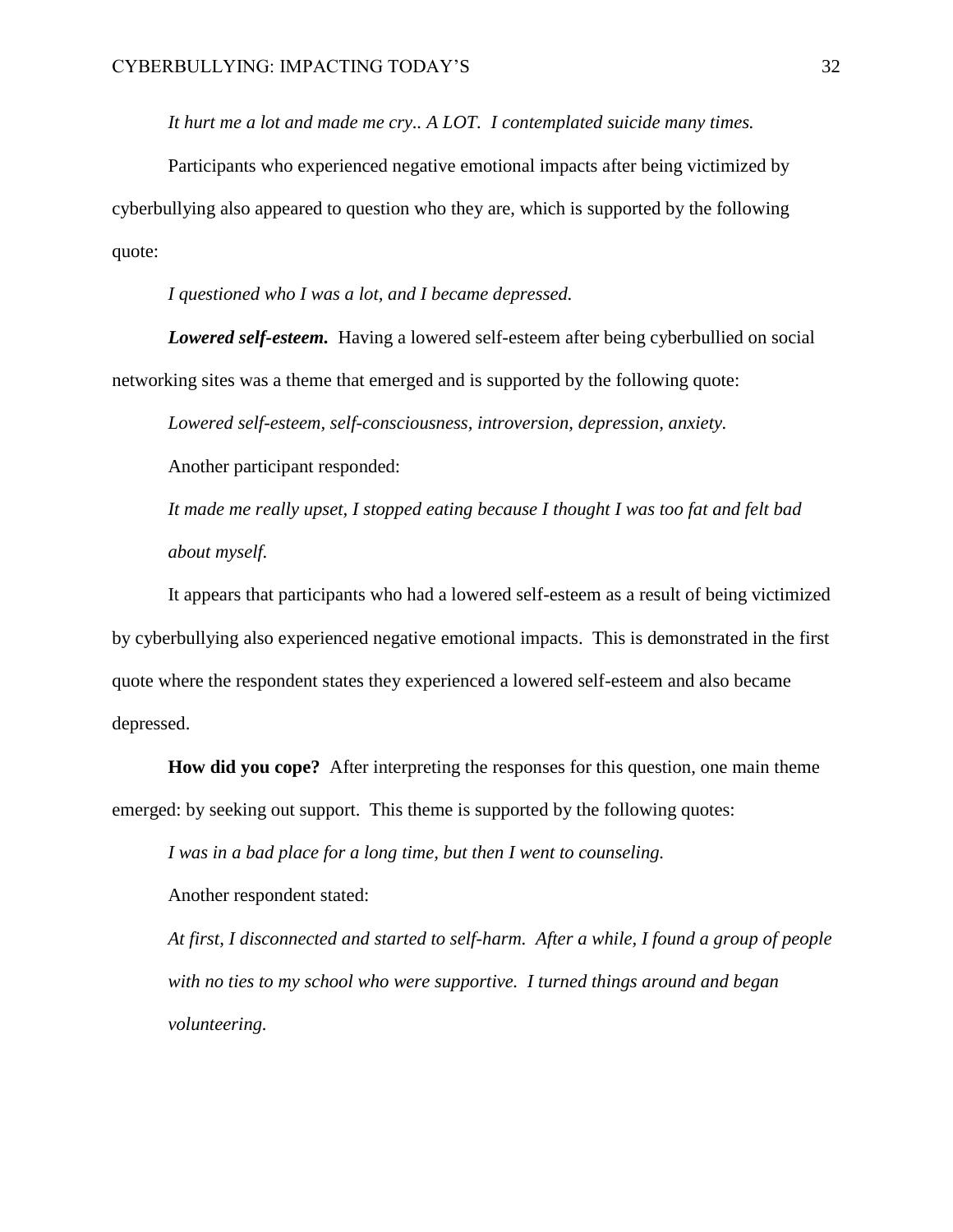Although it was not a significant theme, one respondent coped by keeping it to themselves. One respondent told their story of how they were cyberbullied by an older man they met on an internet gaming site. The respondent and the man formed an online relationship that went on for a while. The respondent felt comfort in talking with this man and believed he was one of their only friends at the time that they could trust. Having his support helped the respondent cope with their already existing depression. He took advantage of the respondent and mentally and emotionally abused them without the respondent even realizing it. The respondent did not realize the level of inappropriateness their relationship was at until this man's wife emailed them asking who the respondent was. This man had lied to the respondent and said he did not have a wife and kids, when in reality he did. This respondent went on to talk about how this affected her and how they coped, which is supported by the following quote:

*I coped with this in an unhealthy way because I did not tell anyone out of fear of getting in trouble. I experienced anxiety from this situation for a long time and still get worried when I think about it, so I try not to think about it. I apologize for writing so much about this to you - it feels nice to be able to share my experience with someone.*

This respondent found comfort in being able to share their story in an anonymous survey and to get their feelings out.

#### **Discussion**

The primary intent of this research study was to explore the experiences of high school students who have been victimized by cyberbullying. A mixed methods approach was utilized to allow the precise human behavior and experience to be researched along with the subjective experience, personal meanings, and feelings the participant may have, which allowed for a more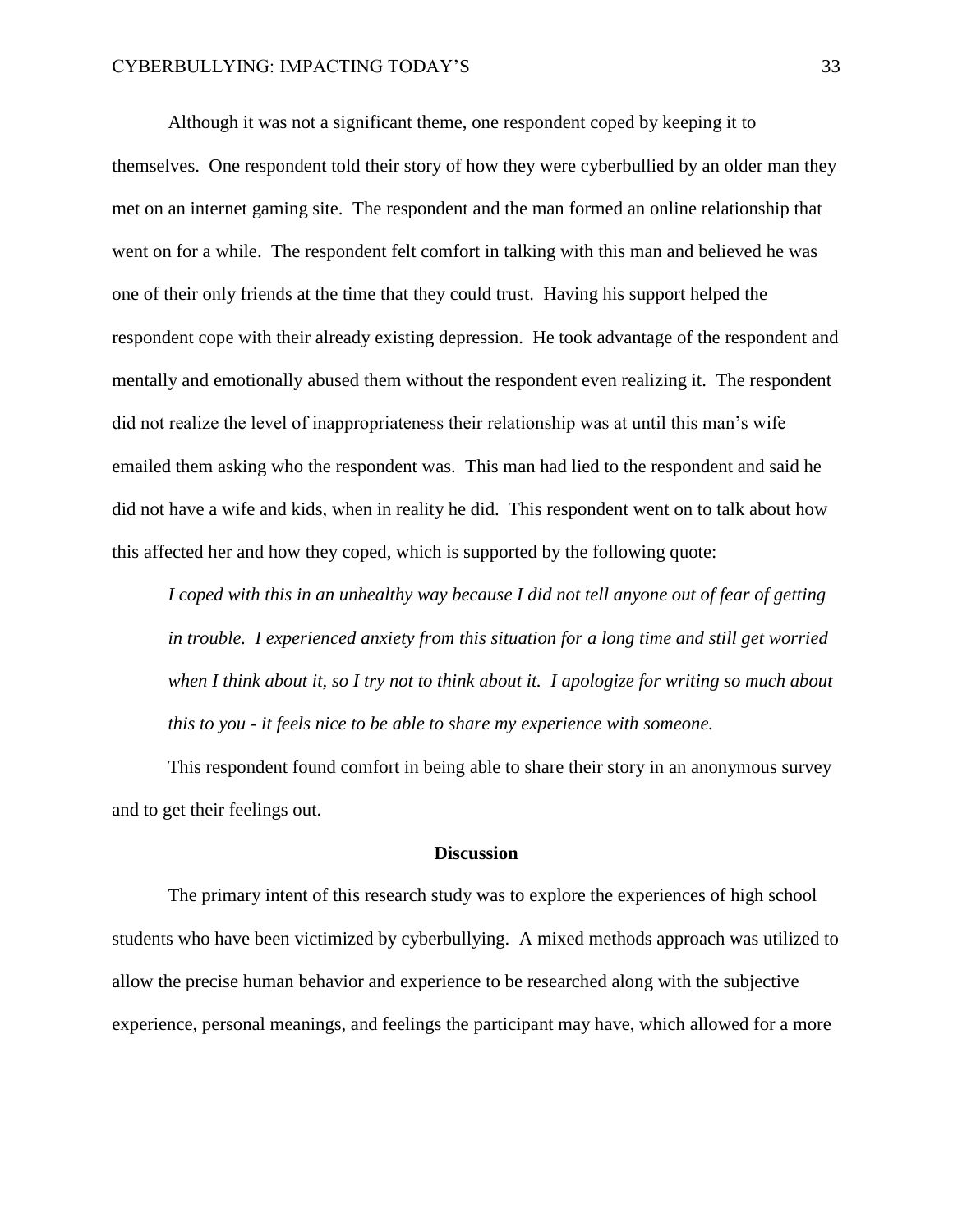comprehensive assessment of the research. The results of the survey were then examined through a quantitative and qualitative process.

#### **Quantitative Analysis**

Descriptive statistics analysis and independent t-test were the two methods utilized to examine the quantitative data. The descriptive statistics were used to analyze the most common form of cyberbullying, and the overall impact of cyberbullying. The first independent t-test was utilized to examine the relationship between suicidal thoughts and the participants overall impact scale score. The same analysis was then completed to examine the relationship between suicidal thoughts and the participants emotional scale score and between suicidal thoughts and the participants behavioral scale score.

Results indicated that the most common form of bullying was through text messaging, followed by traditional bullying, and then social networking sites. Current literature found that even with the increase in access to electronics, traditional bullying is more common than cyberbullying (Schenk, 2011; Schneider, O'Donnell, Stueve, & Coulter, 2012). A study done by Schenk (2011) found that the most common method of cyberbully was through text messaging and phone calls, which is congruent with the results of this study. With the increase in smart phones and cell phone use, adolescents are able to access text messaging and the internet easier. This makes it easier for adolescents to bully through electronic means at any time of the day. Traditional bullying often takes place at school (Schneider, O'Donnell, Stueve, & Coulter, 2012). Bullying through text messaging or over the internet can take place anywhere at any time. Bullying that is done through electronics can be done anonymously much easier than traditional bullying. According to a study done by Sticca and Perren (2013), an adolescent who is victimized by an anonymous bullying was found to be the most severe kind of bullying.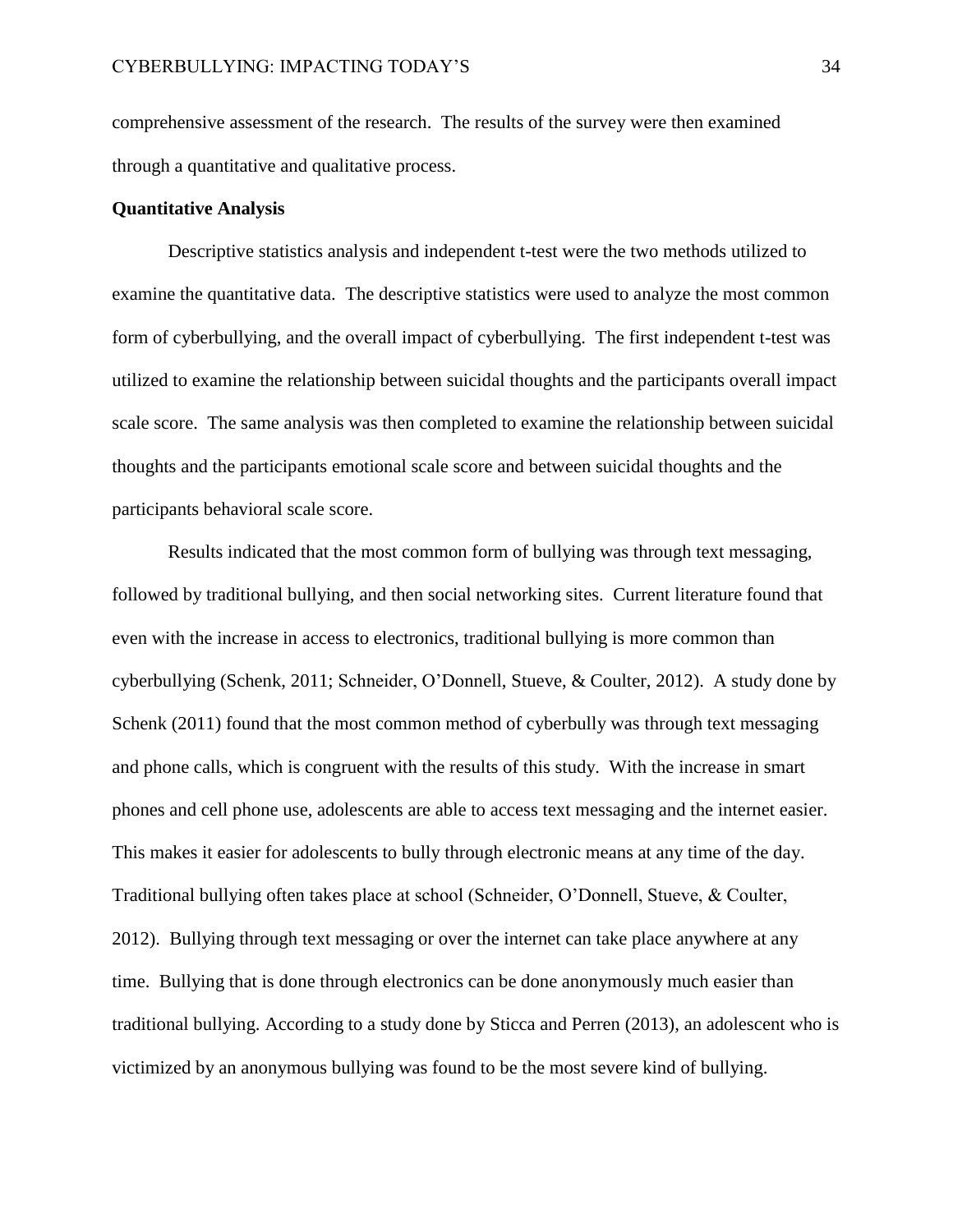Bullying through electronics can be done anywhere at any time and done anonymously, suggesting that cyberbullying could be done more often and easier than traditional bullying.

Survey results indicated that the most common impact response was emotional and included 'I felt sad or hurt' followed by 'I felt frustrated'. This aligns with previous literature which found that adolescents who have been victimized by cyberbullying reported feelings of unhappiness and often felt sad and rejected afterwards (Bauman, Toomey, & Walker, 2013; Gimenez et al, 2015; Sahin, 2012). Bauman, Toomey, and Walker (2013) found that adolescents who are victimized by cyberbullying reported higher rates of depression. The results of this survey found that feelings of depression was not as common of a response rate as feeling sad or hurt and feeling helpless and/or hopeless. One could argue that feeling sad, hurt, helpless and hopeless are all common characteristics of depression, which would align with previous literature that depression is a common response to cyberbully victimization.

Survey results from all three of the t-test's indicated no significant relationship between suicidal thoughts and the respondents overall scale score, emotional scale score, and behavioral scale score. This means there is not a significant relationship between the impacts of cyberbully victimization on suicidal thoughts. The results did show a difference in mean scores. The mean score of participants who had suicidal thoughts was higher than those who did not report suicidal thoughts for both the emotional impact score and the behavioral impact score. This means that participants with higher emotional and behavioral impact scores reported having suicidal thoughts. The limited sample size likely contributed to the overall lack of statistical significance of this study.

There were seven participants who have been victimized by cyberbullying on social networking sites who responded 'yes' to ever having suicidal thoughts. Two of these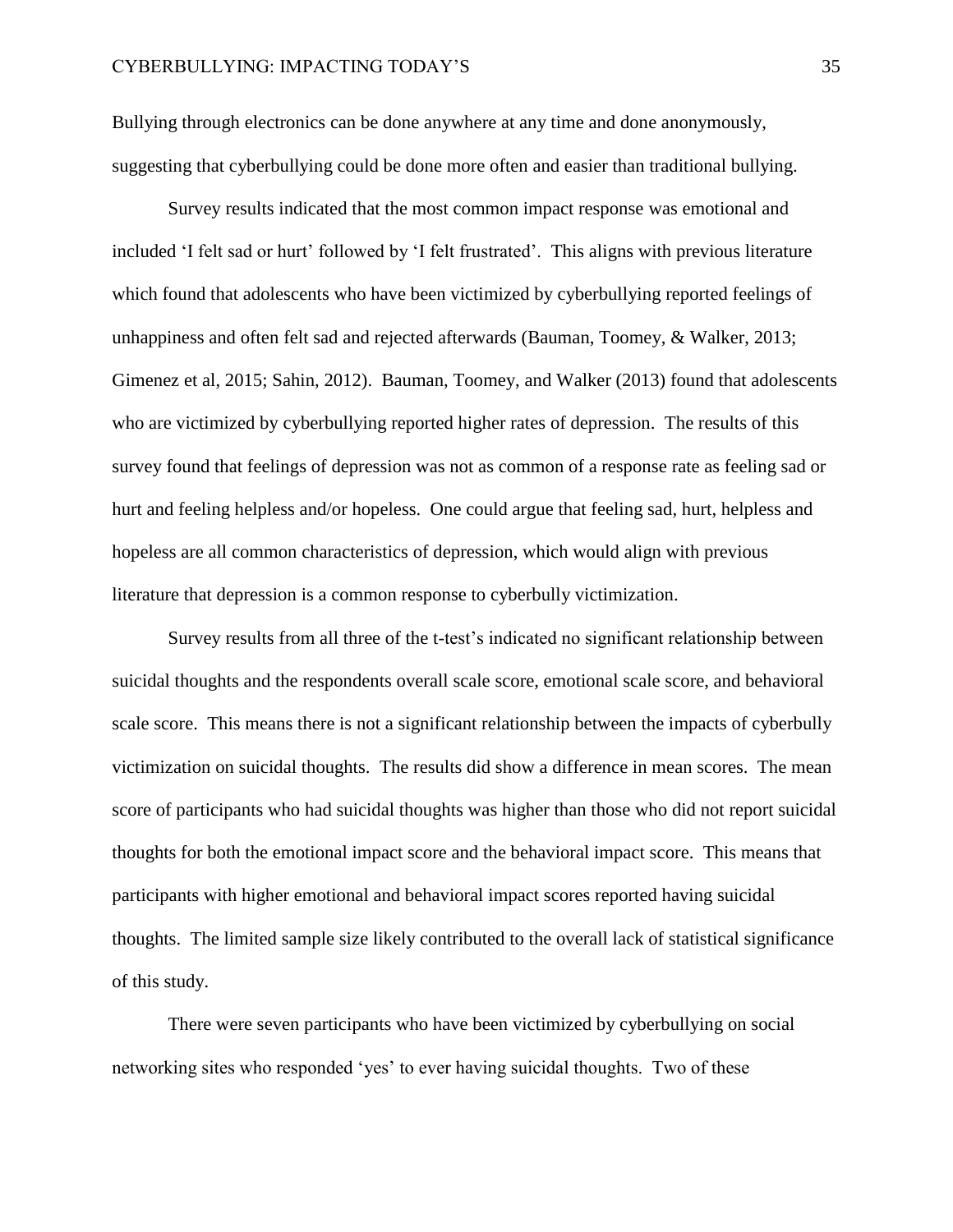participants did not fill out the impact response questions, causing their data to be omitted from the independent t-test. Four participants who have been victimized responded 'no' to ever having suicidal thoughts. There were 11 participants who reported being victimized on social networking sites. This means that  $63\%$  (n=7) of the participants who reported being victimized by cyberbullying on social networking sites have had suicidal thoughts and 36% (n=4) have not had suicidal thoughts.

Previous research is controversial over whether cyberbullying predicts suicide or not. Studies have found a link between depression, suicidal ideation, and suicide attempts and a link between depression and suicide, but studies have been unable to find if cyberbullying victimization predicts suicide (Bauman, Toomey & Walker, 2013; Litwiller & Brausch, 2013; Schenk, 2011). A study done by Schenk (2011) found that 10% of respondents who were victimized by cyberbullying reported suicidal ideations and 0% of the control group reported them, suggesting a link between cyberbully victimization and suicide.

There was one participant who reported having a suicide attempt after being victimized by cyberbullying. This participant was also the only participant to identify their gender as 'other'. This participant reported that they were cyberbullied because they did not fit in with the rest of their peers and went against the norm. Research has found a link between cyberbullying and sexual orientation. Hinduja and Patchin (2011) found that almost twice as many respondents who identified as lesbian, gay, bisexual or transgender (LGBT) reported being victimized by cyberbullying in their lifetime (36.1%) compared to heterosexual respondents (20.1%). Hinduja and Patchin also looked at differences in experiences in the previous 30 days of the respondents taking the survey and found that 17.3% of LGBT participants reported being victimized by cyberbullying compared to 6.8% of heterosexual participants (2011). This suggests that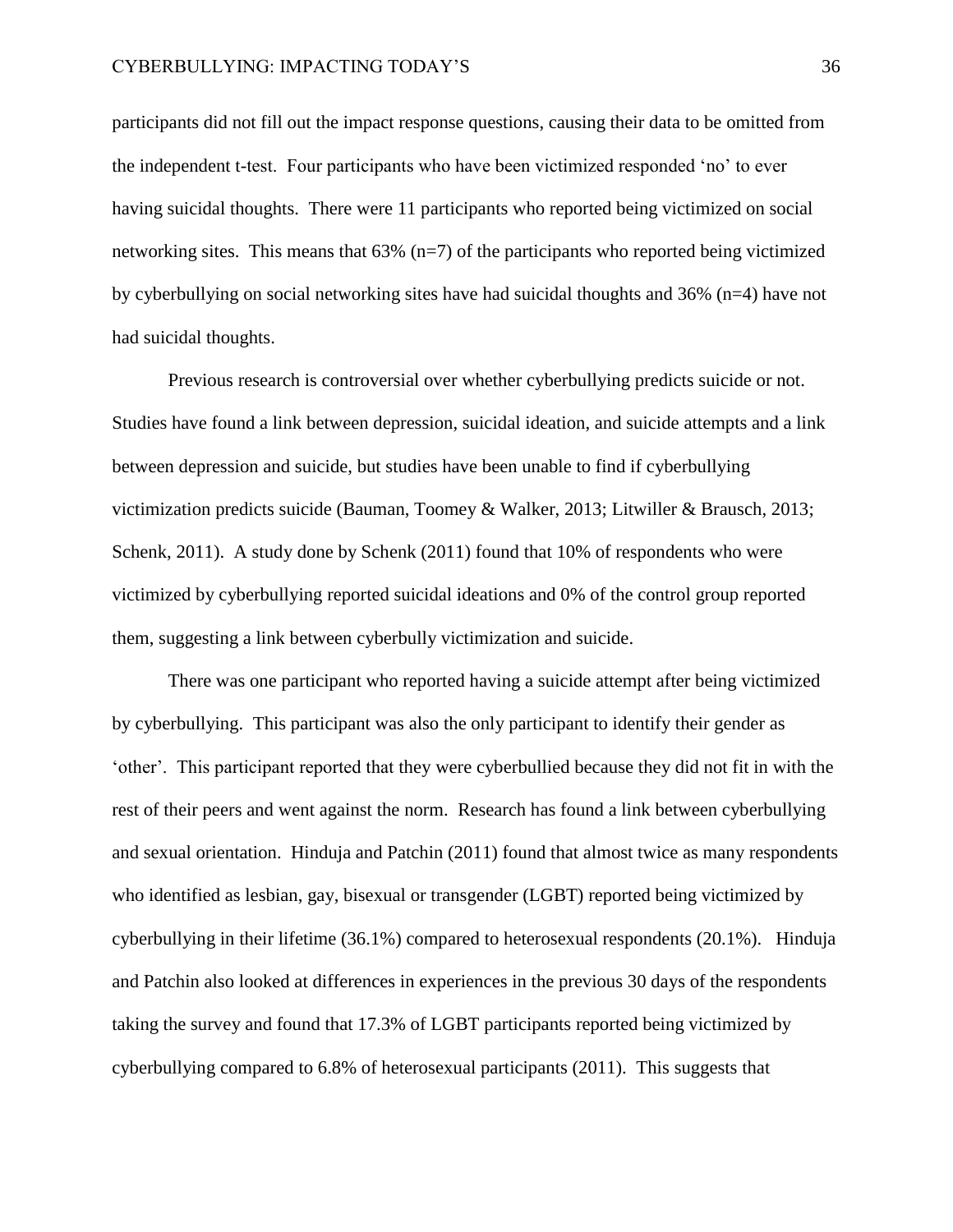individuals who do not identify as heterosexual are more likely to be bullied based on their sexual orientation. It is important for social workers to be aware of the difficulties adolescents who are viewed as different by their peers face and provide extra support for them when possible.

#### **Qualitative Analysis**

A qualitative analysis was completed by examining the three open ended survey questions that primarily focused on the reason the respondent was cyberbullied, the impact it had on them, and how they coped with the victimization. Each question was analyzed for themes separately and as the data was analyzed, themes were developed.

**Reasons for victimization.** Transcription of the qualitative data in this question revealed three primary reasons the respondents believed was the reasoning for being victimized by cyberbullying: jealousy, not fitting in, and falling out with a friend. Walrave and Heriman (2011) found that the three most common motives behind cyberbullying, reported by teens who cyberbully, are that it was revenge to the victim, that the victim deserved it, or just because it was fun. Being victimized because the perpetrator is jealous or was once the victim's friend and they had a falling out could be fueled by revenge to the victim.

The theme of not fitting in aligns with a study done by Hinduja and Patchin (2008) which found that bullies often chose their victim based on their differences. Bullies will seek out those who have differences, whether it is a disability, their looks, or the way they act, bullies will pick up on those differences and tease the victim because of them (Hinduja & Patchin, 2008). This directly relates to the respondent who identified their gender as 'other' and was severely bullied. The person described feeling different and not wanting to fit into the norm, and that other people did not like that and would bully in response. Society tries to steer people away from being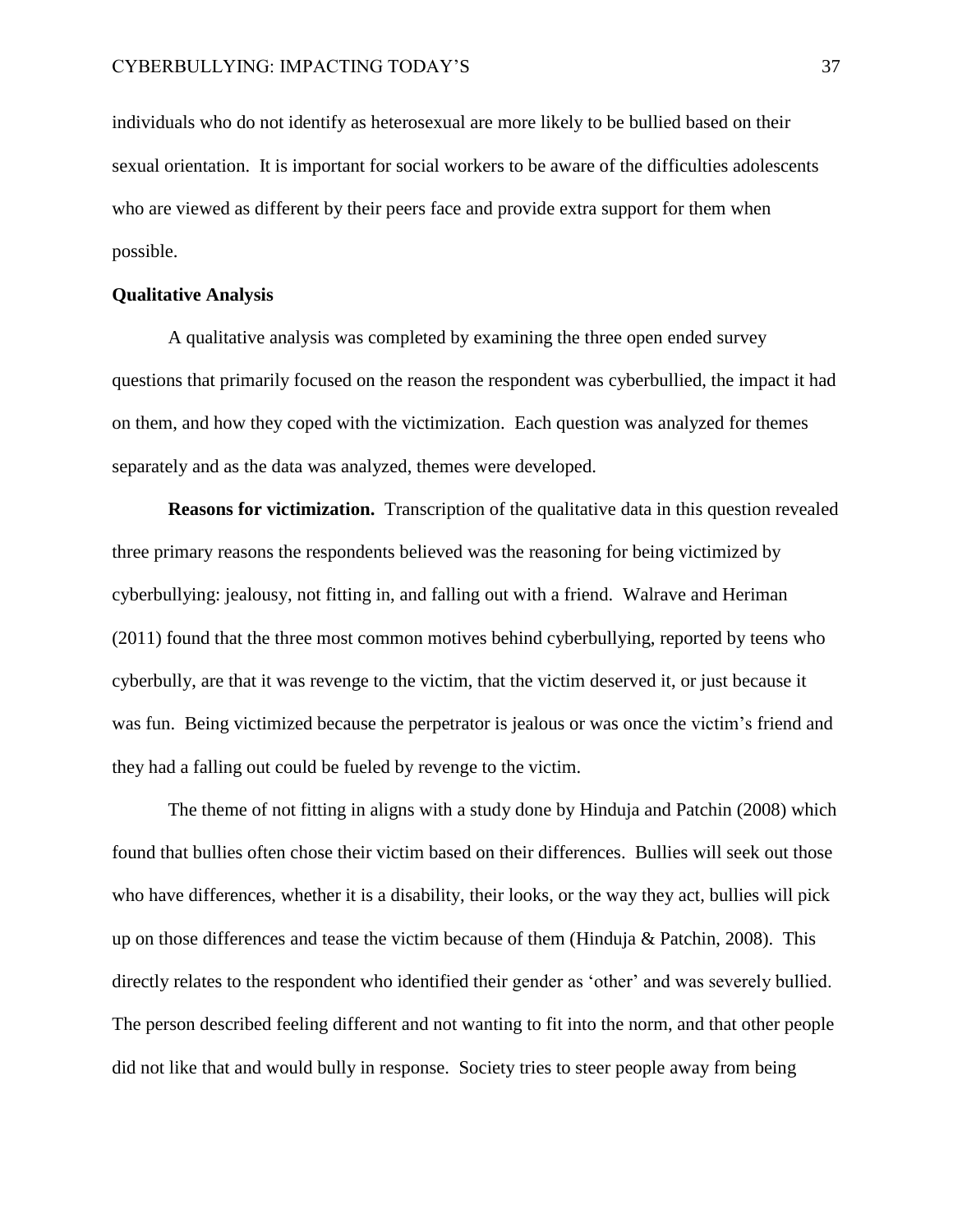different and tries to get everyone to conform, finding what is considered 'normal'. When an adolescent deviates away from what the society sees as normal, a bully picks up on that and tends to bully the person over their differences from society.

**Impact of cyberbullying.** Transcription of the qualitative data in this question revealed two main themes of how participants who were victimized by cyberbullying were impacted: experiencing a negative emotional impact and lowered self-esteem. Negative emotional impacts described by the participant included feeling depressed, sad, upset, hurt, and anxious. This aligns with previous research studies that suggest teens who have been victimized can have negative emotional experiences (Bauman, Toomey & Walker, 2013; Dredge, Gleeson, & Garcia, 2014; Gimenez, 2015; Sahin, 2012). Studies have found that adolescents who have been victimized by cyberbullying reported feeling sad, feelings of unhappiness, and report depression more frequently than those who have not been victimized (Bauman, Toomey & Walker, 2013; Gimenez, 2015; Sahin, 2012).

A study done by Tokunaga (2010) found that being a victim of cyberbullying can cause psychosocial problems, specifically social anxiety. The negative emotional experiences reported by participants in this study are consistent with those in the literature. In this study, there was not one participant who reported being victimized by cyberbullying who did not experience at least one negative emotional impact. All participants reported being impacted in a negative way.

Respondents who reported experiencing lower levels of self-esteem after being victimized by cyberbullying is consistent with previous research (Brewer & Kerslake, 2015). Brewer and Kerslake (2015) found that adolescents who reported being victimized by cyberbullying also reported low levels of self-esteem. It is not clear if the cyberbully victimization is what caused the lower levels of self-esteem or if the perpetrators targeted those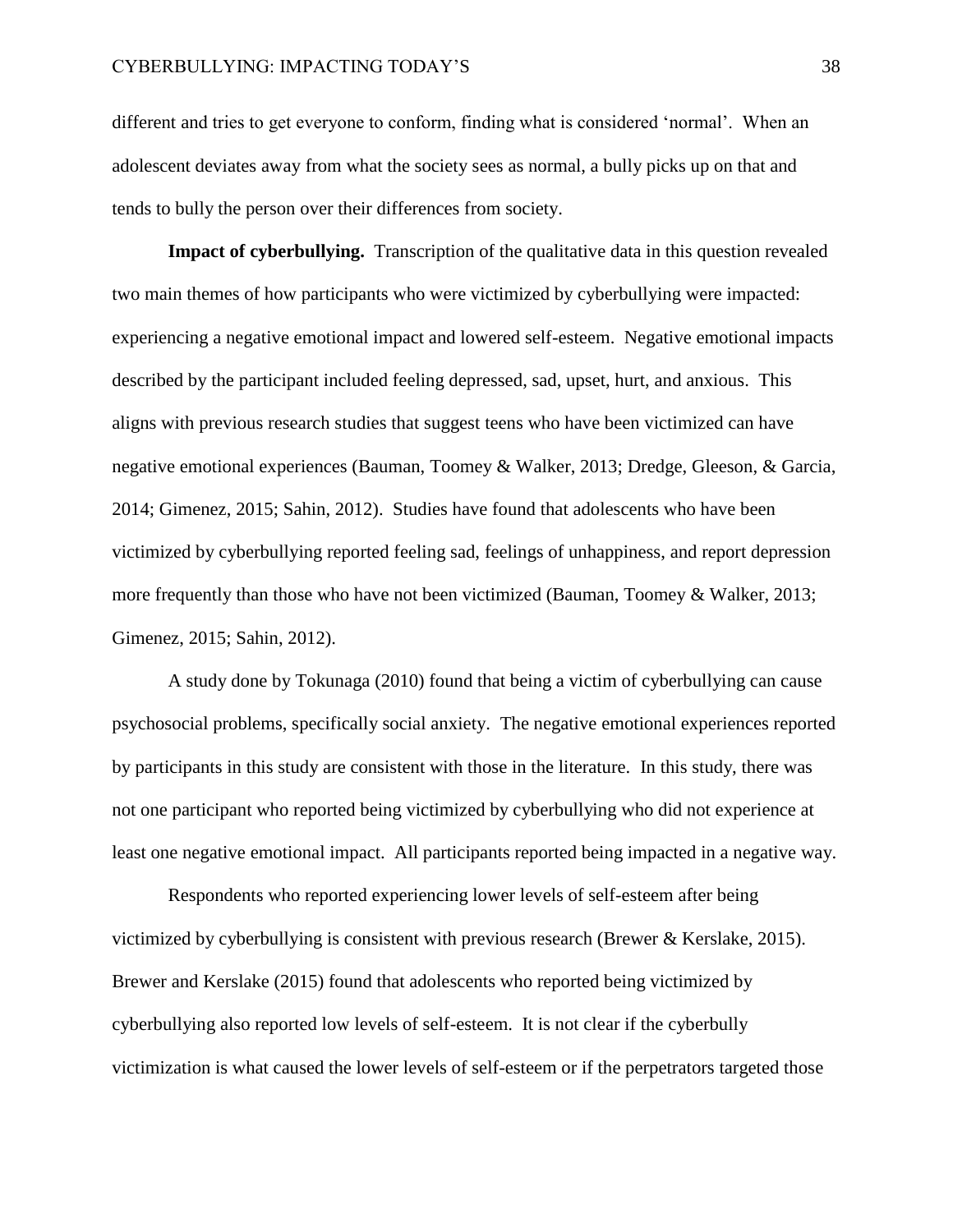individuals with lower levels of self-esteem because they were regarded as an 'easy target' (Brewer & Kerslake, 2015). As stated above, perpetrators prey on individuals who are seen as being different than the norm because they are an easy target. This suggests that individuals who have lower levels of self-esteem are more likely to be victimized by cyberbullying because they are seen as an easy target also. More research needs to be done to see if cyberbully victimization results in lower levels of self-esteem.

**Ways of coping**. Analysis of the qualitative data in this question revealed that respondents primarily coped with being victimized by cyberbullying through seeking out support. Participants who were victimized by cyberbullying primarily turned to friends for support, while some turned to their parents, a trusted adult, or a counselor. This is inconsistent with previous research, which found that many of adolescents who have been victimized by cyberbullying did not talk to anyone about it (Dehue, Bolman, & Vollink, 2008). Adolescents who did talk to someone about it talked to their parents or caregivers most and rarely talked to their teachers (Dehue, Bolman, & Vollink, 2008). On the other hand, a study done by Schenk (2011) found that college-aged students who were victimized by cyberbullying coped with it by talking with friends and getting support from them. The difference between high school students not talking to anyone and college-aged students turning to their friends for support could be caused by age difference. On the other hand, if adolescents do talk to someone they tend to turn to their parents, where college-aged students turn to their friends. This difference could be caused by the atmosphere high school students and college-aged students are surrounded in. High school students are still living at home with their parents while college-aged students are often living out of the house with their friends. More research should be done looking at the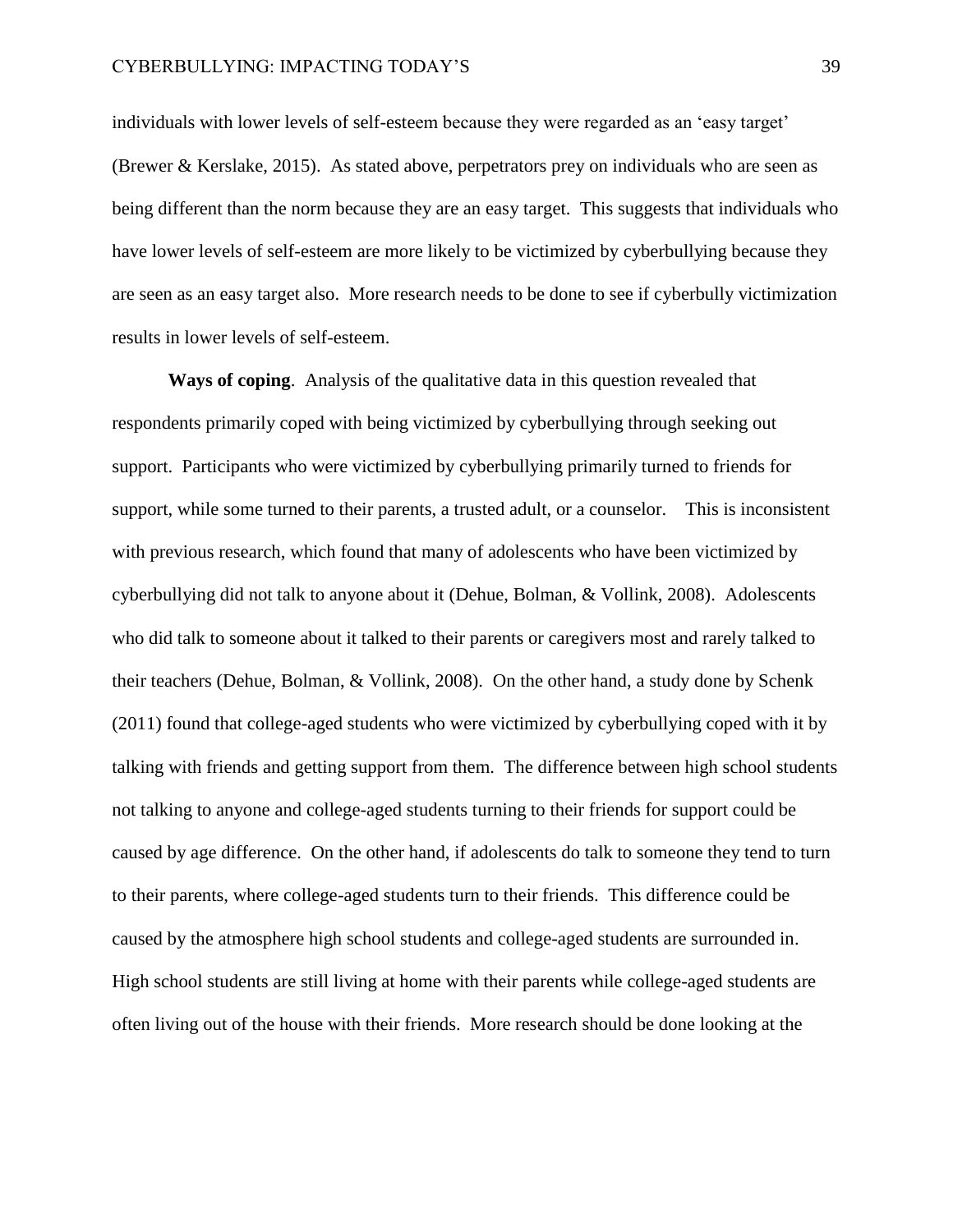difference between coping methods between high school students and college-aged students who have been victimized by cyberbullying.

While it was not a primary theme found, one respondent who identified as other gender reported coping with it by ignoring it. The respondent reported being scared to tell anyone about the experience for fear of the man finding them or fearing that they would get in trouble. This respondent told their story and stated that it felt good to be able to share their story with someone. It appears this respondent found benefit in talking about their story, even if it was to someone anonymously.

#### **Implications for Social Work**

It is important for social workers to be aware of the impact cyberbullying victimization has on adolescents. Being victimized by cyberbullying appears to impact how an adolescent functions in their day-to-day life. Even if victims are experiencing negative impacts, including feeling sad, depressed, or suicidal, they may not talk with people about their feelings. If a social worker is working with an adolescent who has been bullied, it is likely that adolescent is experiencing negative emotions as a result of it, even if they are not sharing about them.

Although the relationship between an adolescent's cyberbullying victimization and their thoughts of suicide was not significant, the literature suggests a link. This raises a critical safety concern that social workers should be aware of when working with adolescents.

Cyberbullying is a growing problem in today's society impacting the quality of life for adolescents. The findings contribute to the already existing research demonstrating that cyberbullying is a growing problem that needs to be addressed. Social workers should focus on finding a way to address cyberbullying at a macro level and increase supports for adolescents who have been victimized.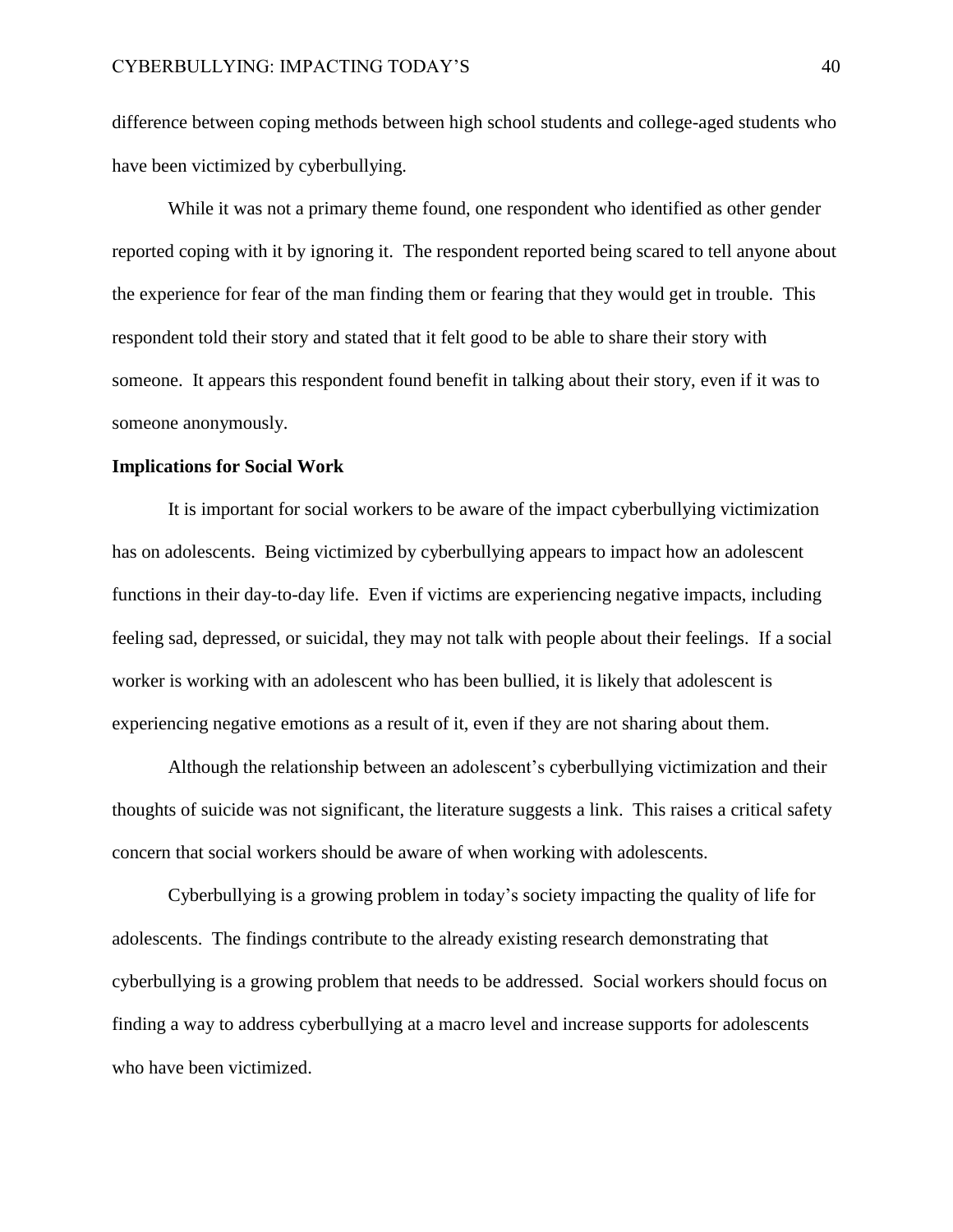Future research should continue to explore any gender differences among the impacts experienced by cyberbully victimization. This study was unable to explore any gender differences due to the limitation among the gender in the sample. Future research should also look into how cyberbully victimization impacts adolescents who identify as homosexual, transgender, or other gender. The current data suggests that adolescents who identify as a gender other than male or female experience more negative emotional impacts compared to those who identify as male or female.

Future research should also continue to explore the link between cyberbully victimization and suicidal ideation. The current data and previous literature suggests a link, but no studies have found a significant and direct relationship between the two.

Finally, future research should look at the prevalence of previous mental health problems, like anxiety, depression, and lower self-esteem in adolescents who have been victimized by cyberbullying. Studies should be done to see if cyberbullying causes these problems or if they were present before the bullying and were made worse as a result of it.

#### **Strengths and Limitations**

A strength of this study was using a mixed method approach. By adding in qualitative questions, the researcher was able to gain more in-depth information regarding the cyberbully victim's experience. The researcher was able to gain knowledge of different impacts and experiences that were not one of the choice answers in the survey. By having open-ended questions, a participant was able to share their story and the researcher was able to gather valuable information regarding this experience.

There were multiple limitations of this study. One limitation was the sample size. The sample in this study was undergraduate college students enrolled in the University of St. Thomas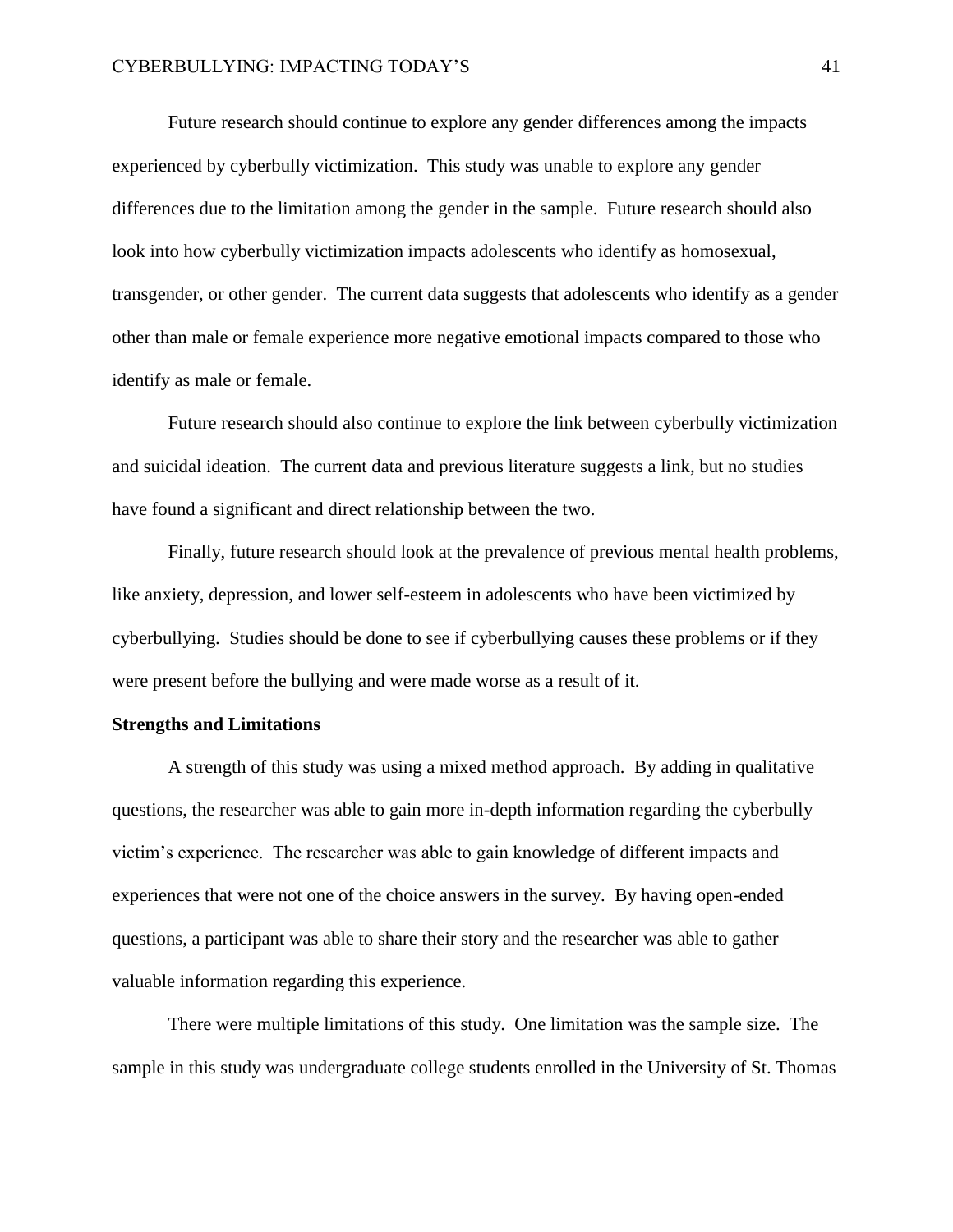and St. Catherine University Bachelors of Social Work program. This population is not generalizable to the general population, and is only representative of the University of St. Thomas and St. Catherine University.

A second limitation was the population used in this study in relation to gender. According to the Council on Social Work Education (2013), majority of full-time and part-time students enrolled in baccalaureate level social work education programs are female. In 2013, 87.2% of students enrolled in bachelor level social work education programs were female while only 12.8% were males (Council on Social Work Education, 2013). Having so many females and so few males enrolled in social work education programs makes it difficult to get a sufficient amount of male participants to study gender differences.

A third limitation was the design of the questionnaire. The design was retrospective and the researcher asked college students to reflect back on their experiences in high school. Because there was a time gap between when the participant experienced the cyberbullying and when they are reporting how it made them feel, it could have caused participants to underreport how it actually made them feel or the true impact being victimized by cyberbullying had on them.

#### **Conclusion**

The purpose of this study was to explore the experiences of adolescents who have been victimized by cyberbullying. This study found that adolescents who have been victimized by cyberbullying report experiencing negative emotional impacts, which is supported by previous literature. The findings of this study are important and useful for social workers to gain insight into the experiences that adolescents who have been victimized by cyberbullying have had.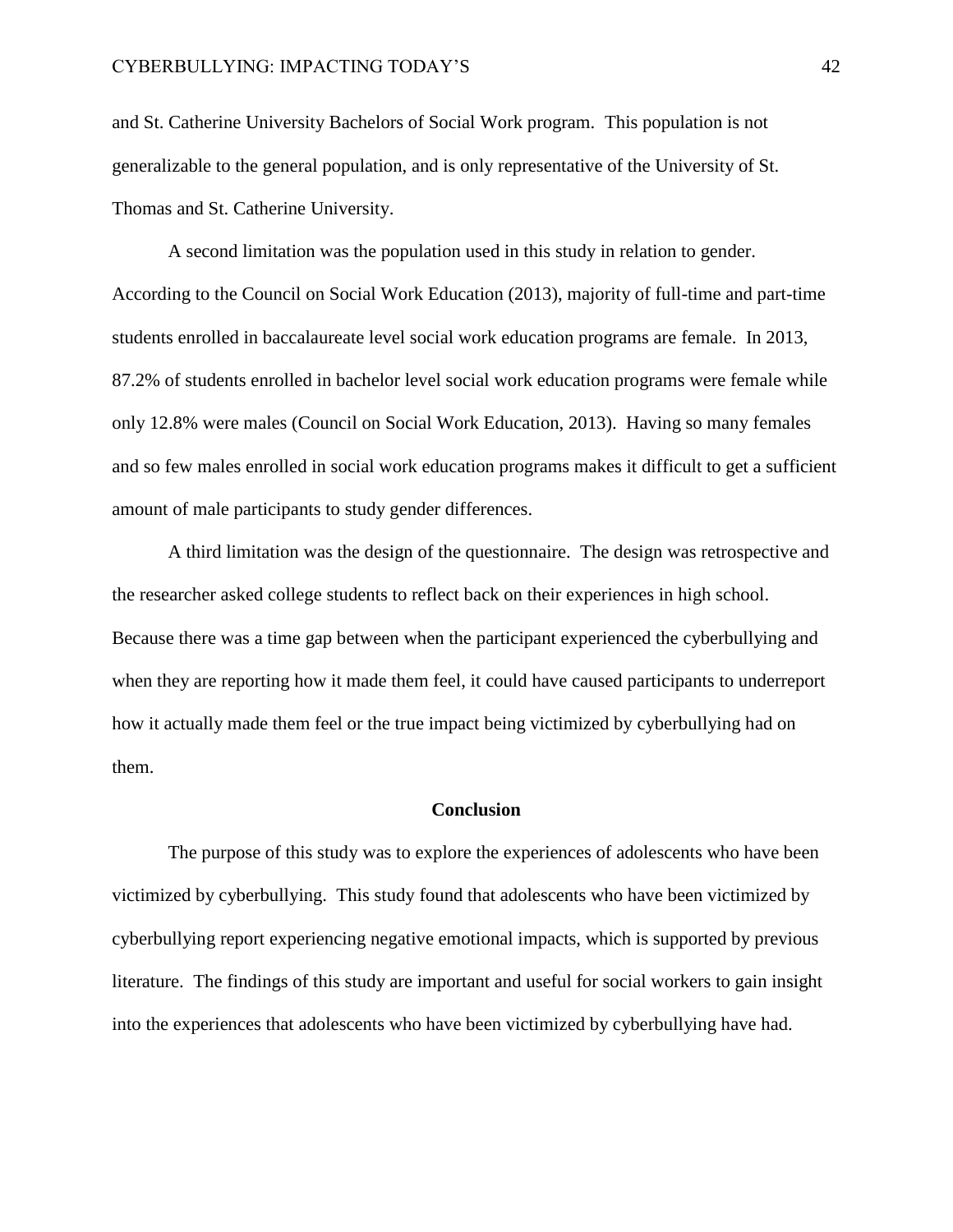#### References

Bauman, S., Toomey, R. B., & Walker, J. L. (2013). Associations among bullying, cyberbullying, and suicide in high school students. *Journal of Adolescence, 36*(2), 341-350. doi:http://dx.doi.org.ezproxy.stthomas.edu/10.1016/j.adolescence.2012.12.001

Brewer, G., & Kerslake, J. (2015). Cyberbullying, self-esteem, empathy and loneliness. *Computers in Human Behavior, 48*(0), 255-260. doi:http://dx.doi.org.ezproxy.stthomas.edu/10.1016/j.chb.2015.01.073

Bronfenbrenner, U. (1977). Toward an experimental ecology of human development. *American Psychologist*, *32*, 513–531. doi:10.1037/0003-066X.32.7.513

Bullying Statistics (n.d.). Cyber bullying statistics. Retrieved from http://www.bullyingstatistics.org/content/cyber-bullying-statistics.html.

- Council on Social Work Education (2013). 2013 annual statistics on social work education in the United States. Retrieved from http://www.cswe.org/File.aspx?id=74478.
- Dehue, F., Bolman, C., & Völlink, T. (2008). Cyberbullying: Youngsters' experiences and parental perception. *CyberPsychology & Behavior, 11*(2), 217-223. doi:10.1089/cpb.2007.0008
- Dredge, R., Gleeson, J., & de la Piedad Garcia, X. (2014). Cyberbullying in social networking sites: An adolescent victim's perspective. *Computers in Human Behavior, 36*(0), 13-20. doi:http://dx.doi.org.ezproxy.stthomas.edu/10.1016/j.chb.2014.03.026
- Espelage, D. L., Rao, M. A., & Rue, D. L. (2013). Current research on school-based bullying: A social-ecological perspective. *Journal of Social Distress & the Homeless, 22*(1), 7-21. doi:10.1179/1053078913Z.0000000002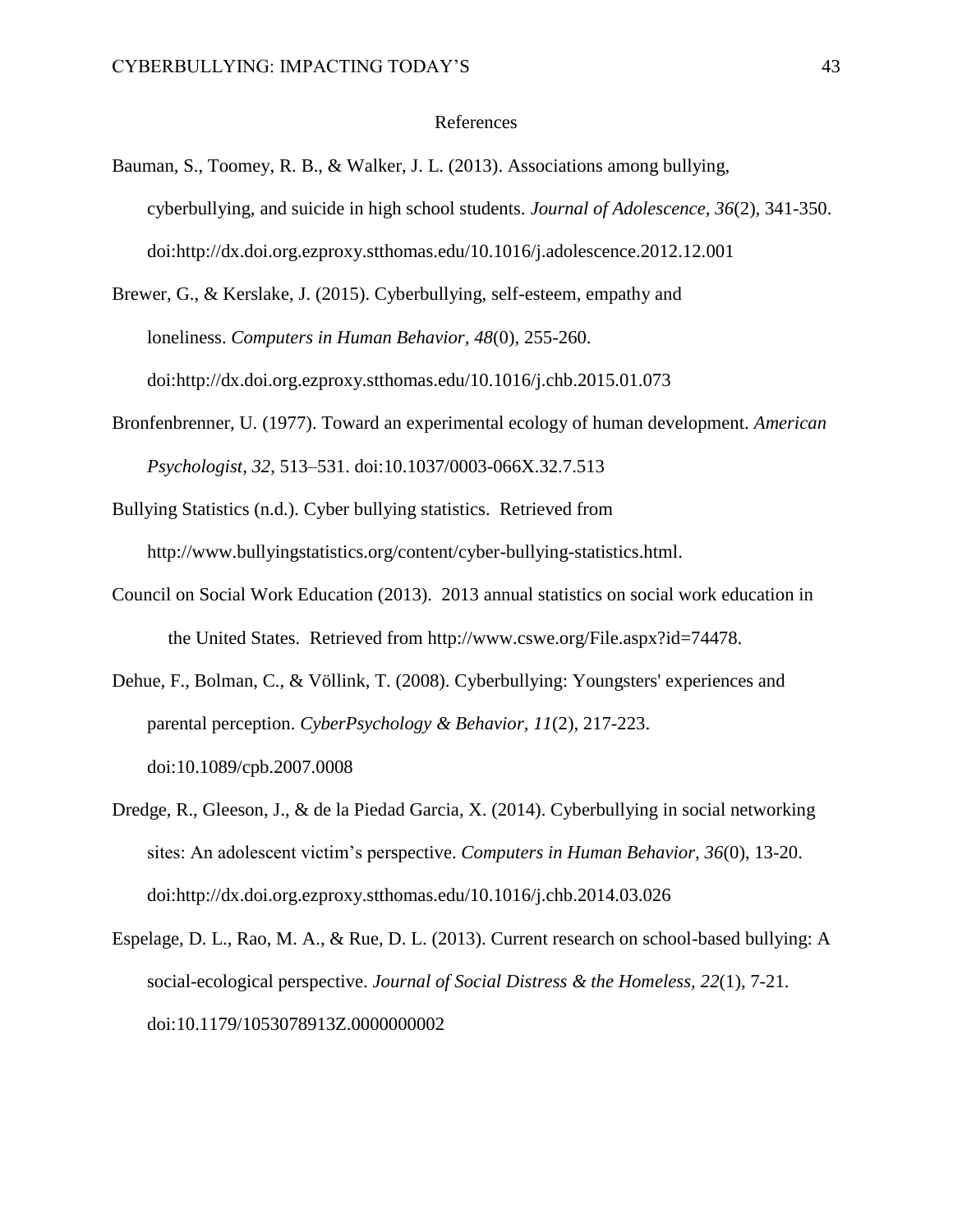- Giménez Gualdo, A. M., Hunter, S. C., Durkin, K., Arnaiz, P., & Maquilón, J. J. (2015). The emotional impact of cyberbullying: Differences in perceptions and experiences as a function of role. *Computers & Education, 82*(0), 228-235.
- Hinduja, S., & Patchin, J. W. (2008). Cyberbullying: An exploratory analysis of factors related to offending and victimization. *Deviant Behavior, 29*(2), 129-156. doi:10.1080/01639620701457816
- Hinduja, S., & Patchin, J. W. (2011). Cyberbullying research summary: Bullying, cyberbullying and sexual orientation. Retrieved from http://cyberbullying.org/cyberbullying\_sexual\_orientation\_fact\_sheet.pdf.
- Karklins, L., & Dalton, D. (2012). Social networking sites and the dangers they pose to youth: Some australian findings. *Current Issues in Criminal Justice, 24*(2), 205-222. Retrieved from http://ezproxy.stthomas.edu/login?url=http://search.ebscohost.com/lo gin.aspx?direct=true&db=sih&AN=84312191&site=ehost-live
- Lenhart, A., Madden, M., Smith, A., Purcell, K., Zickuhr, K., & Rainie, L., (2011). Teens, kindness and cruelty on social network sites. Retrieved from http://www.pewinternet.org/2011/11/09/teens-kindness-and-cruelty-on-social-networksites/.
- Li, Q. (2007). Bullying in the new playground: Research into cyberbullying and cyber victimization. *Australian Journal of Educational Technology, 23*, 435-454.
- Litwiller, B., & Brausch, A. (2013). Cyber bullying and physical bullying in adolescent suicide: The role of violent behavior and substance use. *Journal of Youth & Adolescence, 42*(5), 675-684. doi:10.1007/s10964-013-9925-5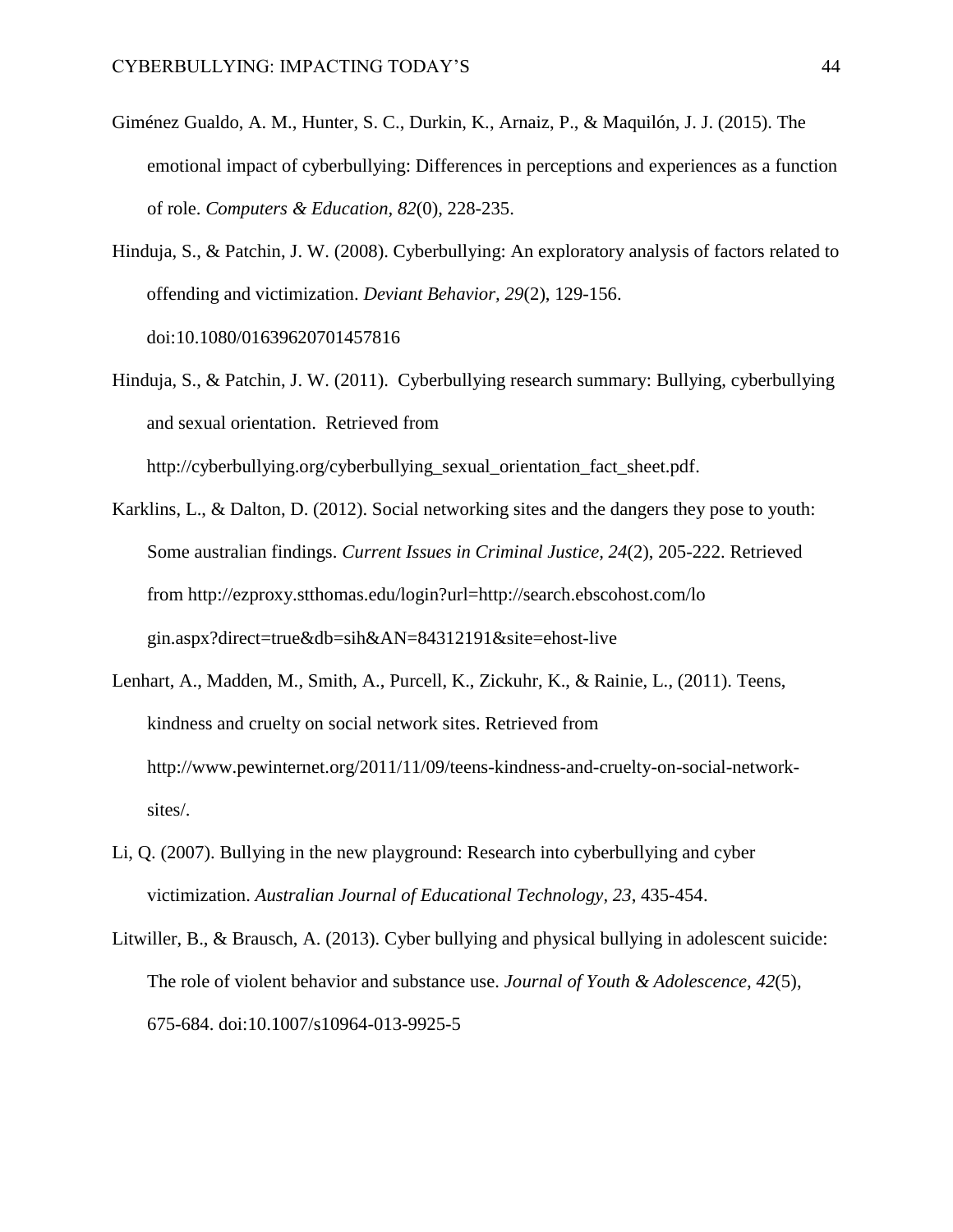- Meier, Tina. (n.d). Bullying, cyberbullying, and suicide statistics. Retrieved from http://www.meganmeierfoundation.org/statistics.html.
- Monette, D.R., Sullivan, T. J. & DeJong, C.R. (2010). *Applied social research: Tool for the human services* (8<sup>th</sup> Ed.). Belmont, CA: Brooks/Cole (ISBN 0-15-505823-1).
- Palmeri, J. (2011). "Cyberbullicide:" When cyberbully victims can't escape. Retrieved from http://steinhardt.nyu.edu/opus/issues/2011/spring/cyberbullicide
- Patton, D. U., Hong, J. S., Ranney, M., Patel, S., Kelley, C., Eschmann, R., et al. (2014). Social media as a vector for youth violence: A review of the literature. *Computers in Human Behavior, 35*(0), 548-553.s
- Pettalia, J. L., Levin, E., & Dickinson, J. (2013). Cyberbullying: Eliciting harm without consequence. *Computers in Human Behavior, 29*(6), 2758-2765. doi:http://dx.doi.org.ezproxy.stthomas.edu/10.1016/j.chb.2013.07.020
- Reich, S. M. (2010). Adolescents' sense of community on myspace and facebook: A mixedmethods approach. *Journal of Community Psychology, 38*(6), 688-705. doi:10.1002/jcop.20389
- ŞAHİN, M. (2012). The relationship between the cyberbullying/cybervictmization and loneliness among adolescents. *Children and Youth Services Review, 34*(4), 834-837. doi:http://dx.doi.org.ezproxy.stthomas.edu/10.1016/j.childyouth.2012.01.010
- Schenk, A. M. (2011). Psychological impact of cyberbully victimization among college students. (M.S., West Virginia University). *ProQuest Dissertations and Theses,* Retrieved from http://search.proquest.com/docview/894258387?accountid=14756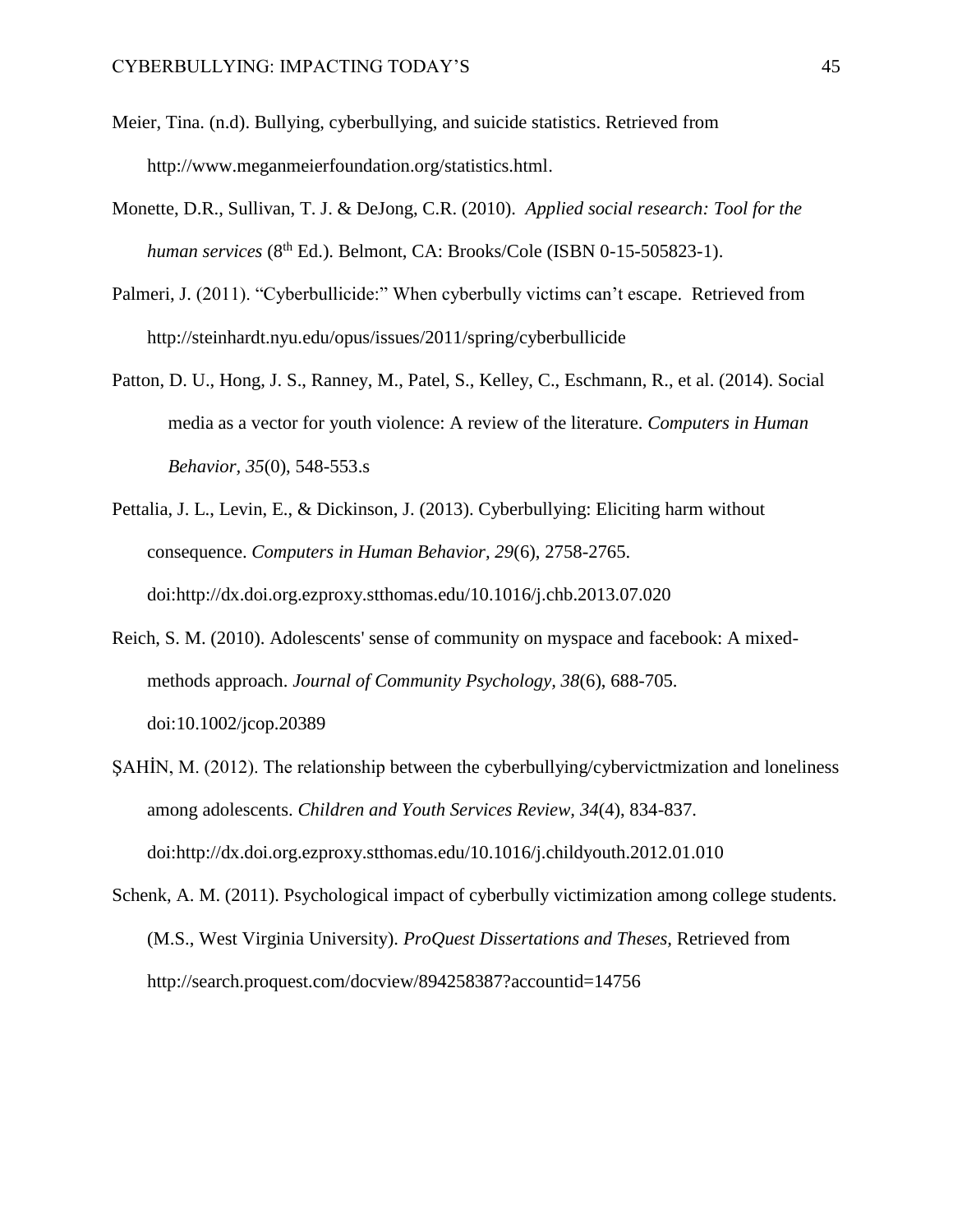- Schneider, S. K., O'Donnell, L., Stueve, A., & Coulter, R. W. S. (2012). Cyberbullying, school bullying, and psychological distress: A regional census of high school students. *American Journal of Public Health, 102*(1), 171-177. doi:10.2105/AJPH.2011.300308
- School of Social Work, College of St. Catherine & University of St. Thomas (2006). *Social work for social justice: Ten principles.* Retrieved from: http://www.stthomas.edu/socialwork/socialjustice/default.html
- Sengupta, A., & Chaudhuri, A. (2011). Are social networking sites a source of online harassment for teens? Evidence from survey data. *Children and Youth Services Review, 33*(2), 284-290. Retrieved from http://dx.doi.org.ezproxy.stthomas.edu/10.1016/j.childyouth.2010.09.011
- Sticca, F., & Perren, S. (2013). Is cyberbullying worse than traditional bullying? Examining the differential roles of medium, publicity, and anonymity for the perceived severity of bullying. *Journal of Youth & Adolescence, 42*(5), 739-750. doi:10.1007/s10964-012-9867-3
- Tokunaga, R. S. (2010). Following you home from school: A critical review and synthesis of research on cyberbullying victimization. *Computers in Human Behavior, 26*(3), 277-287. doi:http://dx.doi.org.ezproxy.stthomas.edu/10.1016/j.chb.2009.11.014
- US Department of Health and Human Services (n.d.). Stopbullying.gov. Retrieved from http://www.stopbullying.gov/index.html
- Walrave, M., & Heirman, W. (2011). Cyberbullying: Predicting victimisation and perpetration. *Children & Society, 25*(1), 59-72. doi:10.1111/j.1099-0860.2009.00260.x
- Ybarra, M. L., & Mitchell, K. J. (2007). Prevalence and frequency of internet harassment instigation: Implications for adolescent health. *Journal of Adolescent Health, 41*(2), 189- 195. Retrieved from

http://dx.doi.org.ezproxy.stthomas.edu/10.1016/j.jadohealth.2007.03.005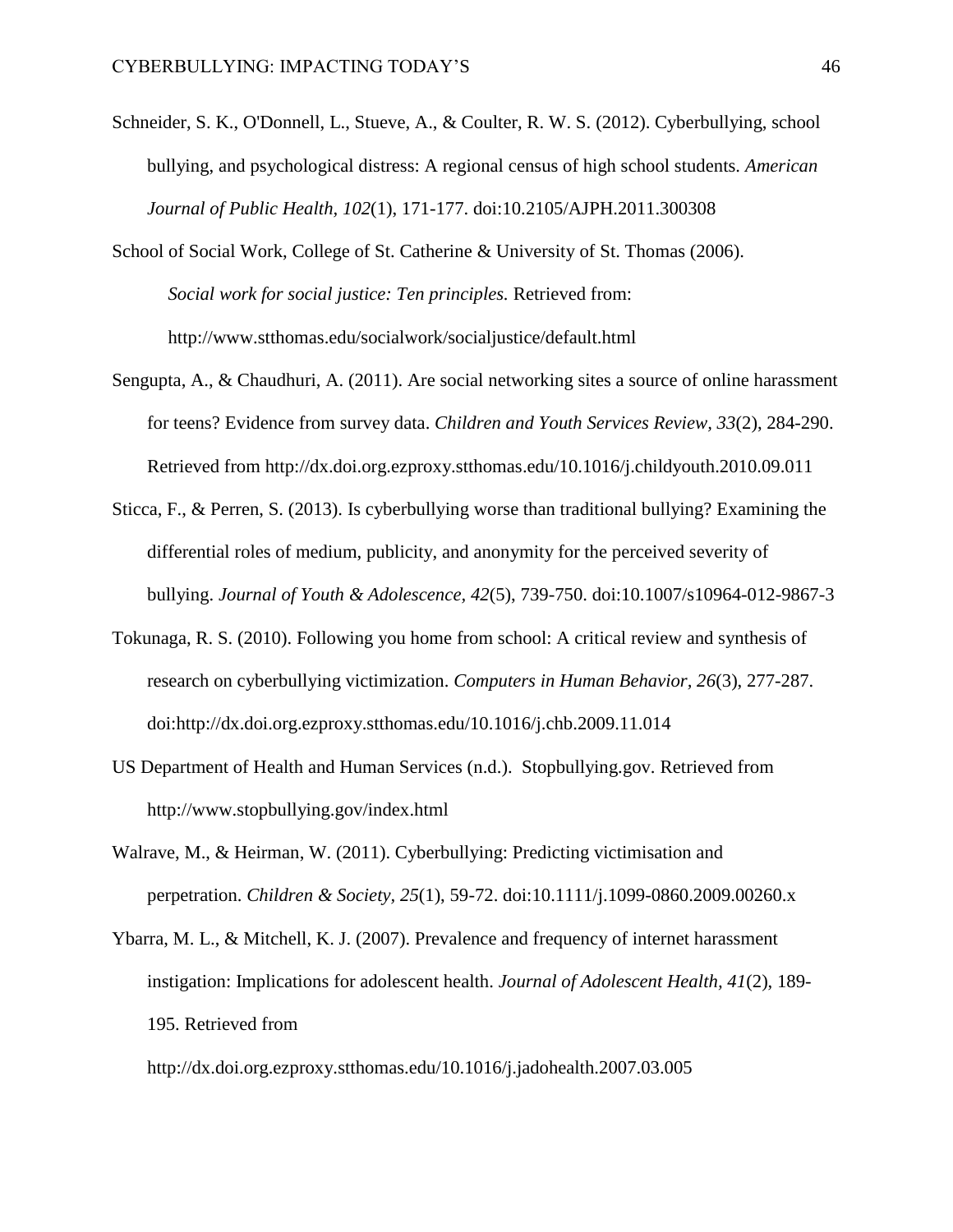# Appendix A

This survey is for undergraduate students ages 18-22 only.

My name is Hillary Noll and I am a student in the MSW program I am conducting a study about the impacts cyberbullying on social networking sites have on adolescents. I invite you to participate in this research. You were identified as a possible participant because you are currently a student at the University of St. Thomas or St. Catherine University, and may meet the age requirements for this study given your participation in the BSW program, which are ages 18- 22. The BSW program has many non-traditional age students who would not be eligible.

The purpose of this study is to explore the experiences of former high school students who have been victims of cyberbullying. This study aims to look at the impacts cyberbullying has on high school students through assessing information filled out in a survey by college student's ages 18- 22 who are reflecting back on their high school experience.

You participation in this study is entirely voluntary. Your decision on whether or not to participate will not affect your current or future relations with the University of St. Thomas, St. Catherine University, and the School of Social Work. This study is done completely anonymously online. There will be no identifying information asked and no way for me to identify who participated in this study.

If you agree to be in this study, I will ask you to complete the following online survey comprised of multiple choice and open-ended questions. The survey will take approximately 10-15 minutes.

Please click the following link to participate in this study:

Thank you for your participation.

If you have any questions you can contact me at Noll3072@stthomas.edu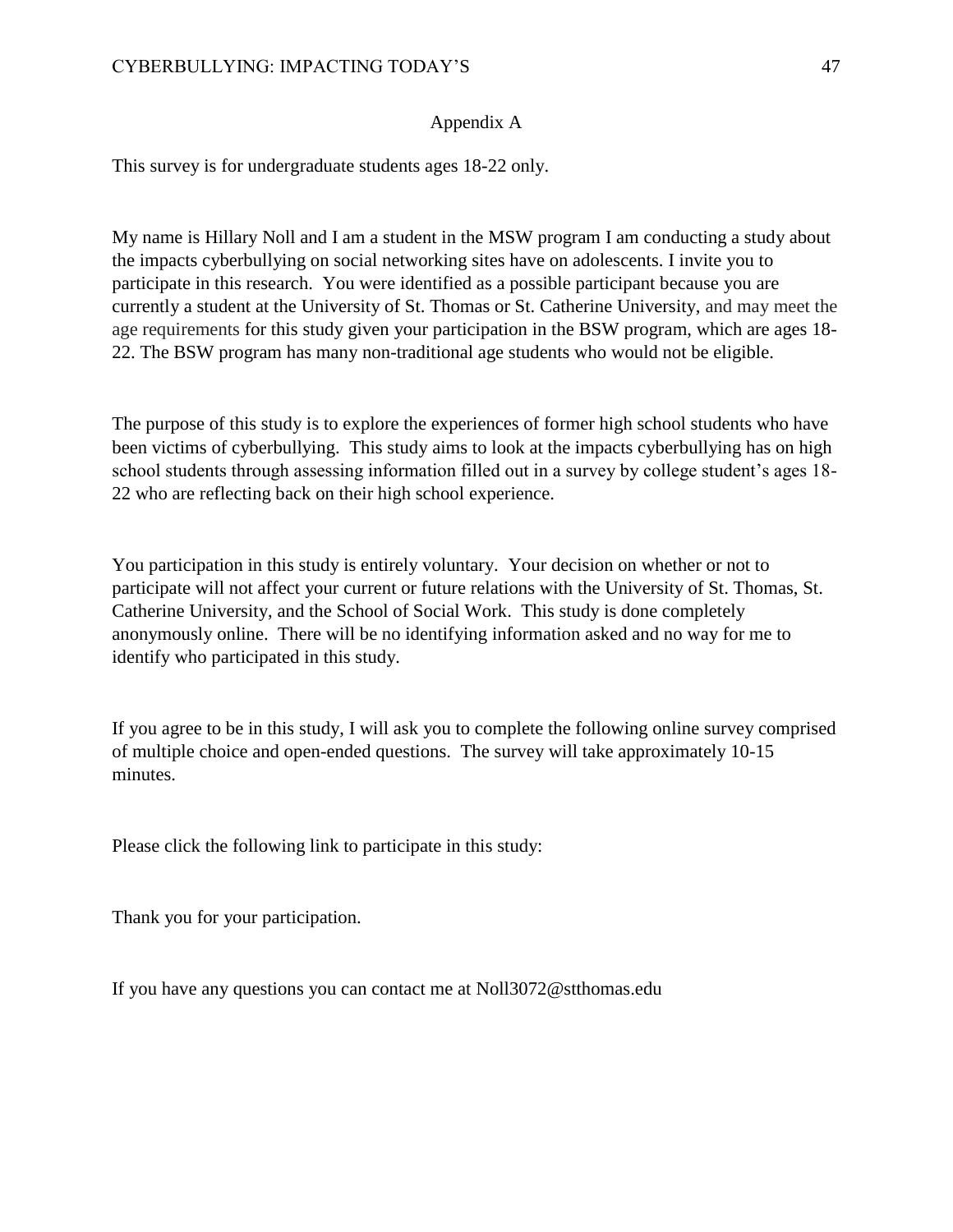# Appendix B

# **UNIVERSITY OF ST. THOMAS**

# **Cyberbullying: Impacting today's Youth**

## 832220-1

# **Please read this carefully before you decide to participate in this survey**

This project has been approved by the Institutional Review Board at the University of St. Thomas.

I am conducting a study about the impacts cyberbullying on social networking sites have on adolescents. I invite you to participate in this research. I hope to find more information regarding the psycho-social impact cyberbullying has on high school students. This information will be helpful to social workers and anyone else working with vulnerable adolescents because it will help them better understand the adolescent victims experiences and what they could be feeling as a result of the cyberbullying. You were identified as a possible participant because you meet the age requirements for this study.

This study is being conducted by: Hillary Noll, a graduate student at the School of Social Work, University of St. Thomas and is supervised by Melissa Lundquist.

#### **Procedures:**

If you agree to be in this study, I will ask you to do the following things: Complete the following online survey comprised of multiple choice and open ended questions regarding cyberbullying. The survey will take approximately 10-15 minutes to complete. This survey will consist of approximately 40-50 participants.

#### **Risks and Benefits of Being in the Study:**

This study has several risks. First, this study will ask you to recall your experiences being a cyberbully or being victimized by cyberbullying, which could potentially be a traumatic or distressing event. Second, this study could cause possible emotional distress due to recalling that traumatic event. Third, this study will be probing for information about your experience with cyberbullying which is personal and sensitive information. Fourth, because this survey is asking about sensitive information about a potentially traumatic time, it could cause you to feel mentally fatigued or embarrassed. If you become distressed, upset, or fatigued while filling out the survey, you have the right to withdraw at any time.

If this survey causes you to feel upset, re-traumatized, or distressed in anyway, please contact the Counseling and Psychological Services offered by the University of St. Thomas or the Crisis Connection Hotline. St. Thomas Counseling and Psychological Services is a service that provides counseling and other helpful services to all St. Thomas students. The services offered include individual and group counseling, crisis and emergency numbers, and general information about the center. [http://www.stthomas.edu/counseling/.](http://www.stthomas.edu/counseling/) The Crisis Connection Hotline is a free resource to anyone who is struggling and needs help or someone to talk to and can be contacted at 612-379-6363.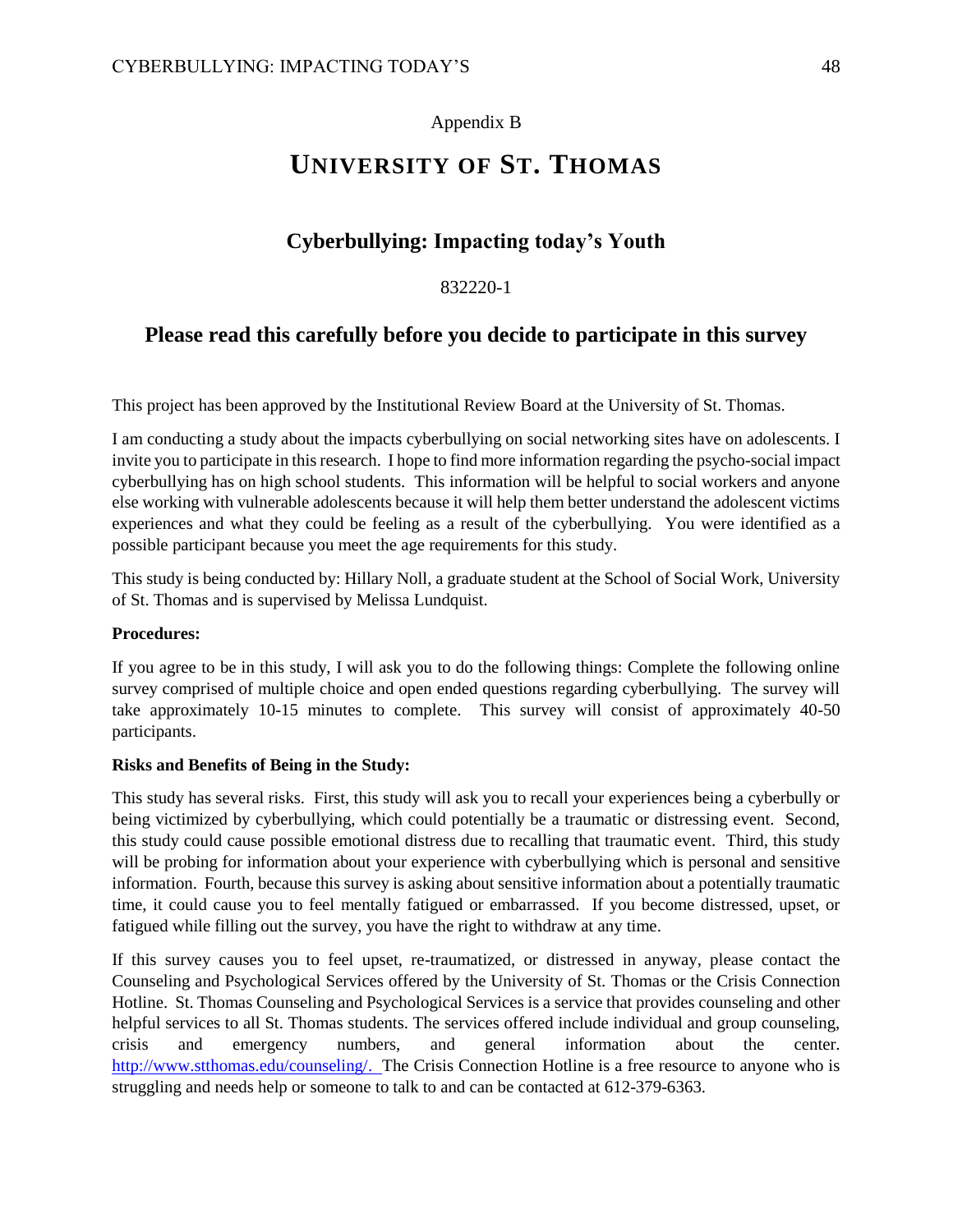If this survey caused you to feel re-traumatized and you feel you are in immediate danger and cannot keep yourself safe, please call 911.

This study has no direct benefits.

# **Confidentiality:**

This survey is designed to be completely anonymous. There will be no identifying information asked and no way to identify who participated in this study. Information based on the results of this study will be published. The data will be kept until June 1, 2016 and then will be destroyed.

## **Voluntary Nature of the Study:**

Your participation in this study is entirely voluntary. Your decision whether or not to participate will not affect your current or future relations with the University of St. Thomas or your professors. If you decide to participate, you are free to withdraw at any time throughout the survey without penalty by clicking the 'X' in the top right corner which will close the browser and allow you to exit the survey. Should you decide to withdraw data collected about you will not be used in the study*.* You are also free to skip any questions on the survey.

#### **Contacts and Questions:**

My name is Hillary Noll. If you have any questions regarding the survey or the study, you may contact me at Noll3072@stthomas.edu or 612-799-3532. You may also contact my research advisor, Melissa Lundquist at Lund1429@stthomas.edu or 651-962-5813. You may also contact the University of St. Thomas Institutional Review Board at 651-962-6035 with any questions or concerns.

#### **Consent Questions:**

Before you agree or disagree to participation, please ask yourself these questions and make sure that you can answer them. If you cannot answer a question, please revisit the information on this page or call me before you take this survey.

- 1. What should you do if you wish to withdraw from this survey?
- 2. What are the risks if you choose to participate?
- 3. What resources should you utilize if you experience these risks?
- 4. Who do you contact if you have any questions regarding this survey?

#### **Statement of Consent:**

I have read the above information. I have been able to answer the above questions. I consent to participate in the study. I am at least 18 years of age. By clicking "I agree" it means you consent to participate in the following study. By clicking "I disagree" it means you do not consent to participate in the following study, which will not allow you to participate in the survey.

[X] I agree [X] I disagree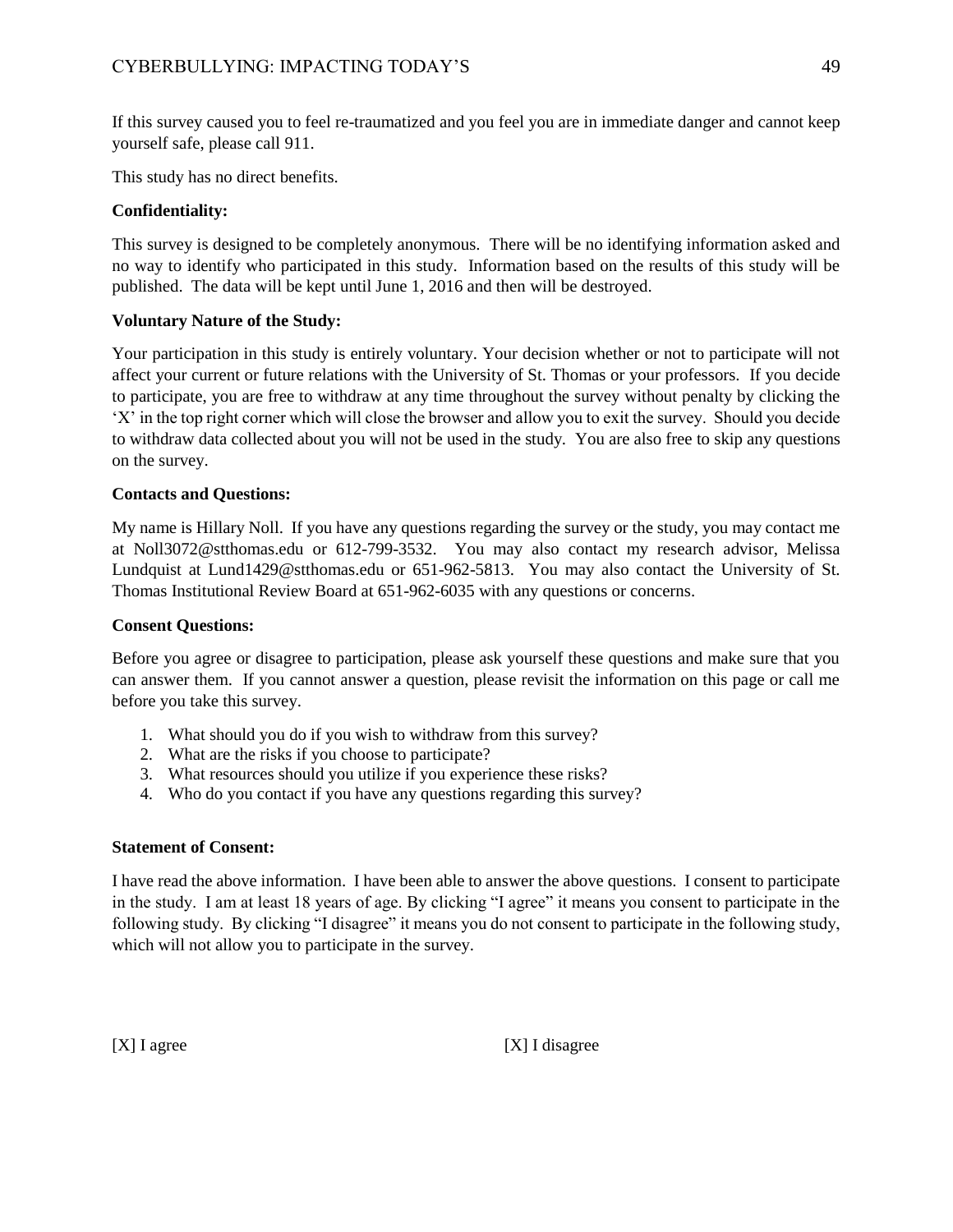# Appendix C

Tell us about yourself:

The following questions address information regarding your personal characteristics and experiences. Please answer the following questions as honestly as possible. If you feel uncomfortable answering any questions you may decline to answer it.

1. What is your age? \_\_\_\_\_\_\_\_\_

- 2. How do you identify your gender?
- 3. What is your current class status? (check one): Freshman Sophomore Junior Senior Other
- 4. Have you ever sought mental health counseling? Yes No
- 5. Approximately how many hours are you online on a typical day?

#### **Your Experiences**

# **Please reflect back to your experiences in high school when answering the following questions:**

For this section, **bullying** is when someone **repeatedly** says mean or hurtful things to another individual. This includes teasing, hitting or fighting, threats, leaving you out on purpose, or telling lies or starting rumors about you.

6. **When you were in high school**, were you ever bullied? Yes No

**Cyberbullying** is defined as **repeatedly harassing** someone **using technology** such as email, instant messaging, social networking sites, blogs, other websites, cell phones, text messaging, picture messaging, video messaging, etc. with the intent of harming, embarrassing, or damaging the other individual. Cyberbullying also includes a person pretending to be someone they are not to embarrass, harass, or harm others.

#### **TEXT MESSAGING**

- 7. **When you were in high school**, did you ever receive harassing, mean, or nasty text-messages? Yes No
- 8. How many times did this occur?
	- $\theta$ 1  $2 - 3$  $4 - 7$  $8 - 14$ 15 or more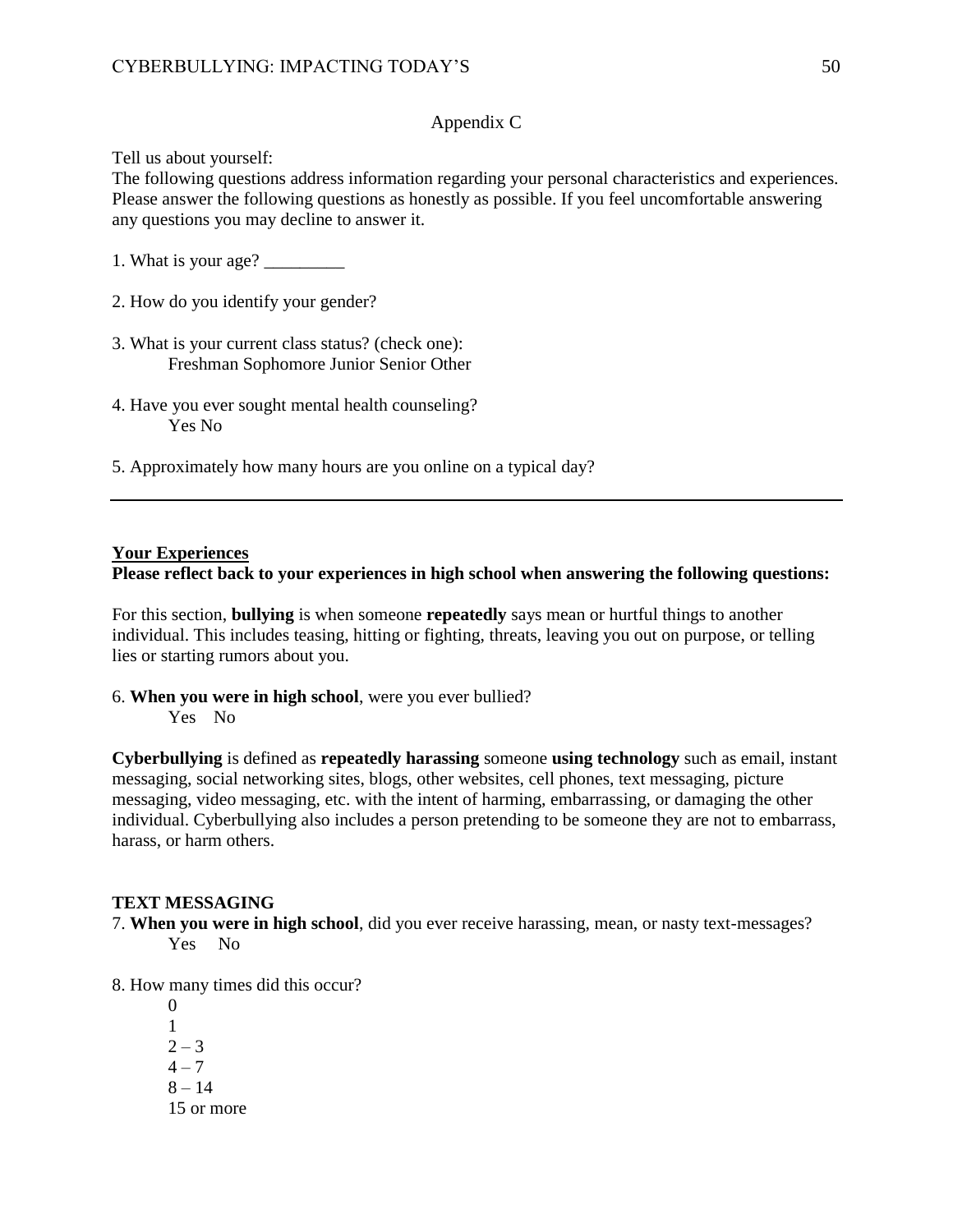9. If yes to Question 7, who sent the harassing, mean, or nasty text messages to you? (Please check all that apply)

\_\_\_\_ Ex-Boyfriend/Girlfriend \_\_\_\_ Friend/former friend \_\_\_\_ Classmate

\_\_\_\_ Neighbor \_\_\_\_ Uncertain Other (please describe):\_\_\_\_\_\_\_

Not applicable

#### **INTERNET**

10. **When you were in high school**, did you ever have someone create a website about you, use your pictures on-line without your permission, post damaging or embarrassing information about you, create forums about you, repeatedly send you harassing emails or instant messages, receive abusive chat room messages, etc?

Yes No

11. How many times did this occur?

12. If yes to Question 10, who was doing it? (Please check all that apply)

| Ex-Boyfriend/Girlfriend |                                    | Friend/former friend | Classmate |
|-------------------------|------------------------------------|----------------------|-----------|
| Neighbor                | Uncertain Other (please describe): |                      |           |
| Not applicable          |                                    |                      |           |

#### **PICTURE/VIDEO PHONES**

13. **When you were in high school**, did you ever have someone take embarrassing or degrading pictures or videos of you with picture/video phones without your permission and show the pictures/videos to others to embarrass you?

Yes No

14. How many times did this occur?

15. If yes to Question 22, who was doing it? (Please check all that apply)

\_\_\_\_ Ex-Boyfriend/Girlfriend \_\_\_\_ Friend/former friend \_\_\_\_ Classmate

\_\_\_\_ Neighbor \_\_\_\_ Uncertain Other (please describe):\_\_\_\_\_\_\_

\_\_\_\_ Not applicable

## **PHONE CALLS**

16. **When you were in high school**, were you ever repeatedly called on your mobile phone by a person/people not saying anything or leaving nasty/upsetting messages?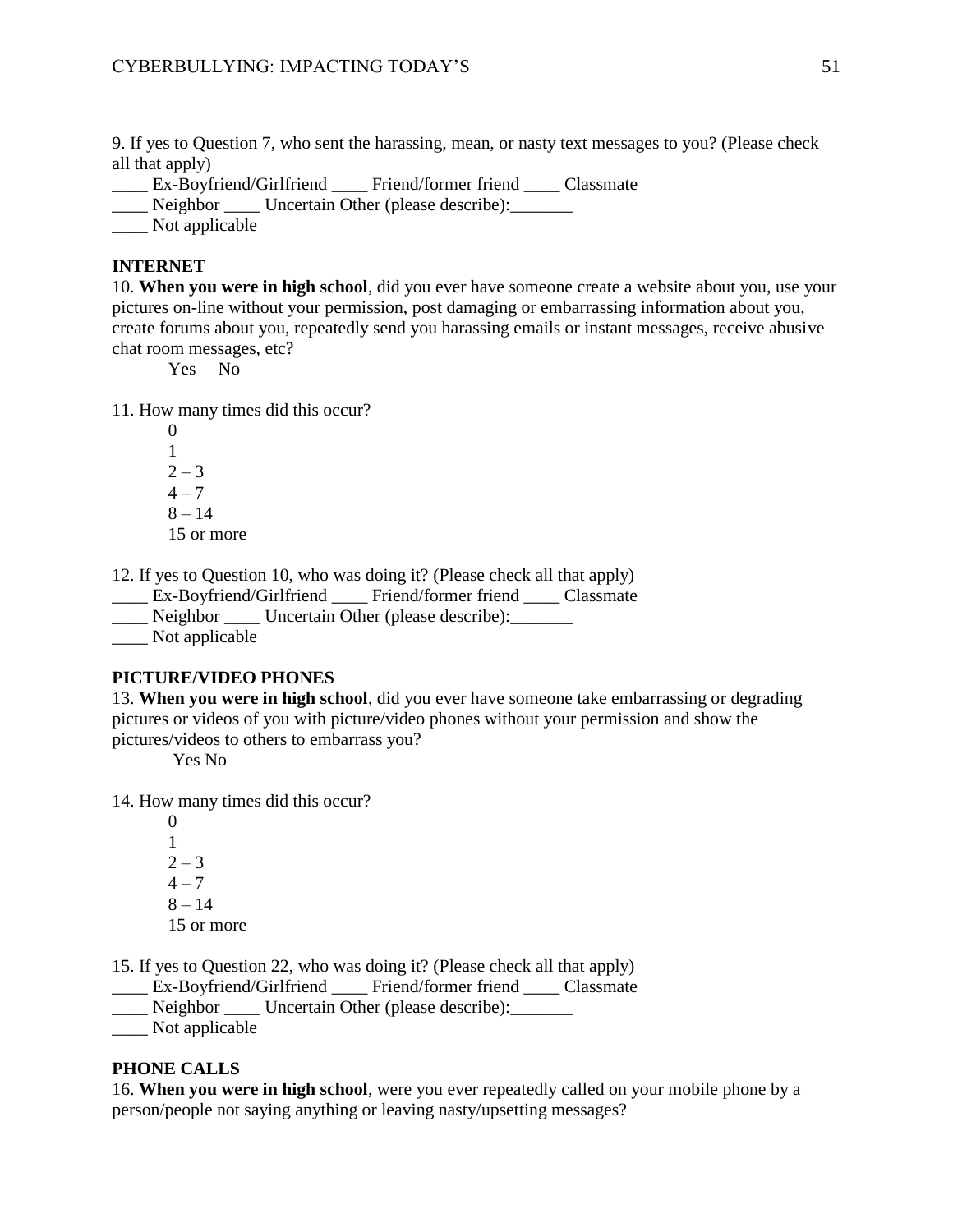Yes No

17. How many times did this occur?

 $\theta$ 1  $2 - 3$  $4 - 7$  $8 - 14$ 15 or more

18. If yes to Question 16, who was doing it? (Please check all that apply)

\_\_\_\_ Ex-Boyfriend/Girlfriend \_\_\_\_ Friend/former friend \_\_\_\_ Classmate

\_\_\_\_ Neighbor \_\_\_\_ Uncertain Other (please describe):\_\_\_\_\_\_\_

\_\_\_\_ Not applicable

## **MASQUERADING**

19. **When you were in high school**, did you ever have someone pretend to be someone they were not and post or send material to damage your friendships or reputation, and/or hurt or embarrass you? Yes No

20. How many times did this occur?

21. If yes to Question 19, who was doing it? (Please check all that apply)

Ex-Boyfriend/Girlfriend Friend/former friend Classmate

\_\_\_\_ Neighbor \_\_\_\_ Uncertain Other (please describe):\_\_\_\_\_\_\_

\_\_\_\_ Not applicable

22. If you have encountered someone using the Internet or cellular phones pretending to be someone they were not, did they pretend to be you or someone else?

Me Someone else Both Not Applicable

# **GENERAL CYBERBULLYING**

23. **When you were in high school**, were you ever a victim of cyberbullying on social networking sites (example: Facebook, Twitter, Instagram, Myspace, etc.)?

Yes No

24. If you were cyberbullied on a social networking site, what sorts of comments/remarks were made? (Please check all that apply)

\_\_\_\_\_ Appearance

\_\_\_\_\_ Race

\_\_\_\_\_ Sexual Orientation

\_\_\_\_\_ Sexual Activity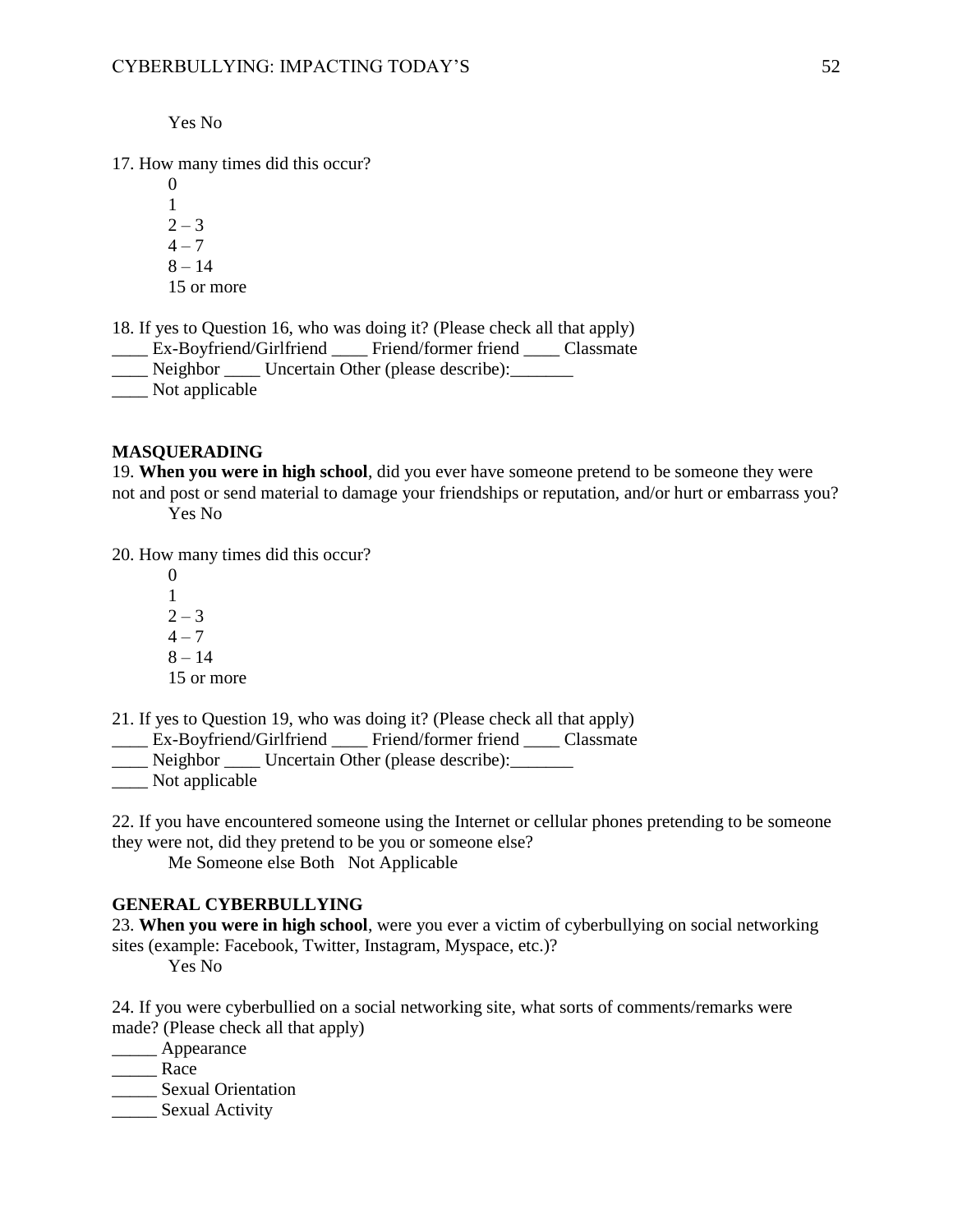- \_\_\_\_\_ Intelligence
- \_\_\_\_\_\_\_ Self-worth
- \_\_\_\_\_ Religion
- \_\_\_\_\_ Social status
- \_\_\_\_\_ Other: Please describe.
- \_\_\_\_\_ I have **never** been cyberbullied

25. If you were cyberbullied on a social networking site, what site was it (Please check all that apply)

- \_\_\_\_\_ Facebook \_\_\_\_\_ Instagram
- \_\_\_\_\_ Twitter
- \_\_\_\_\_\_ Myspace
- \_\_\_\_\_\_ SnapChat
- \_\_\_\_\_ Vine
- \_\_\_\_\_ Tumbler
- $\overline{\phantom{a}}$  Other: please describe
- \_\_\_\_\_ I have **never** been cyberbullied

26. If you were cyberbullied on a social networking site, was it done publicly for everyone to see (ex: posting something to someone's Facebook site) or privately (ex: through a private message)?

Public Private Not Applicable Both: please explain

27. If you were the victim of cyberbullying, what was the reason someone did this to you? (If you have never been a victim of cyberbullying, please select decline to answer)

\_\_\_\_\_\_\_\_\_\_\_\_\_\_\_\_\_\_\_\_\_\_\_\_\_\_\_\_\_\_\_\_\_\_\_\_\_\_\_\_\_\_\_\_\_\_\_\_\_\_\_\_\_\_\_\_\_\_\_\_\_\_\_\_\_\_\_\_\_\_\_\_\_\_\_\_\_

28. What do you think the motive was for someone to cyberbully you? (Please check all that apply):

- Jealousy
- \_\_\_\_ Anger
- \_\_\_\_\_ Revenge
- \_\_\_\_ Just to be mean/hurtful
- \_\_\_\_ To embarrass you
- \_\_\_\_ Other: Please describe:
- \_\_\_\_ I have **never** been cyberbullied.

# **IMPACT/COPING**

29. If you were the victim of cyberbullying on a social networking site, how did it impact you? (If you have never been a victim of cyberbullying, please select decline to answer)

\_\_\_\_\_\_\_\_\_\_\_\_\_\_\_\_\_\_\_\_\_\_\_\_\_\_\_\_\_\_\_\_\_\_\_\_\_\_\_\_\_\_\_\_\_\_\_\_\_\_\_\_\_\_\_\_\_\_\_\_\_\_\_\_\_\_\_\_\_\_\_\_\_\_\_\_\_\_ \_\_\_\_\_\_\_\_\_\_\_\_\_\_\_\_\_\_\_\_\_\_\_\_\_\_\_\_\_\_\_\_\_\_\_\_\_\_\_\_\_\_\_\_\_\_\_\_\_\_\_\_\_\_\_\_\_\_\_\_\_\_\_\_\_\_\_\_\_\_\_\_\_\_\_\_\_\_

30. If you were a victim of cyberbullying on a social networking site, did you do any of the following things as a result of being cyberbullied? (Please select all that apply)

\_\_\_\_ Avoid friends/peers

- \_\_\_\_ Tell someone what was happening (friends, family, trusted adult, etc.)
- \_\_\_\_ Miss class
- \_\_\_\_ Stop going to activities you once attended
- \_\_\_\_ Lose interest in things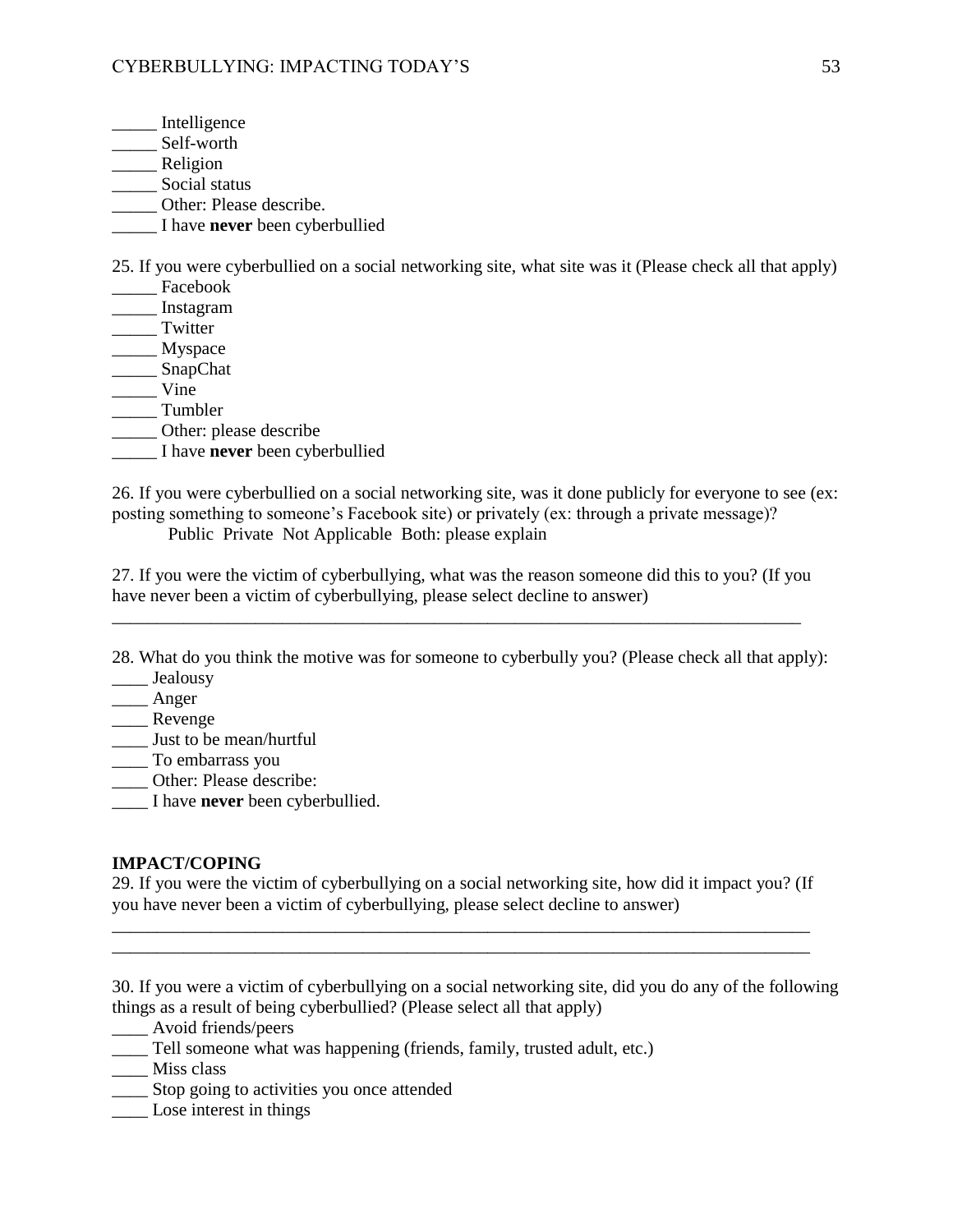- \_\_\_\_ Grades dropped in school
- \_\_\_\_ Acted out behaviors (e.g. stealing, truancy, substance use, etc.)
- \_\_\_\_ Drop-out of school
- \_\_\_\_ Drink alcohol/use illegal drugs
- \_\_\_\_ Get revenge
- \_\_\_\_ Consciously avoid the Internet/cell phones
- \_\_\_\_ Carry a weapon or something to defend yourself
- Other: Please describe:
- \_\_\_\_ I have **never** been cyberbullied.

31. If you were a victim of cyberbullying on a social networking site, how did you cope with the experience? (If you have never been a victim of cyberbullying, please select decline to answer)

\_\_\_\_\_\_\_\_\_\_\_\_\_\_\_\_\_\_\_\_\_\_\_\_\_\_\_\_\_\_\_\_\_\_\_\_\_\_\_\_\_\_\_\_\_\_\_\_\_\_\_\_\_\_\_\_\_\_\_\_\_\_\_\_\_\_\_\_\_\_\_\_\_\_\_\_\_\_

32. If you were a victim of cyberbullying on a social networking site, did you do any of the following things to cope? (Please select all that apply):

- \_\_\_\_ Talk about the experience with a friend
- \_\_\_\_ Talk about the experience with a parent or trusted adult

\_\_\_\_ Ignore it

- \_\_\_\_ Stay off the Internet and/or your cell phone
- \_\_\_\_ Remove personal information from certain websites (particularly social networking sites)
- \_\_\_\_ Blocked certain people from contacting you on the Internet and/or your cell phone
- \_\_\_\_ Confront the person doing it
- \_\_\_\_ Ask the person doing it to stop
- \_\_\_\_ Sent mean, harassing, or embarrassing information back
- \_\_\_\_ Use physical force to convince the person to stop (beat them up)
- \_\_\_\_\_ Contact the police
- \_\_\_\_ Contact your service provider
- \_\_\_\_ Change your phone number, email address, or other identifying information
- \_\_\_\_ Other: Please describe:
- \_\_\_\_ I have **never** been cyberbullied.

33. If you were a victim of cyberbullying on a social networking site, how did you get the harassment to stop? Please describe: (If you have never been a victim of cyberbullying, please select decline to  $answer.)$ 

34. If you were a victim of cyberbullying on a social networking site, how have you been impacted? (If you have never been a victim of cyberbullying, please select decline to answer.)

a. I felt sad or hurt

1-Never 2-Once/twice 3-A few times 4-Many times 5-Almost every day b. I felt angry

1-Never 2-Once/twice 3-A few times 4-Many times 5-Almost every day c. I felt embarrassed

1-Never 2-Once/twice 3-A few times 4-Many times 5-Almost every day d. I felt afraid

1-Never 2-Once/twice 3-A few times 4-Many times 5-Almost every day e. I felt anxious

1-Never 2-Once/twice 3-A few times 4-Many times 5-Almost every day f. I felt helpless and/or hopeless